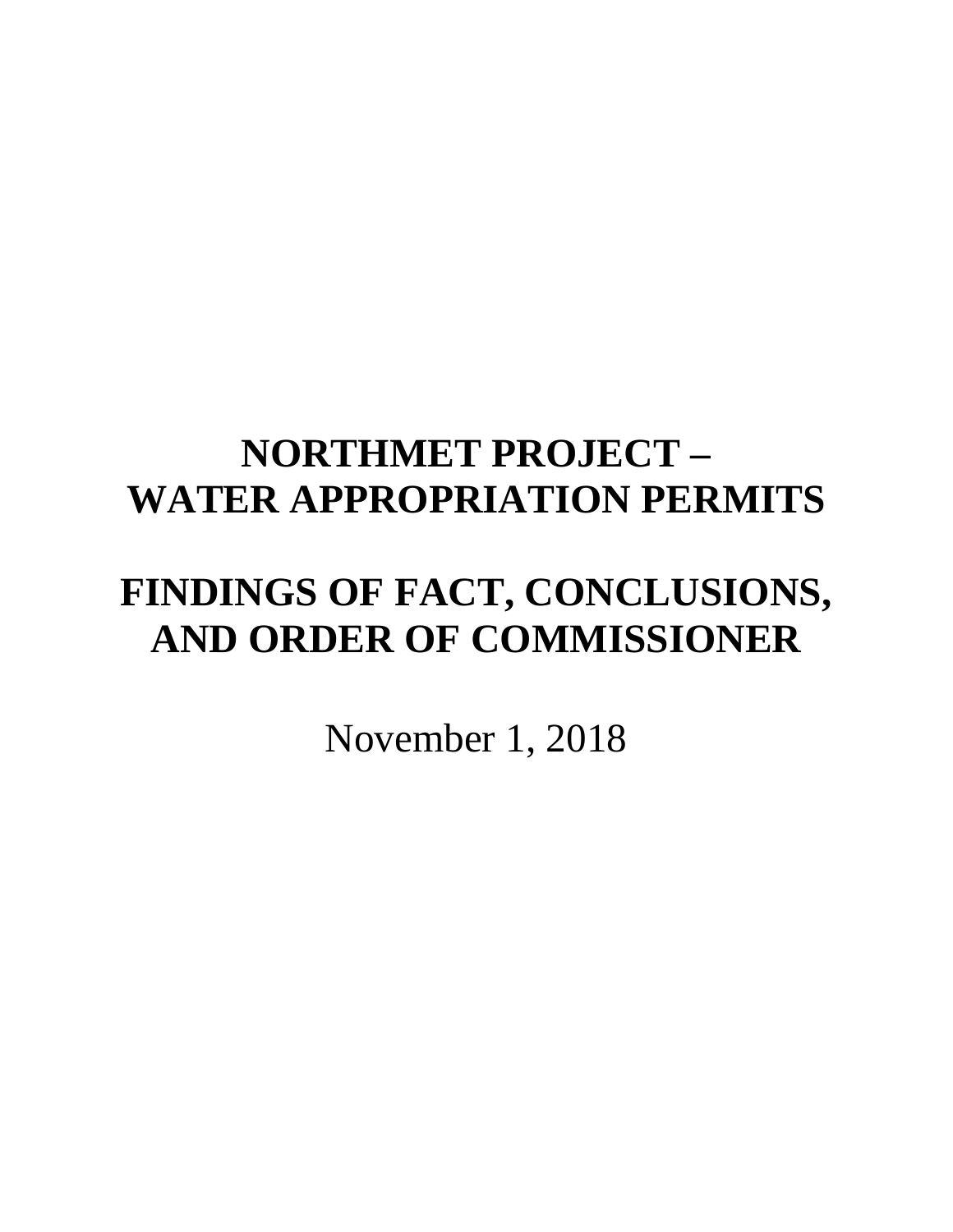# **Table of Contents**

| i.   |                                                                                       |                                                                                                                                                                                                                                                                                                                                                                                                                                                                                                                                                                                    |
|------|---------------------------------------------------------------------------------------|------------------------------------------------------------------------------------------------------------------------------------------------------------------------------------------------------------------------------------------------------------------------------------------------------------------------------------------------------------------------------------------------------------------------------------------------------------------------------------------------------------------------------------------------------------------------------------|
| ii.  |                                                                                       |                                                                                                                                                                                                                                                                                                                                                                                                                                                                                                                                                                                    |
| iii. |                                                                                       |                                                                                                                                                                                                                                                                                                                                                                                                                                                                                                                                                                                    |
| iv.  |                                                                                       |                                                                                                                                                                                                                                                                                                                                                                                                                                                                                                                                                                                    |
| V.   |                                                                                       |                                                                                                                                                                                                                                                                                                                                                                                                                                                                                                                                                                                    |
|      |                                                                                       |                                                                                                                                                                                                                                                                                                                                                                                                                                                                                                                                                                                    |
|      |                                                                                       |                                                                                                                                                                                                                                                                                                                                                                                                                                                                                                                                                                                    |
| i.   | Concerns that the Modeling, Methodologies, and Analyses within the FEIS Were          |                                                                                                                                                                                                                                                                                                                                                                                                                                                                                                                                                                                    |
| ii.  |                                                                                       |                                                                                                                                                                                                                                                                                                                                                                                                                                                                                                                                                                                    |
| iii. |                                                                                       |                                                                                                                                                                                                                                                                                                                                                                                                                                                                                                                                                                                    |
|      |                                                                                       |                                                                                                                                                                                                                                                                                                                                                                                                                                                                                                                                                                                    |
| V.   | Concerns that the Permits Do Not Assure an Adequate Supply of Water Resources         |                                                                                                                                                                                                                                                                                                                                                                                                                                                                                                                                                                                    |
|      |                                                                                       |                                                                                                                                                                                                                                                                                                                                                                                                                                                                                                                                                                                    |
|      |                                                                                       |                                                                                                                                                                                                                                                                                                                                                                                                                                                                                                                                                                                    |
|      |                                                                                       |                                                                                                                                                                                                                                                                                                                                                                                                                                                                                                                                                                                    |
|      |                                                                                       |                                                                                                                                                                                                                                                                                                                                                                                                                                                                                                                                                                                    |
| X.   |                                                                                       |                                                                                                                                                                                                                                                                                                                                                                                                                                                                                                                                                                                    |
| xi.  |                                                                                       |                                                                                                                                                                                                                                                                                                                                                                                                                                                                                                                                                                                    |
|      | A.<br><b>B.</b><br>$\mathcal{C}$ .<br>IV.<br>A.<br><b>B.</b><br>$\mathcal{C}$ .<br>D. | ENVIRONMENTAL REVIEW OF THE PROPOSED NORTHMET PROJECT 5<br>PolyMet Submits Applications for Water Appropriation Permits to the DNR 8<br>Concerns that the Permits Will Adversely Impact Wetlands at the Mine Site and Flows<br>iv. Concerns that the Permits Are Inconsistent with the Water Allocation Priorities Set<br>vi. Concerns that the Permits Trigger the Notice Requirements of Minnesota Statutes §<br>viii. Concerns that the Permits Violate the Sustainability Requirements of Minnesota<br>ix. Concerns that the Permits Violate Minnesota Statutes § 103G.297  32 |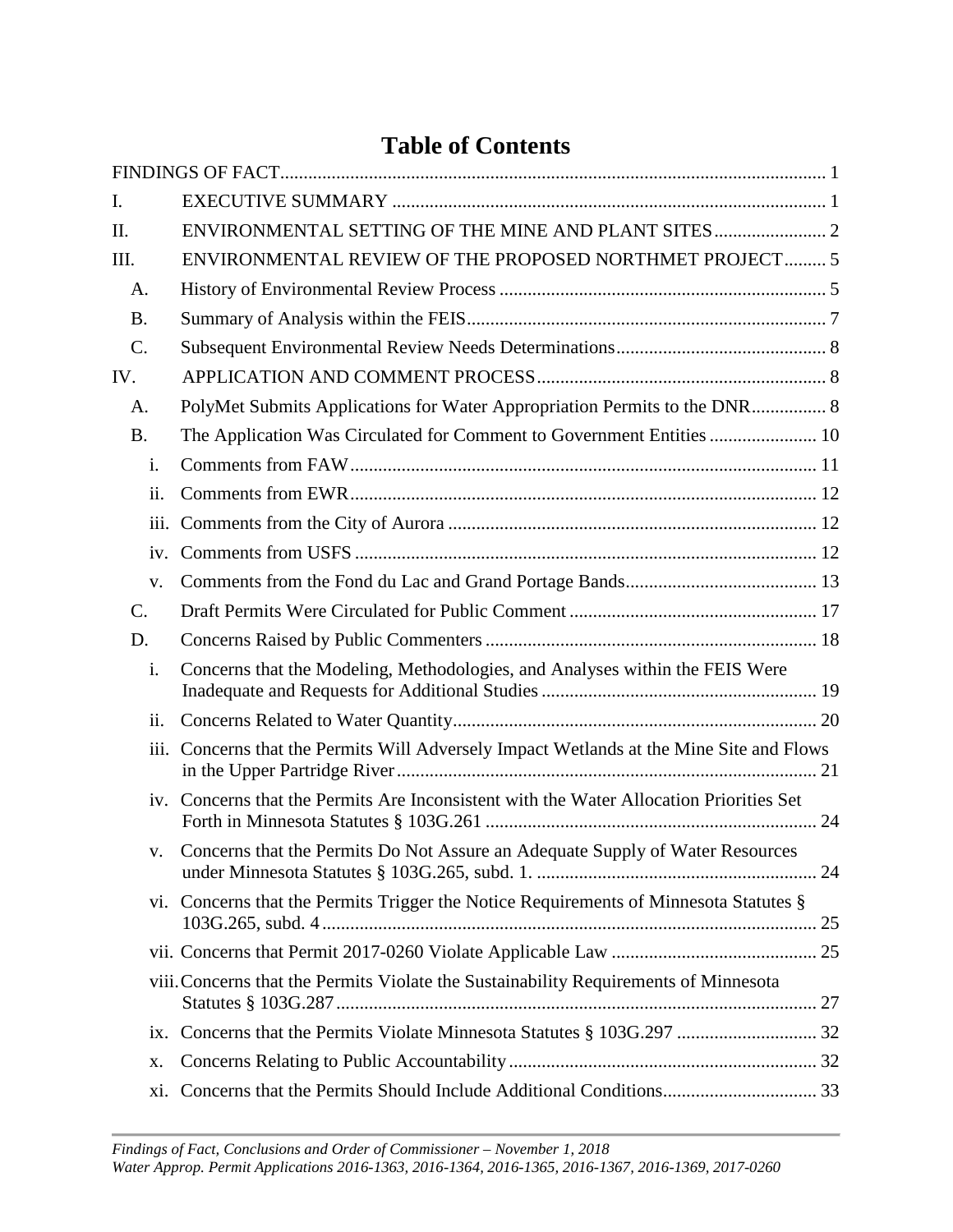| V.        |                                                                                   |  |
|-----------|-----------------------------------------------------------------------------------|--|
| A.        | The Application is Complete and Contains All Required Information 35              |  |
| <b>B.</b> |                                                                                   |  |
| C.        | Consideration of Permit 2017-0260 Under Minnesota Rule 6115.0670, subp. 2.C  41   |  |
| D.        | Consideration of Groundwater Appropriations Under Minnesota Rule 6115.0670, subp. |  |
| E.        | The Permits Authorizing Dewatering Satisfy Minnesota Rule 6115.0710 43            |  |
| F.        |                                                                                   |  |
| G.        |                                                                                   |  |
| H.        |                                                                                   |  |
| I.        |                                                                                   |  |
| J.        |                                                                                   |  |
| K.        |                                                                                   |  |
| L.        |                                                                                   |  |
| M.        |                                                                                   |  |
|           |                                                                                   |  |
|           |                                                                                   |  |
|           |                                                                                   |  |
| A.        |                                                                                   |  |
| <b>B.</b> |                                                                                   |  |
| C.        |                                                                                   |  |
| D.        |                                                                                   |  |
| E.        |                                                                                   |  |
| F.        |                                                                                   |  |
| G.        |                                                                                   |  |
| H.        |                                                                                   |  |
| I.        |                                                                                   |  |
| J.        |                                                                                   |  |
| K.        |                                                                                   |  |
| L.        |                                                                                   |  |
| M.        |                                                                                   |  |
| N.        |                                                                                   |  |
| O.        |                                                                                   |  |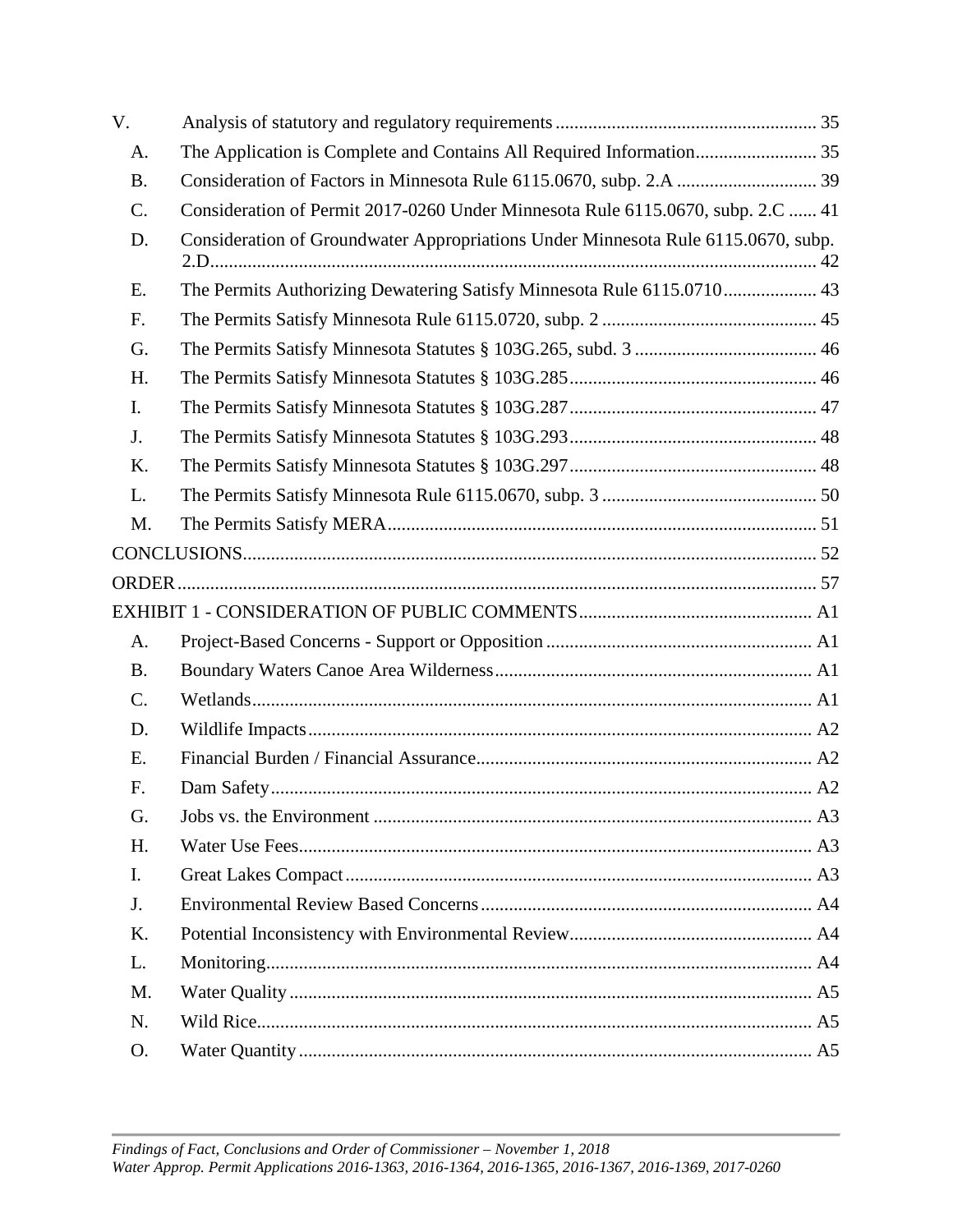## **LIST OF ACRONYMS AND ABBREVIATIONS**

| <b>BIF</b>    | <b>Biwabik Iron Formation</b>                                          |
|---------------|------------------------------------------------------------------------|
| <b>BWCA</b>   | <b>Boundary Waters Canoe Area Wilderness</b>                           |
| <b>CDSM</b>   | <b>Cement Deep Soil Mixing</b>                                         |
| <b>cfs</b>    | cubic feet per second                                                  |
| <b>CWA</b>    | Clean Water Act                                                        |
| <b>DEIS</b>   | Draft Environmental Impact Statement                                   |
| <b>DNR</b>    | Commissioner of the Minnesota Department of Natural Resources          |
| <b>EAW</b>    | Scoping Environmental Assessment Worksheet finalized on March 30, 2005 |
| <b>EIS</b>    | <b>Environmental Impact Statement</b>                                  |
| <b>EPA</b>    | <b>Environmental Protection Agency</b>                                 |
| <b>EQB</b>    | <b>Environmental Quality Board</b>                                     |
| <b>EWR</b>    | Division of Ecological and Water Resources                             |
| <b>FAW</b>    | Division of Fish and Wildlife                                          |
| <b>FEIS</b>   | Final Environmental Impact Statement                                   |
| <b>FTB</b>    | <b>Flotation Tailings Basin</b>                                        |
| <b>GLIFWC</b> | Great Lakes Indian Fish and Wildlife Commission                        |
| gpm           | gallons per minute                                                     |
| <b>HRF</b>    | <b>Hydrometallurgical Residue Facility</b>                             |
| <b>MERA</b>   | Minnesota Environmental Rights Act                                     |
| <b>MGD</b>    | Million gallons per day                                                |
| <b>MGY</b>    | Million gallons per year                                               |
| <b>MPARS</b>  | Minnesota Permitting and Reporting System                              |
| <b>MPCA</b>   | Minnesota Pollution Control Agency                                     |
| msl           | mean sea level                                                         |
| <b>NPDES</b>  | National Pollutant Discharge Elimination System                        |
| <b>NSPS</b>   | <b>New Sources Pollution Standards</b>                                 |
| <b>PD</b>     | <b>Project Description</b>                                             |
| <b>QAPP</b>   | <b>Quality Assurance Project Plan</b>                                  |
| <b>ROD</b>    | <b>Record of Decision</b>                                              |
| <b>SDEIS</b>  | Supplemental Draft Environmental Impact Statement                      |
| <b>SDS</b>    | <b>State Disposal System</b>                                           |
| <b>SEIS</b>   | Supplemental Environmental Impact Statement                            |
| <b>SWPPP</b>  | <b>Stormwater Pollution Prevention Plan</b>                            |
| <b>USACE</b>  | United States Army Corps of Engineers                                  |
| <b>USFS</b>   | <b>Unites States Forest Service</b>                                    |
| <b>WWTF</b>   | <b>Waste Water Treatment Facility</b>                                  |
| <b>WWTS</b>   | <b>Waste Water Treatment System</b>                                    |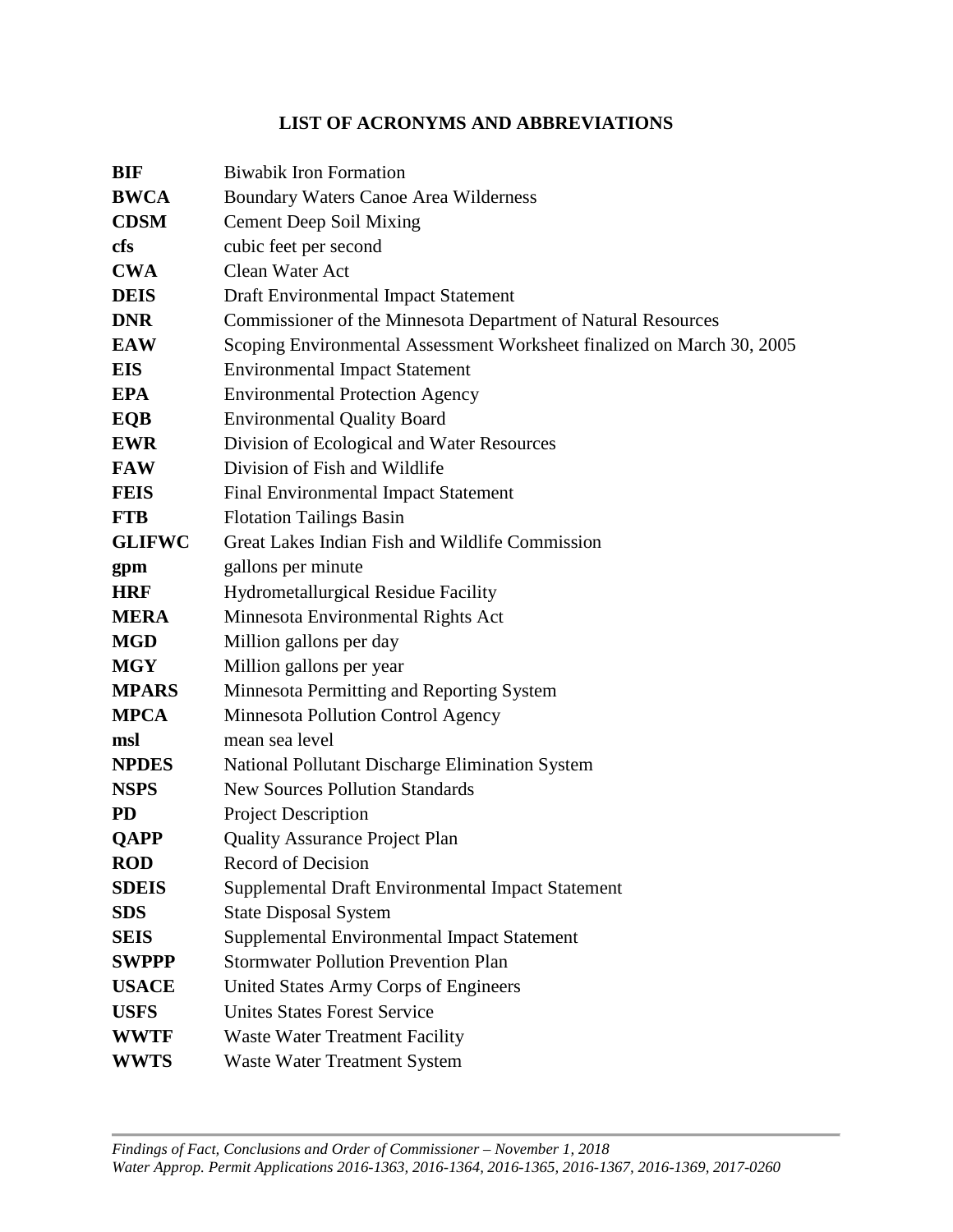**In the Matter of the Application for Water Appropriation Permits 2016-1363 (East Pit Dewatering), 2016-1364 (Central Pit Dewatering), 2016-1365 (West Pit Dewatering), 2016-1367 (Mine Processing and Mine Site Infrastructure), 2016-1369 (Mine Processing and Plant Site Infrastructure), and 2017-0260 (Colby Lake for Mine Processing Make Up Water)**

#### **FINDINGS OF FACT, CONCLUSIONS, AND ORDER OF COMMISSIONER**

After review, due investigation, and consideration of comments, and based on the information and statements contained in the permit applications submitted by Poly Met Mining, Inc., the applicant's description of work proposed to be undertaken, and supplemental information in the administrative record contained within the MNDNR Permitting and Reporting System ("MPARS") or otherwise available to the Minnesota Department of Natural Resources, the Commissioner of the Minnesota Department of Natural Resources ("DNR") makes the following:

# **FINDINGS OF FACT**

## <span id="page-4-1"></span><span id="page-4-0"></span>**I. EXECUTIVE SUMMARY**

1. Poly Met Mining, Inc. ("PolyMet") applied for six separate water appropriation permits as part of its proposed NorthMet mining project ("Project" or "NorthMet Project") located south of the city of Babbitt and north of the city of Hoyt Lakes in St. Louis County, Minnesota. The NorthMet Project seeks to develop a mine and associated processing facilities for the extraction of copper, nickel, and platinum group elements from the NorthMet Deposit within the Duluth Complex in Northeastern Minnesota. The Project underwent joint federalstate environmental review, which culminated in the DNR issuing an unchallenged Record of Decision ("ROD") deeming the Final Environmental Impact Statement ("FEIS") adequate in March 2016.

2. In general terms, PolyMet requests the identified water appropriation permits: (1) to conduct mine-pit dewatering in three mine pits in order to mine ore at the Mine Site; (2) to operate engineering controls at the Mine Site and Plant Site; (3) to construct buildings and other infrastructure that extend below the water table at the Mine Site and Plant Site; and (4) for mineprocessing activities at the Plant Site. Application § 3.0.

3. Appropriation of water for the NorthMet Project will occur in four phases. The first phase of pre-operation construction, anticipated to last for 18-24 months, will include temporary dewatering for construction of infrastructure and engineering controls and for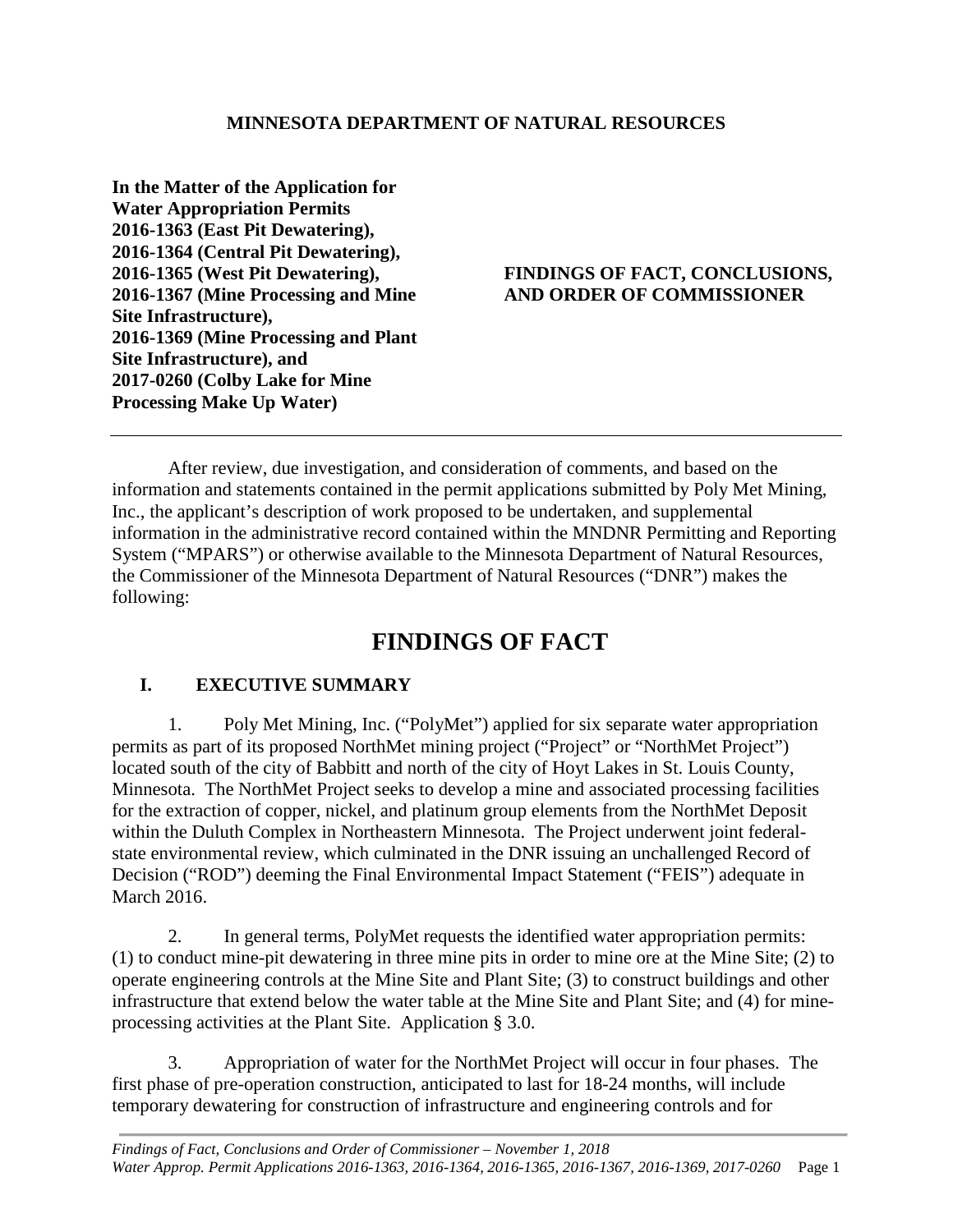overburden stripping in preparation for mining. The second phase will be operation and reclamation, anticipated to last approximately 20 years, which will include dewatering of the mine pits and dewatering for operation of engineering controls. The third phase, continued reclamation, will take place after the cessation of active mining activities and will include water appropriations from the mine pits for water-treatment purposes. The final phases of closure and post-closure maintenance may not require continued water appropriations. PolyMet's application details expected schedules and rates for appropriations from the pre-construction phase through the operations phase based on current estimates. Application § 1.0.

4. PolyMet's water appropriations will be subject to ongoing monitoring requirements. The applicable Monitoring Plans include groundwater monitoring to identify the effects of appropriations on groundwater levels in the surficial and bedrock aquifers, surface water monitoring to assess any potential changes related to groundwater withdrawals and associated discharges to surface water flow or basin water levels, macroinvertebrate monitoring and fish community monitoring. Appropriate adaptive management or mitigation strategies may be implemented to address any unacceptable impacts to resources in the event monitoring identifies impacts.

5. The permits that PolyMet seeks in this proceeding relate solely to the appropriation of water by PolyMet for the NorthMet Project. A multitude of other permits and regulatory requirements will also apply to the Project. Mining and reclamation of the mining area will occur under a Permit to Mine issued by the DNR under Chapter 6132 of the Minnesota Rules and the Minnesota Mineland Reclamation Act. *See* Minn. Stat. §§ 93.44-.51. Water- and air-quality issues associated with the NorthMet Project will be regulated by the Minnesota Pollution Control Agency ("MPCA") pursuant to National Pollutant Discharge Elimination System ("NPDES") and State Disposal System ("SDS") permits, and Air Emissions Permits. The Flotation Tailings Basin ("FTB") and Hydrometallurgical Residue Facility ("HRF") at the Plant Site are subject to regulation by the DNR under separate dam safety permits in addition to the Permit to Mine. Monitoring and mitigation for direct and indirect wetland impacts associated with operations at the NorthMet Project will be required under the Permit to Mine in accordance with the State Wetland Conservation Act and under a wetlands permit issued by the United States Army Corps of Engineers ("USACE") under section 404 of the Clean Water Act, 33 U.S.C. § 1344. Any take of a state-listed species resulting from the NorthMet Project will require a takings permit from the DNR. *See* FEIS Table 1.4-1.

6. As detailed below, the DNR has reviewed the record and concludes that PolyMet has met its burden of proof and is entitled to issuance of the requested permits, subject to the terms and conditions therein.

## <span id="page-5-0"></span>**II. ENVIRONMENTAL SETTING OF THE MINE AND PLANT SITES**

7. As shown below, the proposed NorthMet Project includes an open-pit mining area ("Mine Site") located approximately six miles south of Babbitt and two miles south of a currently operating open-pit taconite mine ("Peter Mitchell Mine"). Application Large Figure 1. Ore will not be processed at the Mine Site, but, rather, will take place at the former LTV Steel Mining Company's processing plant near Hoyt Lakes ("Plant Site"), approximately 8 miles from the Mine Site. The Mine Site and the Plant Site are connected by a Transportation and Utility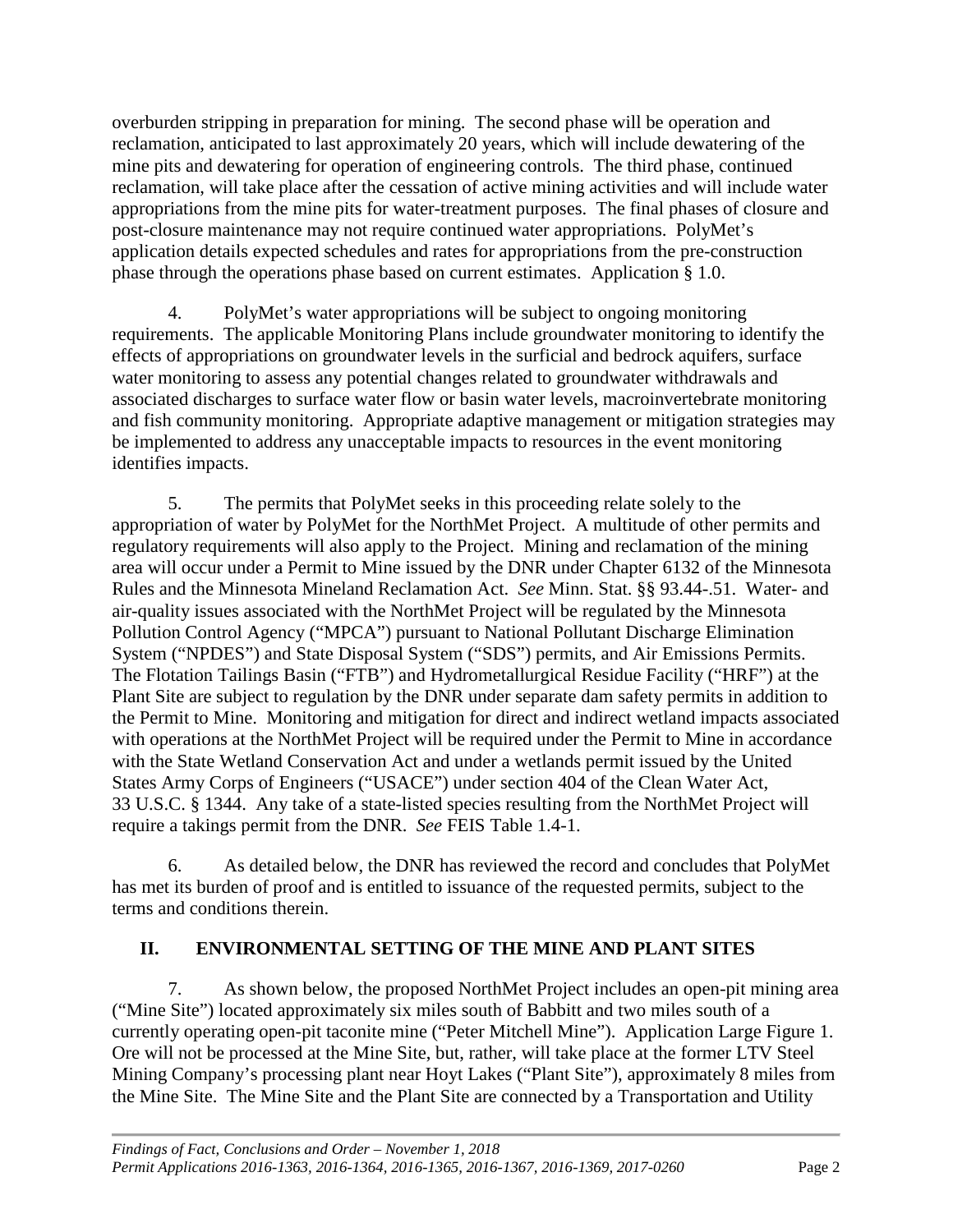Corridor ("Corridor"), which includes a pipeline transporting water between the Plant and Mine Site. In addition, PolyMet proposes to appropriate make-up water for processing at the Plant Site with water from Colby Lake. Appropriated water will be re-used and recycled during processing activities. Excess water will be treated at a Waste Water Treatment System ("WWTS") at the Plant Site prior to any discharge. Application § 1.0.



8. Both the Plant Site and Mine Site are located in the St. Louis River Watershed, within the Lake Superior Basin. Surface water and surficial groundwater at the Mine Site flow to the Partridge River, while most flows at the Plant Site drain to the Embarrass River, with the exception of Second Creek which is part of the Partridge River watershed. The relevant watershed boundaries were illustrated in Large Figure 11 of the Application reproduced below.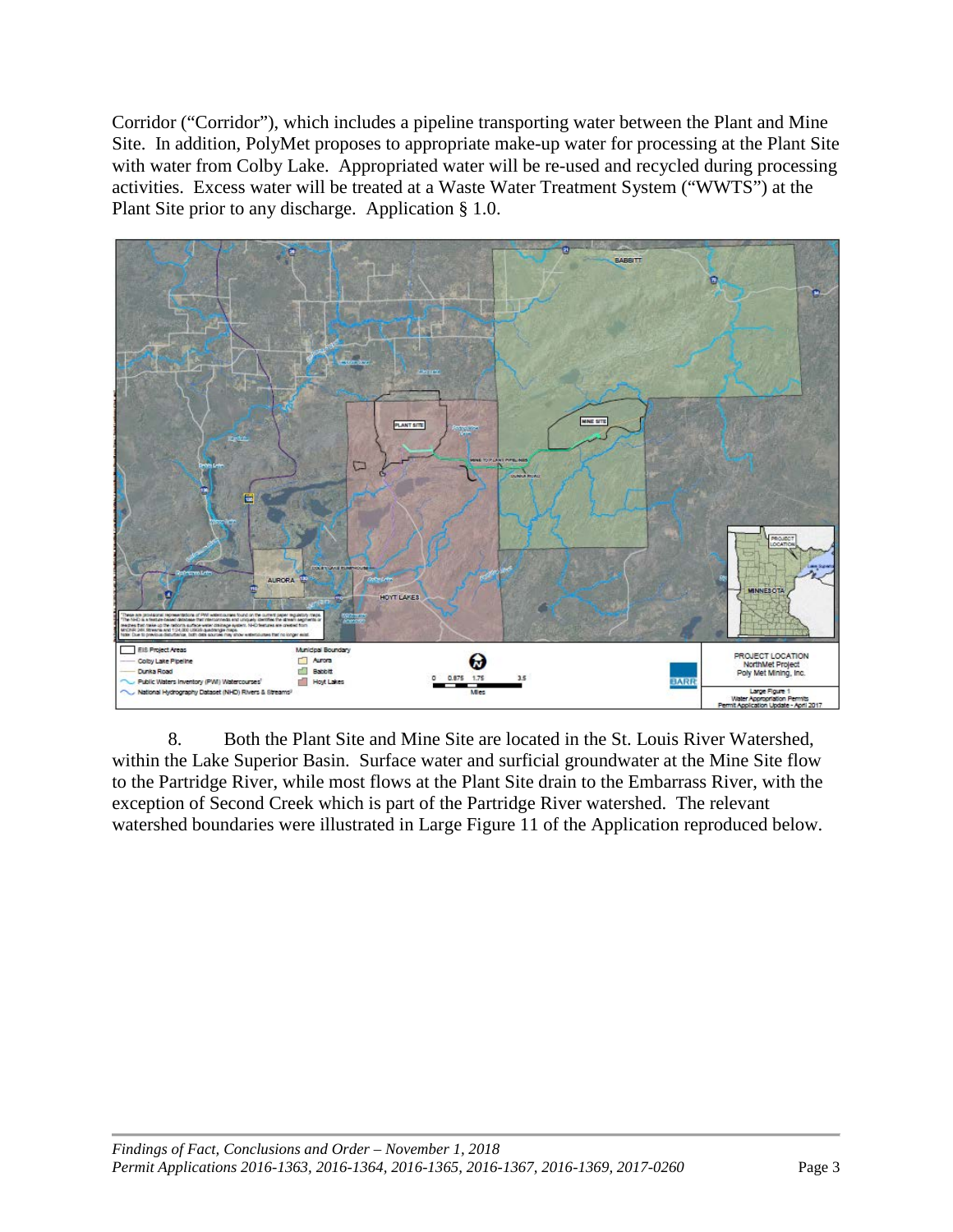![](_page_7_Picture_0.jpeg)

9. A watershed is an area of land that is drained by a river and its tributaries into a body of water, or a common outlet. A watershed boundary, or divide, separates watersheds such that impacts to surface water resources in one watershed cannot affect surface water resources in another watershed. Both the Plant Site and the Mine Site are separated from the Rainy River Watershed by the Laurentian Divide. Yelp Creek and the Partridge River encircle the northern, eastern, and southern sides of the Mine Site. These streams create a hydrologic "sink" for sources of surface water originating at the Mine Site. Surface runoff or seepage leaving the Mine Site follows a gradient into Yelp Creek or the Partridge River. Because the watershed boundary or divide is, by definition, at a higher elevation than locations within the watershed, flow from features within the watershed flow away from the divide toward lower elevations. Since the watercourses at issue in the NorthMet Project are not part of the Rainy River Watershed within the Hudson Bay Basin, they do not flow to the Boundary Waters Canoe Area Wilderness ("BWCA"). *See* FEIS § 5.2.2.

10. Appropriations at the Mine Site will be drawn primarily from the surficial aquifer in unconsolidated deposits and from a bedrock aquifer. Depth to bedrock at the Mine Site ranges from 0 to approximately 60 feet. Application § 5.2.1. This bedrock is covered by surficial drift and the depth to groundwater is typically less than 10 feet. *Id.* Analysis to date has not identified preferential groundwater conduits within the surficial deposits at the Mine Site, but, rather, shows that groundwater flow paths are short because of the thin and discontinuous nature of the surficial aquifer. Monitoring-well data shows that groundwater elevations vary across the Mine Site and fluctuate seasonally, rising in the spring with the snowmelt and falling through the late summer to lows in the winter. *See* FEIS § 4.2.2.2.1. Field surveys have shown that a majority of wetlands at the Mine Site are largely perched wetlands, fed by direct precipitation,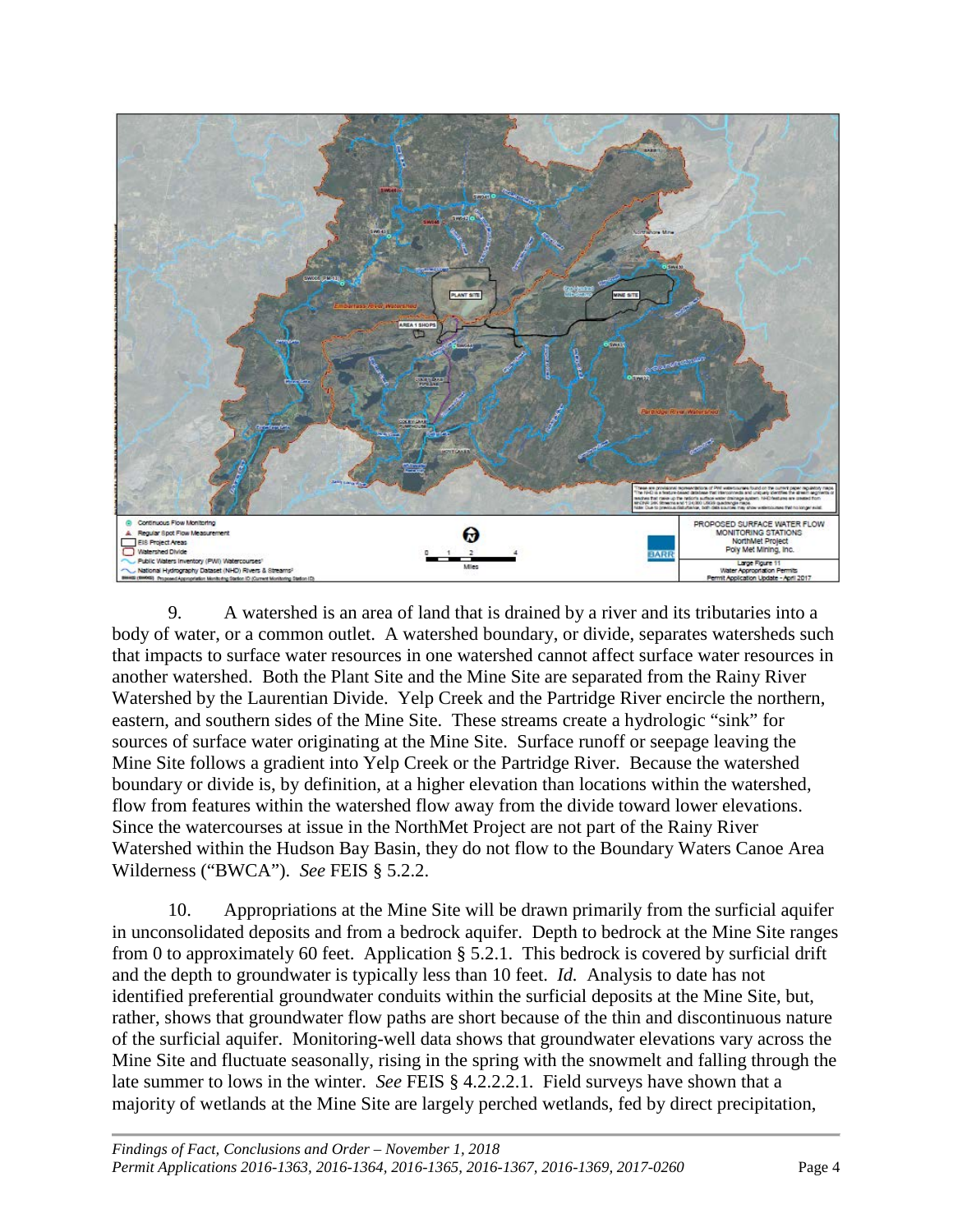with minimal hydraulic connection to the underlying groundwater. *See id.* § 4.2.3.1.2; Application § 5.2.1.1.

11. Limited appropriations at the Mine Site are anticipated to be drawn from the bedrock aquifer. The NorthMet Deposit is a mineral deposit located within the Duluth Complex near the eastern end of the Mesabi Iron Range. FEIS § 3.2.2.1.2. Underlying the Duluth Complex is the Virginia Formation, which in turn lies above the Biwabik Iron Formation ("BIF"). Application § 5.2.1.2. The Duluth Complex has hydraulic conductivity at least an order of magnitude lower than the Virginia Formation and the BIF. *Id.* Pit dewatering at the Mine Site will draw water from the Duluth Complex and the Virginia Formation bedrock units, which are not used for water supply in the area. *Id.* § 8.1.1, Reference (11). The mine pits will not extend into the BIF. *Id.* §§ 5.2.1.2, 8.1.1; *see also* Application – Reference (5) § 4.3.3.2, Reference (13) § 3.2.4.

12. Groundwater appropriations at the Plant Site will be drawn from the surficial aquifer in unconsolidated deposits and not from bedrock. Application § 5.2.2.2.1. These unconsolidated deposits include glacial till, reworked sediments, and peat deposits. *Id.* Other than at the southern side of the tailings basin, the depth to bedrock in the area surrounding the tailings basin ranges from 3.5 to 42.5 feet. *Id.* The basin abuts bedrock at its southern and much of its eastern side. The wetlands at the Plant Site between the tailings basin and the Embarrass River appear connected to the water table, and reflect some groundwater and surface water connection. *See* FEIS § 4.2.2.4.1.

13. As part of the NorthMet Project, PolyMet will install a seepage capture system to block seepage from the existing tailings basin at the Plant Site. Tailings basin seepage currently contributes water to certain wetlands and tributaries of the Embarrass River. Application § 5.2.2.3. In order to avoid impacts to the Embarrass River watershed, PolyMet has agreed to augment flows in to Trimble Creek, Unnamed Creek, Second Creek, and Unnamed (Mud Lake) Creek (collectively the "Embarrass River Tributaries"). *Id.* §§ 3.3, 6.2. PolyMet will augment streamflow in the Embarrass River Tributaries by discharging treating effluent from the WWTS and by diverting runoff that currently flows into the tailings basin via a drainage swale. *Id.* §§ 3.3, 7.5.2. The goal of this augmentation is to limit the change in average annual streamflow to +/- 20% of existing conditions. *Id.* § 3.3.; *see also* FEIS § 5.2.2.3.3. These discharges will occur under the terms of an NPDES/SDS permit issued by the MPCA. Application § 3.4.

## <span id="page-8-0"></span>**III. ENVIRONMENTAL REVIEW OF THE PROPOSED NORTHMET PROJECT**

#### **A. History of Environmental Review Process**

<span id="page-8-1"></span>14. Joint federal-state environmental review of the proposed NorthMet Project began in 2004. At the outset of environmental review, the DNR and the USACE were co-lead agencies in preparing the EIS for the proposed NorthMet Project. The United States Forest Service ("USFS") initially participated in the environmental review process as a cooperating agency. The Bois Forte Band of Chippewa, Fond du Lac Band of Lake Superior Chippewa and Grand Portage Band of Chippewa participated in the environmental review process as cooperating agencies. The Great Lakes Indian Fish & Wildlife Commission ("GLIFWC") and the 1854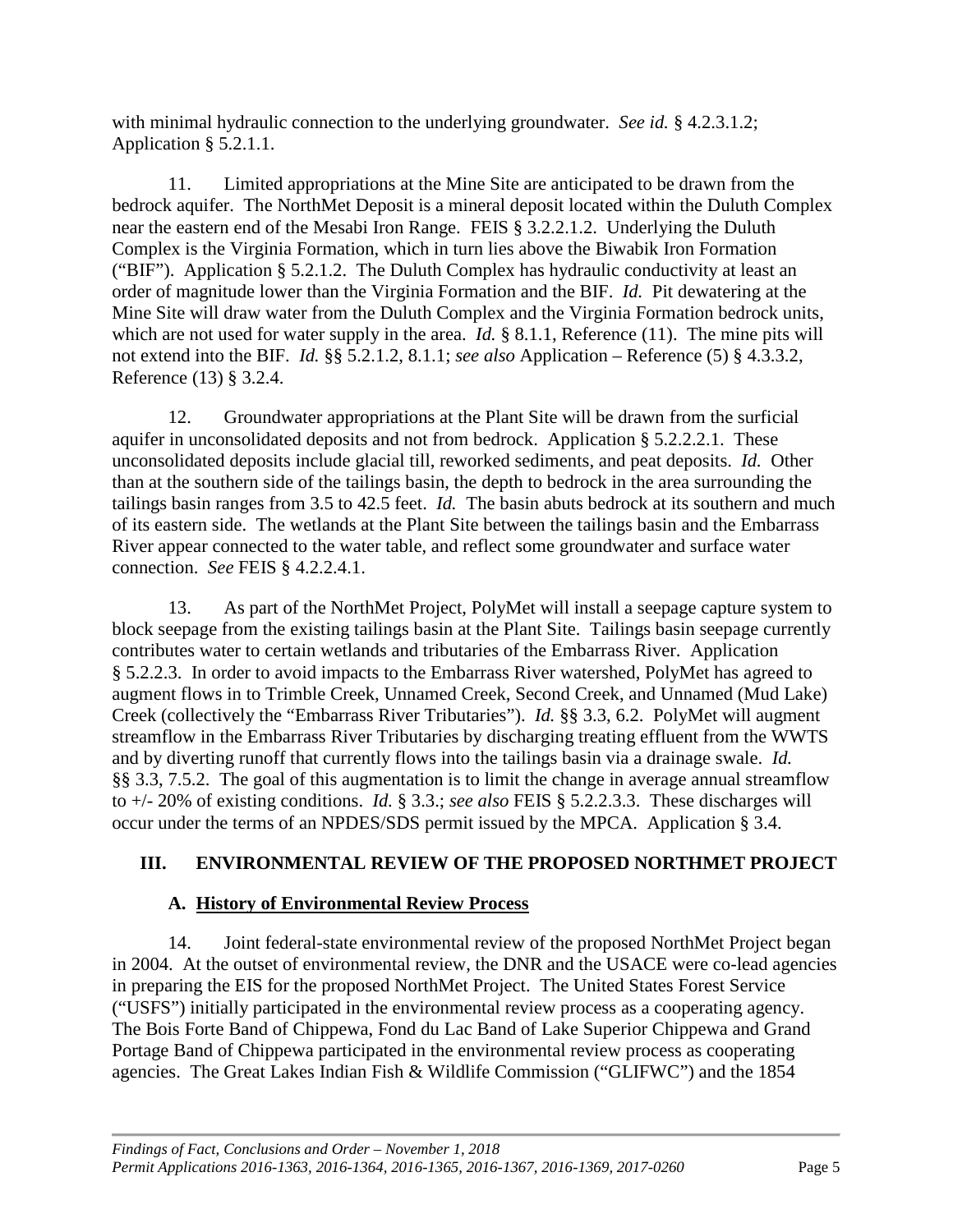Treaty Authority assisted the Bands in their roles as cooperating agencies throughout environmental review.

15. On May 30, 2005, the DNR and the USACE finalized a Scoping Environmental Assessment Worksheet ("EAW") and Draft Scoping Decision Document for the Project. A Notice of Availability of the Scoping EAW and Draft Scope was published in the EQB Monitor on June 6, 2005. This initiated a 30-day scoping period. A public scoping meeting was held in Hoyt Lakes on June 29, 2005. On July 1, 2005, USACE published a Notice of Intent to Prepare an EIS for the proposed NorthMet Mining Project in the Federal Register. On October 25, 2005, the DNR and the USACE issued a Final Scoping Decision Document for the proposed NorthMet Mining Project.

16. On April 24, 2006, the DNR published a Draft Environmental Impact Statement ("DEIS") preparation notice in the EQB Monitor. PolyMet submitted an initial Project Description ("PD") for the proposed NorthMet Mining Project on April 26, 2006. The PD was revised in January 2007 and a supplemental PD was submitted in July 2007. The PD was further revised through June 2009. On October 27, 2009, the DNR and the USACE issued the DEIS for the proposed NorthMet Mining Project. Notification of the publication of the DEIS was published in the EQB Monitor and the Federal Register on November 2 and November 6, 2009, respectively. This opened a 90-day public comment period on the DEIS. In addition, the DNR and the USACE convened a public meeting in Aurora and another in Blaine to gather public comments on the DEIS. The agencies received approximately 2,800 comments on the DEIS.

17. On February 18, 2010, the United States Environmental Protection Agency ("EPA") submitted comments on the DEIS and assigned it a rating of EU-3 (Environmentally Unsatisfactory – Inadequate Information). In mid-2010, the DNR, the USACE and the USFS determined that a land exchange proposed action should be included in environmental review of the proposed NorthMet Mining Project. The USFS thus joined the DNR and the USACE as a co-lead agency for environmental review purposes. The co-lead agencies then developed a Supplemental Draft EIS for the proposed NorthMet Mining Project. The EPA became a cooperating agency for development of the Supplemental Draft EIS in order to participate in the resolution of issues identified in its February 2010 comment letter.

18. On December 5, 2013, the DNR released the Supplemental Draft EIS for public comment. A 90-day public comment period ran from December 14, 2013 and closed on March 13, 2014. In addition, public meetings were held in Duluth, Aurora, and St. Paul in January 2014. Over 58,000 comments were submitted on the SDEIS.

19. On November 6, 2015, the co-lead agencies released the FEIS on the proposed NorthMet Mining Project. The FEIS responded to all substantive comments received during the public review of the DEIS and the SDEIS. In addition, the public had an additional opportunity to review and submit comments when the FEIS was issued.

20. On March 3, 2016, the DNR issued its ROD, which concluded that the FEIS was adequate under the Minnesota Environmental Policy Act. Notice of the ROD was published in the EQB Monitor on March 14, 2016. The ROD was not appealed, and it is no longer subject to judicial review. *See* Minn. Stat. § 116D.04, subd. 10 (certiorari review of an adequacy decision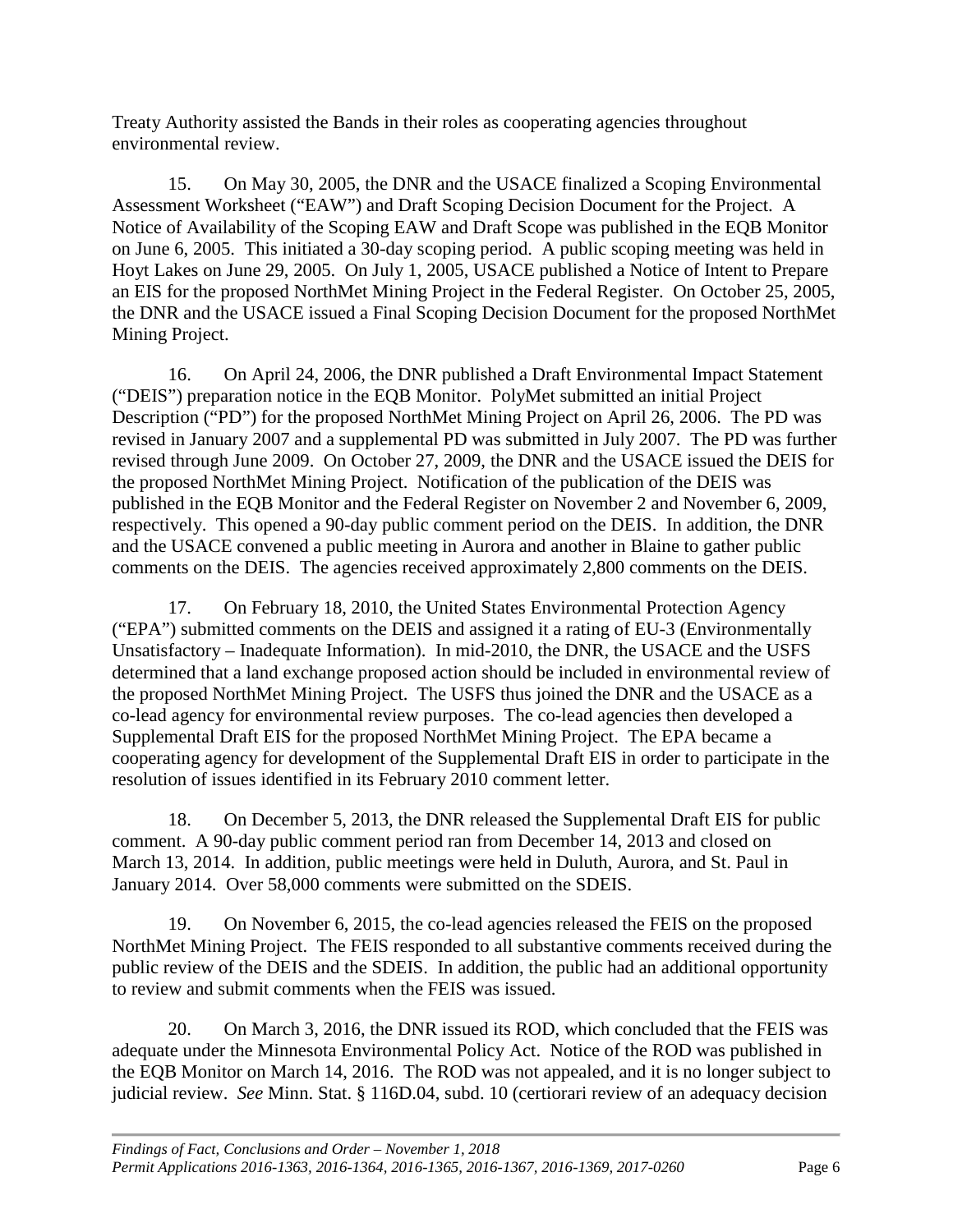must be initiated within 30 days of publication of notice of the final decision in the EQB Monitor).

21. On January 9, 2017, the USFS issued a Final Record of Decision authorizing a land exchange between PolyMet and the USFS for lands at the Mine Site. Pursuant to a land exchange agreement with the USFS dated August 31, 2017, PolyMet took fee title to the Mine Site on June 28, 2018. To date, the USACE has not issued a Final Record of Decision because it has yet to make a final decision on the federal wetlands permit.

22. The FEIS was included within PolyMet's Application as Reference 1. The environmental review documents, including the FEIS and state ROD are publicly available at: <https://www.dnr.state.mn.us/input/environmentalreview/polymet/index.html> and are incorporated by this reference.

## **B. Summary of Analysis within the FEIS**

<span id="page-10-0"></span>23. The purpose of the FEIS is to inform the public and decision-makers of the proposed actions, assess potential environmental consequences, identify potential mitigation measures and reasonable and feasible alternatives, and to address the no-action alternative. The FEIS analyzed existing conditions in the area of the NorthMet Project and its surrounding environment. The FEIS described in detail impacts, including cumulative and indirect impacts, on the natural and human environment from the NorthMet Project.

24. The FEIS analyzed data from groundwater, surface water, and water quality models in order to predict the hydrologic and water quality effects of the NorthMet Project. The FEIS evaluated the effects of the NorthMet Project Proposed Action on groundwater and surface water resources within the Partridge River Watershed near the Mine Site with the following modeling approaches: (1) MODFLOW for groundwater hydrologic modeling; (2) XP-SWMM for surface water hydrologic modeling; and (3) GoldSim for water quality modeling. *See* FEIS § 5.2.2.2.1. The FEIS acknowledged that the complex geology with the presence of bedrock, surficial deposits, and wetland soils limited the ability to accurately quantify drawdown at any specific location in the Mine Site. *Id.* § 5.2.2.3.2. In lieu of using MODFLOW to estimate drawdown resulting from the pits at the Mine Site, the FEIS used an analog approach, which was developed using available well data from the Canisteo Pit. *Id.* Similarly, the FEIS evaluated the effects of the Project on groundwater and surface water resources within the Embarrass River Watershed near the Plant Site with (1) MODFLOW; (2) GoldSim; and (3) compilation of streamflows for different watersheds based on Embarrass River Stream gauging data. *See Id.* § 5.2.2.2.1. The FEIS determined that, with the proposed engineering controls, the NorthMet Project would not cause any significant impacts on water quality and quantity.

25. The FEIS comprehensively analyzed groundwater and surface water hydrology and water quality within the Partridge River and Embarrass River watersheds that could be affected by the NorthMet Project. *See* FEIS §§ 4.2.2.2.1, 4.2.2.2.2, 4.2.2.4.1, 4.2.2.4.2. The FEIS similarly analyzed current conditions for wetlands, vegetation, wildlife, and aquatic species in and around the Project area. *Id.* § 4.2.3. The FEIS also evaluated the potential environmental consequences of the proposed NorthMet Project on the affected environment, including direct and indirect effects on water resources, wetlands, vegetation, wildlife, and aquatic species. *Id.*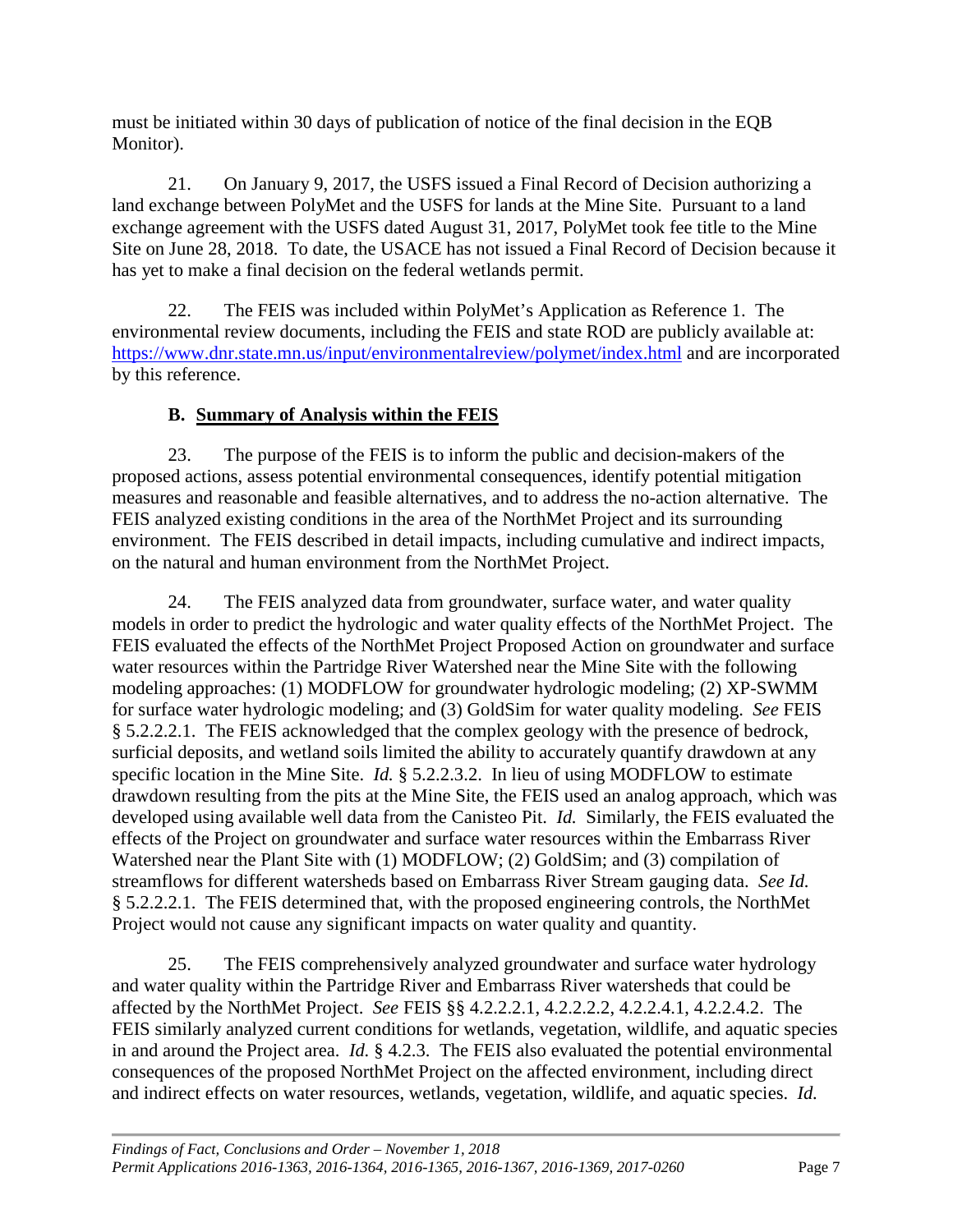§§ 5.2.2-5.2.6. In addition, the FEIS assessed the potential cumulative impacts of the proposed NorthMet Project at the resource level. *Id.* §§ 6.2.2-6.2.6.

26. The ROD concluded that the FEIS adequately analyzed significant environmental impacts associated with the NorthMet Project, appropriately presented alternatives and analyzed their impacts, and presented methods by which adverse environmental impacts associated with the Project could be mitigated.

## **C. Subsequent Environmental Review Needs Determinations**

<span id="page-11-0"></span>27. On December 30, 2016, PolyMet notified the DNR that it proposed to eliminate the cement deep soil mixing ("CDSM") zone from the Cell 2E North Dam of the FTB and replace it with increased buttressing to achieve the required stability for the FTB.

28. On March 21, 2017, the DNR determined that the elimination of the CDSM zone and increased buttressing proposed by PolyMet did not appear to result in substantial changes that affect the potential significant environmental effects of tailings management at the Plant Site. The DNR further determined that such changes did not appear to generate significant environmental effects that were not considered in the FEIS or affect the availability of prudent and feasible alternatives with lesser environmental effects. The DNR concluded that preparation of a supplemental EIS ("SEIS") was not warranted as a result of this change.

29. On March 27, 2017, PolyMet notified the DNR that it proposed to locate a combined waste water treatment system for both the Mine Site and Plant Site in a single building at the Plant Site. This proposed change would relocate the wastewater treatment facility ("WWTF") originally proposed for water treatment at the Mine Site. Mine water transfers were proposed to occur through a three-pipeline system along the Corridor rather than a single pipe as originally proposed. PolyMet did not propose any changes to the actual wastewater treatment processes from those evaluated in the FEIS. No change in the volume of wastewater to be treated and discharged was proposed.

30. On April 11, 2017, the DNR determined that the proposal to site the WWTS at the Plant Site did not appear to result in substantial changes that affect the potential significant adverse environmental effects of project-related wastewater management through operations, closure, and reclamation. The DNR further determined that such changes did not appear to generate significant environmental effects that were not considered in the FEIS or affect the availability of prudent and feasible alternatives with lesser environmental effects.

## <span id="page-11-1"></span>**IV. APPLICATION AND COMMENT PROCESS**

## <span id="page-11-2"></span>**A. PolyMet Submits Applications for Water Appropriation Permits to the DNR**

31. On July 11, 2016, PolyMet submitted a Water Appropriations Consolidated Permit Application – Individual Non-Irrigation to the DNR. This consolidated application contained five separate applications for individual water appropriation permits, along with supporting figures, tables, and technical information. PolyMet submitted multiple applications for separate water appropriation permits because Minn. R. 6115.0660, subp. 1 requires the submission of separate applications for "each surface or ground water source from which water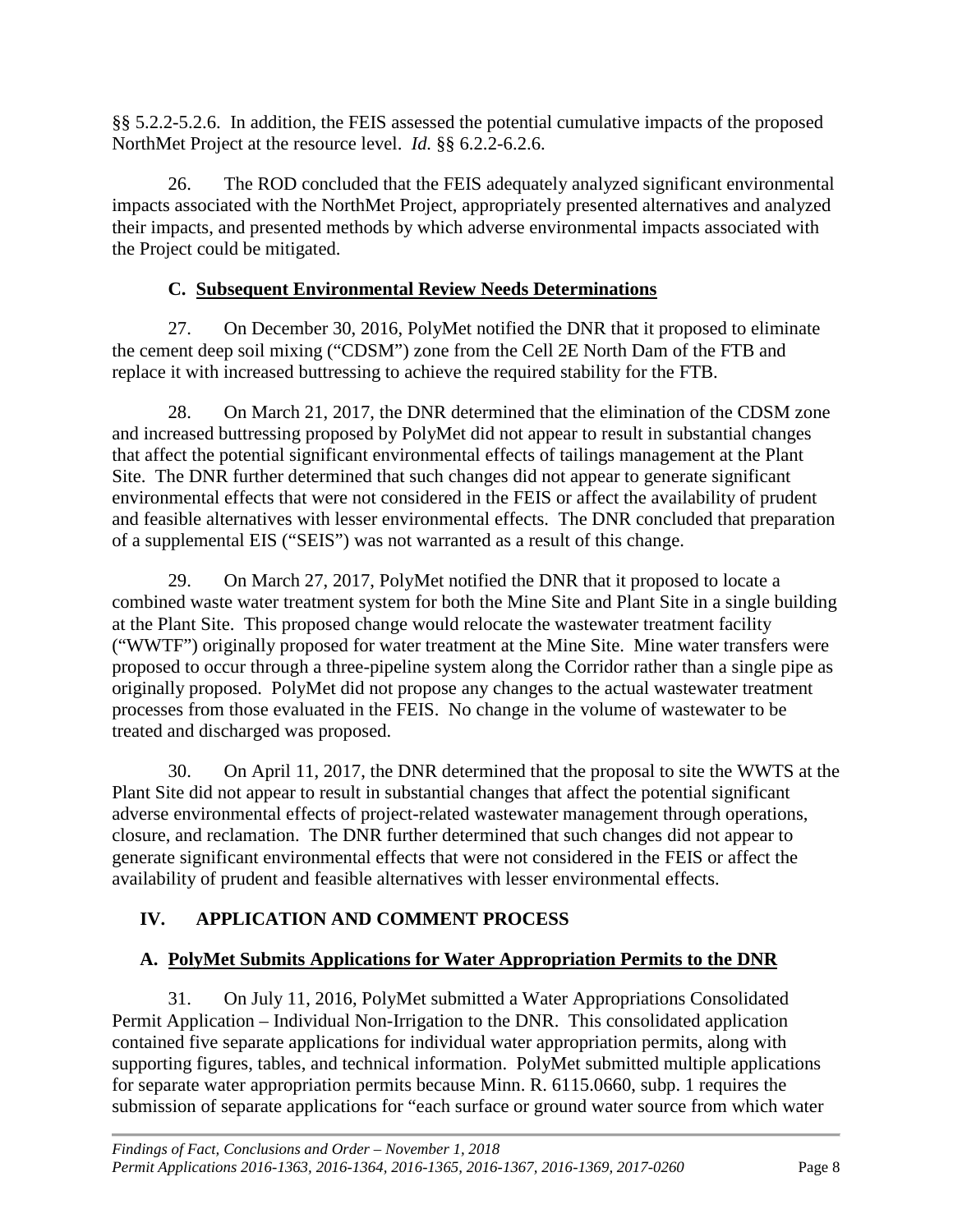is proposed to be appropriated." PolyMet noted that the consolidated application was "based primarily on the extensive data collection and technical analyses conducted as part of the development of the [FEIS]," but expanded upon such information where necessary.

32. PolyMet continued to revise its applications through 2016 and early 2017. On April 14, 2017, PolyMet submitted a further updated consolidated permit application, identified as Water Appropriation Permit Applications, Individual Non-Irrigation, Version 5 (April 2017) ("Application") to the DNR.

33. The Application contained a brief description of the NorthMet Project; a statement of the overall project purpose and need, expected appropriation schedules and rates for water appropriations during various phases of the Project; a summary of statutory and regulatory requirements applicable to water appropriation permits under Minnesota law; a description of the Project's water management approach, including its strategies for water conservation and reuse; an identification of proposed locations of appropriation; a statement of justification for the individual permits at issue; a discussion of the analyses of the hydrogeology and hydrology of the water sources at issue; an explanation of the methodology used to calculate proposed pumping rates and quantities; a consideration of alternatives; analyses of applicable statutory and regulatory requirements; and a proposed monitoring plan. In addition, the Application included references to the FEIS, separate water management plans for the Mine Site and Plant Site, water modeling data packages, and hydrogeologic investigations of the Mine Site and Plant Site. In addition, the Application included figures showing relevant locations of appropriation and monitoring stations along with flow diagrams of water appropriations during various phases of the NorthMet Project. Similarly, the Application included tables detailing historic water-level records along with pumping estimation methods and assumptions. Additional tables described the purpose, type, and frequency of proposed monitoring and reporting.

34. Table 3-1 presented information related to each of the following six individual permit applications consolidated within the Application:

2016-1363 – East Pit Dewatering – for dewatering at the East Pit at the Mine Site;

2016-1364 – Central Pit Dewatering – for dewatering at the Central Pit at the Mine Site;

- 2016-1365 West Pit Dewatering for dewatering at the West Pit at the Mine Site;
- 2016-1367 Mine Site Infrastructure for construction and operation of infrastructure at the Mine Site;
- 2016-1369 Plant Site Infrastructure for construction and operation of infrastructure at the Plant Site; and
- 2017-0260 Colby Lake for withdrawal of water for use as make-up water at the Plant  $\text{Site.}^1$  $\text{Site.}^1$

*Findings of Fact, Conclusions and Order – November 1, 2018 Permit Applications 2016-1363, 2016-1364, 2016-1365, 2016-1367, 2016-1369, 2017-0260* Page 9

<span id="page-12-0"></span> $\frac{1}{1}$ <sup>1</sup> PolyMet's original consolidated application did not include an application to appropriate from Colby Lake.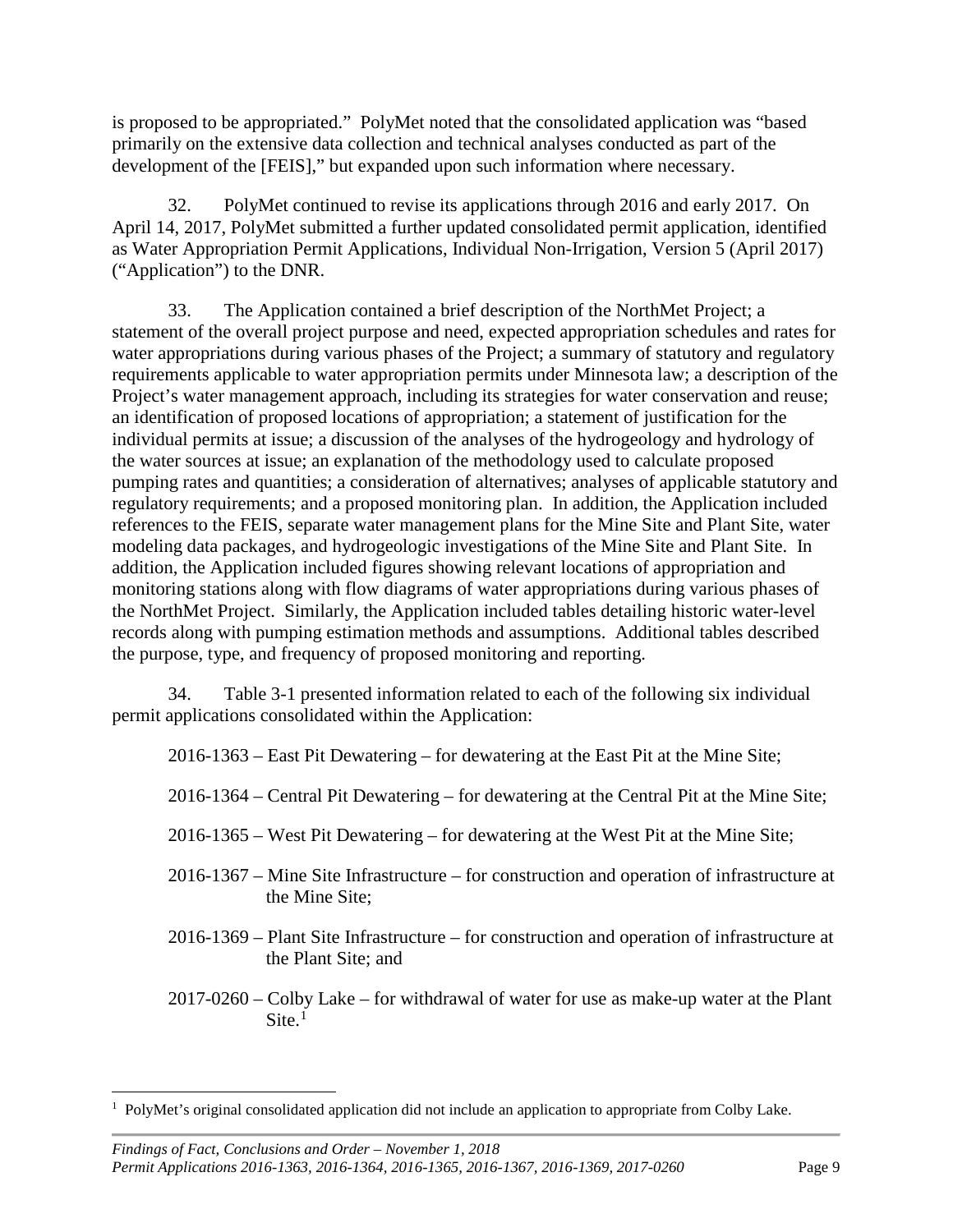Permits 2016-1363, 2016-1364, 2016-1365, and 2016-1367 are collectively referred to as the "Mine Site Permits."

35. The Application included completed application forms for each individual permit, and described the water conservation and reuse approach for the NorthMet Project as a whole. *See* Application § 3.2. PolyMet's proposed use of waters is detailed in separate project water management plans for the Mine Site and the Plant Site. Version 5, dated July 11, 2016, of each of these project water management plans was incorporated into the Application via reference and considered as part of the Application. *See* Application - References (2), (3). The water management strategy for the project is integrated across the Mine and Plant Sites in order to maximize water conservation and recycling of appropriated water for reuse. Application § 3.2. Water appropriated at the Mine Site will be routed to the Plant Site via the Mine-to-Plant Pipeline and will serve as process water. *Id.* In addition, seepage captured by the FTB seepage containment system will also be reused as process water. *Id.* This strategy of reuse and recycling of water at the Mine and Plant Sites will minimize the amount of make-up water appropriated from Colby Lake. PolyMet anticipates that this water management strategy will provide 88% to 98% of necessary process water, thereby limiting the amount of make-up water appropriated from Colby Lake. *Id.*

36. The Application detailed the anticipated pumping and appropriation schedules for each of the individual Permits. Application Table 5-1. This table shows that certain requested appropriations at the Mine Site and Plant Site will be temporary or intermittent. Application § 5.1. The Application noted that the anticipated discharge rate for streamflow augmentation was between approximately 1,700 and 3,200 gallons per minute ("gpm"). *Id.* §§ 3.4, 7.5.2. As described in the FEIS, this range is estimated to maintain streamflow in the Embarrass River Tributaries within a range of +/- 20% of existing conditions. FEIS Table 5.2-41.

37. In accordance with Minnesota Statutes § 103G.301, subd. 6 and Minnesota Rule 6115.0660, subp. 3.D, PolyMet served copies of each of the above consolidated permit applications upon the secretary of the Board of the North St. Louis County Soil and Water Conservation District, the mayor of the City of Hoyt Lakes, and the mayor of the City of Babbitt.

#### <span id="page-13-0"></span>**B. The Application Was Circulated for Comment to Government Entities**

38. On or about April 13, 2017, the DNR requested comments on the Application from (1) the City of Babbitt; (2) the North St. Louis County Soil and Water Conservation District; (3) the USACE; (4) St. Louis County; (5) the DNR Division of Fish and Wildlife ("FAW"); (6) the DNR Division of Ecological and Water Resources ("EWR"); (7) the City of Hoyt Lakes, and (8) the USFS. *See* Minn. Stat. § 103G.301, subd. 7. In addition, the DNR requested comment on the Application from the following tribal nations: Bois Forte Band of Chippewa, Fond du Lac Band of Lake Superior Chippewa, and Grand Portage Band of Lake Superior Chippewa.<sup>[2](#page-13-1)</sup>

<span id="page-13-1"></span> <sup>2</sup> These tribal nations served as cooperating agencies during the environmental review of the NorthMet Project.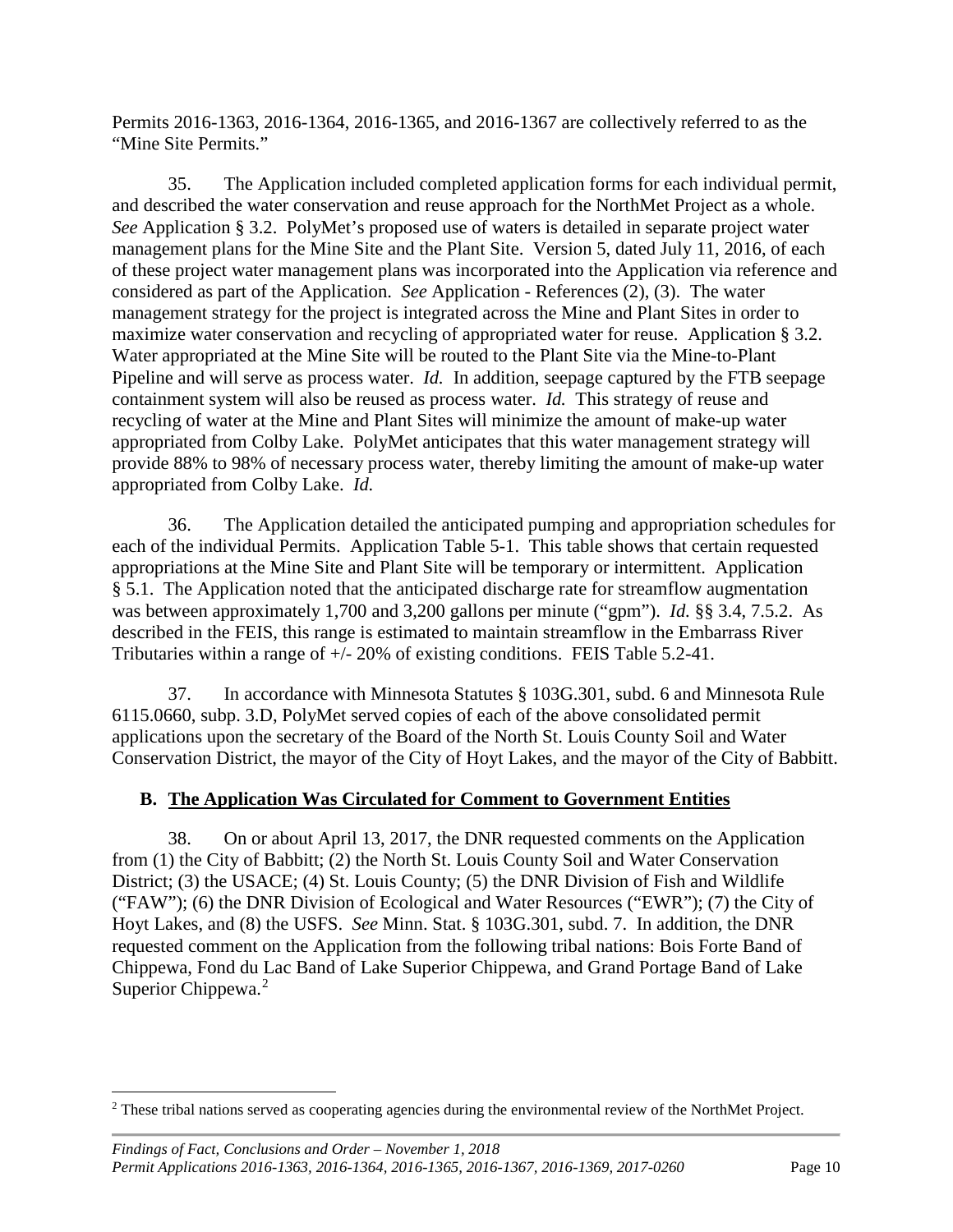39. The City of Babbitt, the North St. Louis County Soil and Water Conservation District, the USACE, St. Louis County, the City of Hoyt Lakes, and the Bois Forte Band of Chippewa did not respond to the DNR's request for comments.

#### **i. Comments from FAW**

<span id="page-14-0"></span>40. On May 12, 2017, FAW commented on the Application, but identified a specific focus on the proposed augmentation to the Embarrass River Tributaries at the Plant Site under Permit 2016-1369 and appropriations from Colby Lake under Permit 2017-0260 citing the potential impact to aquatic life and habitat. These comments acknowledged that the FEIS analyzed the anticipated fisheries, water quality, and stream-habitat impacts under these Permits. These comments further recognized that water quality concerns would be addressed through the MPCA's separate NPDES/SDS permitting and that the current expectation was that prior to discharge all appropriated waters would be treated at the WWTS.

41. FAW suggested that Permit 2017-0260 should be clarified to indicate that the maximum combined pumping rate at the pumphouses total 3,400 gpm. Permit 2017-0260 addresses this concern by specifying that that the total combined pumping rate for Pump #1 and Pump #2 is not to exceed 3,400 gpm. FAW noted that, consistent with the earlier FEIS evaluation of proposed appropriations from Colby Lake, pumping at a total maximum combined rate of 3,400 gpm (less than the 3,500 gpm analyzed in the FEIS) would result in lake level fluctuations on Colby Lake and Whitewater Reservoir similar to historic fluctuations and that fisheries and aquatic impacts should be minimal. The DNR concurs with this analysis.

42. FAW suggested that the maximum total discharge rate to Trimble Creek from all discharge locations be 2,066 gpm rather than 2,722 gpm in light of concerns that the higher discharge rate could have negative impacts to stream hydrology and stream stability. FAW similarly suggested that the maximum total discharge rate to Second Creek be 276 gpm rather than 433 gpm. In addition, FAW suggested clarifying that the cumulative maximum discharges should be the total for all discharge locations from all sources regardless of permit. FAW explained that the FEIS recognized that maintaining stream geomorphology within +/- 20% of its normal flow was important to maintain habitat and water quality for aquatic life and minimize impacts. The FEIS identified the minimum and maximum discharge rates that would keep the stream hydrology within this +/- 20% range. *See* FEIS Table 5.2.2-41. FAW suggested that discharge rates be set at those identified in the FEIS so as to avoid impacts. Permit 2016-1369 directly addresses this concern by including a condition requiring PolyMet to maintain the mean annual streamflow in Embarrass River Tributaries within +/-20% of existing conditions. Similarly, the relevant Monitoring Plans for the Mine Site Permits specifically include streamflow monitoring at multiple points along the Partridge River to monitor for any reduction in flow. The adaptive management condition of the Permits requires PolyMet and the DNR to develop and implement appropriate adaptive management or mitigation strategies in the event that monitoring data shows unacceptable impacts to flow that may be caused by the permitted appropriations. Permit conditions within the Mine Site Permits indicate that streamflow augmentation may be a required adaptive management strategy in the event that monitoring shows that baseflow in the Upper Partridge River is not maintained within +/- 20% of existing conditions.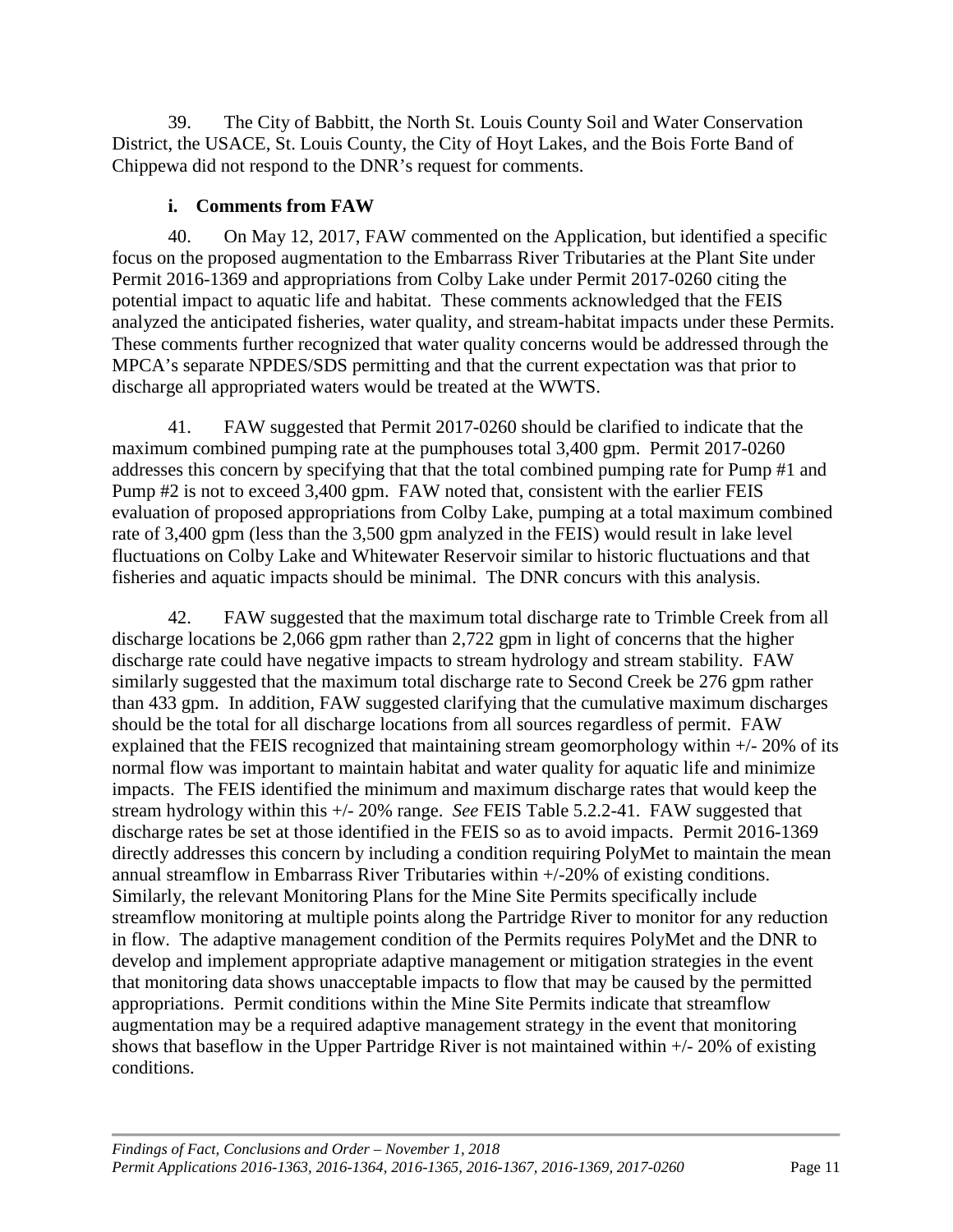43. FAW recommended that in addition to the monitoring required in the Application, PolyMet should add at least one fish community monitoring site on Unnamed Creek, Trimble Creek and Bear Creek (as a reference site). FAW did not suggest fish-community sampling at Second Creek as it does not have a history of sampling and is already heavily impacted by mining. FAW suggested that fish-community monitoring replicate the previous protocol and sites as in the FEIS. *See* FEIS 4-279, Table 4.2.6-13, Figure 4.2.6-1. The Monitoring Plan associated with Permit 2016-1369 requires annual macroinvertebrate surveys at locations on Unnamed Creek, Bear Creek, Second Creek, Unnamed (Mud Lake) Creek, and Trimble Creek. In addition, this Monitoring Plan requires biannual fish-community surveys at locations on Unnamed Creek, Bear Creek, and Trimble Creek. FAW concurred that such biannual testing would be protective and address the concern set forth in the comment.

## **ii. Comments from EWR**

<span id="page-15-0"></span>44. On May 15, 2017, EWR commented on the Application. These comments raised a concern that the NorthMet Project might take plants designated as endangered or threatened under state law and suggested that no appropriation be authorized until potential impacts to stateprotected plants were resolved in accordance with the applicable requirements of state law. *See* Minn. Stat. § 84.0895; Minn. R. 6212.1800-.2300. The Permits specifically provide that they do not release PolyMet from any other permit requirements or obligation imposed under law, including, but not limited to, takings permits for state-listed species. PolyMet has applied for, and received, a takings permit from the DNR for state-listed plant species.

45. EWR also noted that the wood turtle population within the St. Louis River was extremely important on both a statewide and regional level. Due to concerns that water level increases on the St. Louis River between May and August could reduce available nesting habitat or inundate nests, EWR suggested that any proposed appropriation should minimize water level increases to the St. Louis River during the relevant time periods. As noted above in response to FAW's comments, the Permits require PolyMet to monitor the tributaries of the St. Louis River to ensure maintenance of streamflow within  $+/- 20\%$  of existing conditions. Conditions within the Permits require adaptive management in the event that monitoring data and/or modeling results show unacceptable impacts to public health, public safety, or the public interests in lands and waters are being, or could potentially be, caused by appropriations under the Permits. EWR concurred that such conditions would address the concern set forth in the comment

## **iii. Comments from the City of Aurora**

<span id="page-15-1"></span>46. On May 15, 2017, the DNR received a letter from the City of Aurora supporting the NorthMet Project and not making any substantive comments on the Application.

## **iv. Comments from USFS**

<span id="page-15-2"></span>47. On May 16, 2017, USFS submitted a comment letter referring to Permit Application 2016-1363. USFS commented that monitoring wells GW505 (OB-5) and GW504 (OB-4) should also monitor the surficial aquifer as well as the bedrock aquifer. USFS noted that information from these additional monitoring wells could help affirm assumptions in the FEIS. In addition, the USFS suggested installation of a monitoring well for the surficial aquifer at bedrock monitoring well site GW531. USFS noted that information from this well would be helpful in developing surficial system contours and gradients east-southeast of the East Pit. The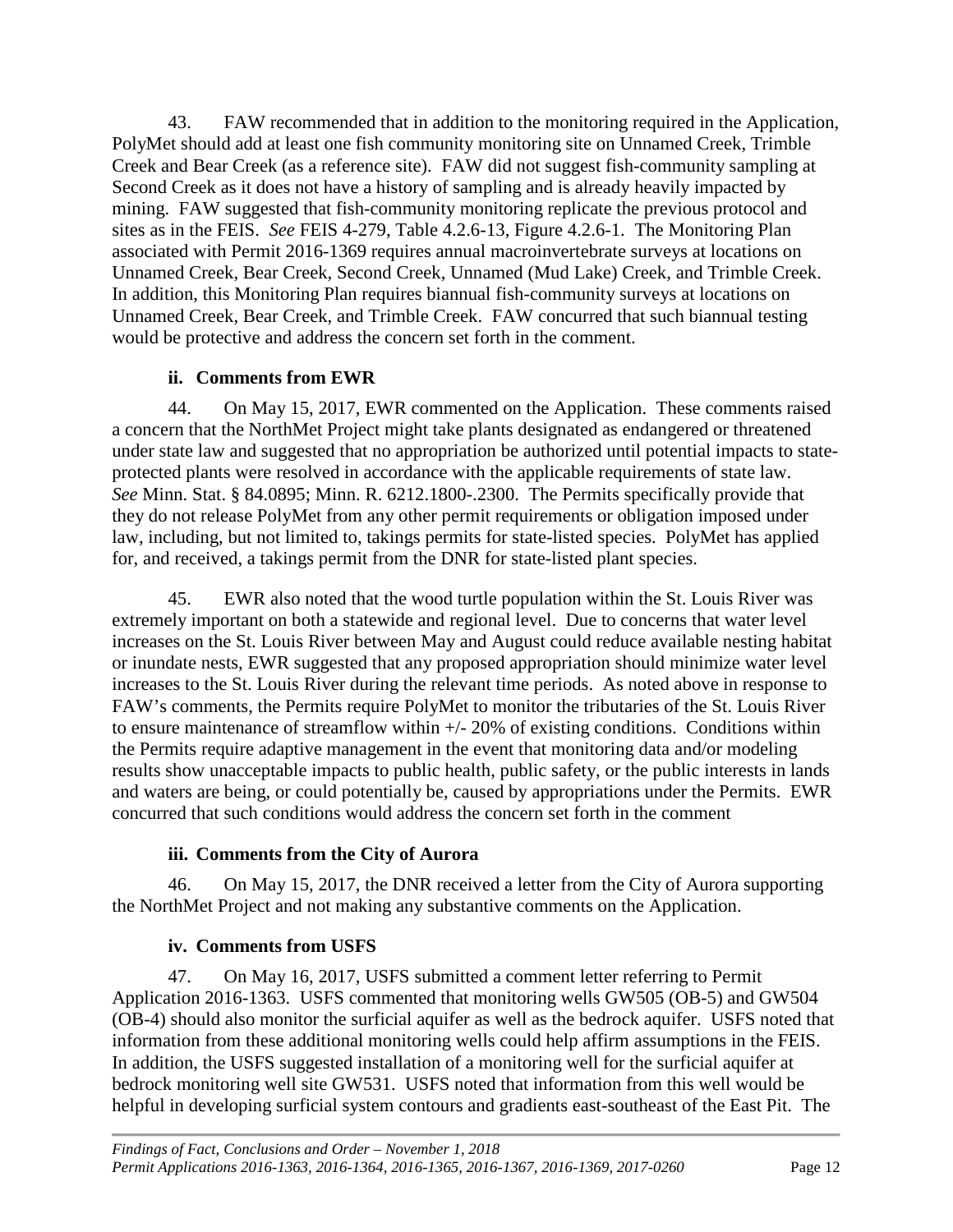Monitoring Plan associated with the Mine Site Permits was amended to add surficial monitoring at GW531. After review, the DNR concluded that additional surficial monitoring at GW504 and GW505 was not necessary because sufficient monitoring data regarding the surficial aquifer will be generated at GW 430, GW 431, GW 470, GW 472, and GW 499.

48. USFS further recommended that dewatering discharge rates should be monitored using best available technology sufficient to allow the average daily flow to be computed for each discharge point. The Monitoring Plans associated with each of the Permits requires such monitoring with a flow meter and totalizer to accurately record instantaneous rates and total monthly volumes. Similarly, the Quality Assurance Project Plan ("QAPP") requires, unless otherwise noted in the applicable Monitoring Plan, that all installations be equipped with flow meters and totalizers or other DNR-approved technologies to record instantaneous rates and total monthly volumes of water appropriated and/or discharged. This information is sufficient to allow the average daily flow to be computed for each discharge point.

49. USFS noted that at the time of the letter, USFS continued to hold title to the Mine Site and noted that it retained riparian rights. USFS objected to issuance of any Mine Site Permits until the land exchange was completed. This concern was obviated by the completion of the land transfer in June 2018.

50. USFS commented that the effects analysis for air, cultural and water resources in the Application appeared to mirror that set forth in the FEIS.

#### **v. Comments from the Fond du Lac and Grand Portage Bands**

<span id="page-16-0"></span>51. On May 15, 2017, the Fond du Lac and Grand Portage Bands ("Commenting Bands") submitted a comment letter on the Application.

52. The Commenting Bands noted that PolyMet had proposed a change to the NorthMet Project with the elimination of a Wastewater Treatment Facility ("WWTF") at the Mine Site and consolidation of treatment systems at the WWTS at the Plant Site. The Bands noted a concern that elimination of the WWTF at the Mine Site would limit PolyMet's ability to implement adaptive management strategies at the Mine Site, including augmentation of flow in the Upper Partridge River and surrounding wetlands. In addition, the Bands raised a specific concern that transport of untreated water via pipeline in the Mine-to-Plant Pipeline within the Corridor risked spills of untreated water to adjacent wetlands and tributaries of the Partridge River.

53. As noted in [Section III.C a](#page-11-0)bove, the DNR previously reviewed the proposed changes to create an integrated WWTS facility and determined that the changes did not affect the potentially adverse effects to resources as evaluated in the FEIS, including evaluation of pipeline integrity relative to spillage potential. The DNR relies on this earlier analysis. In addition, the DNR notes that PolyMet has further refined its wastewater treatment proposal to implement additional measures to prevent potential spills to adjacent wetlands or tributaries to the Partridge River, and such additional measures will be required under the Permit to Mine. Contrary to the Commenting Bands' concerns, the elimination of the WWTF will not preclude augmentation for streamflow in the Upper Partridge River if necessary to maintain streamflow within +/-20% of existing conditions. Treated water can move from the Plant Site to Mine Site as needed and may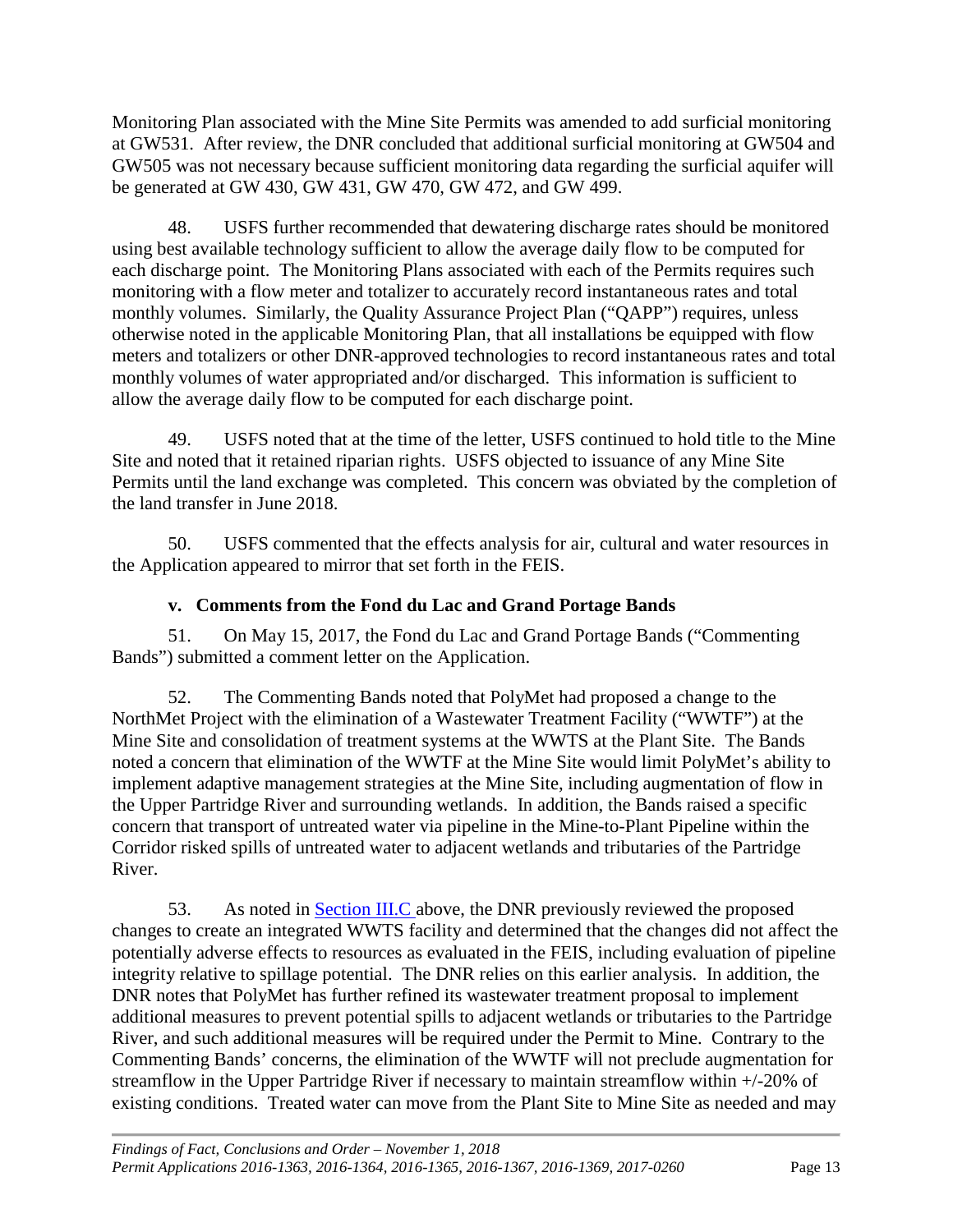be used for augmentation purposes, if ultimately required as an adaptive management requirement under the Mine Site Permits.

54. The Commenting Bands noted concerns that flows in the Upper Partridge would be impacted after closure of the Peter Mitchell Mine and cited to a long-range hydrology study associated with that mining operation. The DNR notes that this study relates not to closure of the NorthMet Project, but a separate ferrous operation, with a current anticipated closure date of 2070, well after dewatering at the Mine Site is scheduled to be completed. Discharges from the Peter Mitchell Mine are anticipated to continue until this anticipated closure date. Application § 5.2.3.1. Mitigation for this loss of contributing watershed at closure of the Peter Mitchell Mine has already been required under the Permit to Mine associated with the Peter Mitchell Mine. As the FEIS noted, the proposed NorthMet Project is not anticipated to contribute measurably to the potential loss of flow resulting from the separate mining operations at the Peter Mitchell Mine. *See* FEIS §§ 5.2.2.3.2, 6.2.6.4.2, and Figure 5.2.2-29.

55. The Commenting Bands suggested that wetlands near the Mine Site may need augmentation. Analysis of the wetlands at the Mine Site, including years of wetland monitoring data, indicate that the wetlands are perched wetlands supported primarily by precipitation and local surface water runoff with low susceptibility to groundwater drawdown effects from mining operations. *Id.* § 4.2.3.1.2. Given this earlier analysis, augmentation of wetlands at the Mine Site is not reasonably anticipated. Mitigation under the state Wetland Conservation Act and the federal wetlands permit will be required for all wetland impacts associated with the Project.

56. The Commenting Bands suggested that treated water may be necessary to prevent a northward flowpath of groundwater from the Mine Site at closure. The FEIS and ROD noted that the DNR could not rule out the possibility that future operations at the Peter Mitchell Mine could induce northward groundwater flow from the Mine Site. *See, e.g.*, FEIS § 5.2.2.2.3; ROD at 78. While DNR does not believe it would be likely, the agency cannot rule out the possibility that future operations at the Peter Mitchell Mine could induce northward groundwater bedrock flow from the NorthMet Mine Site. This might happen if there is insufficient natural downward leakage into bedrock from the overlying wetlands between the Peter Mitchell Mine and the NorthMet Mine from surficial materials located between the proposed NorthMet Mine (during closure) and the Peter Mitchell Mine (in future operations and closure). If there is sufficient downward leakage, then there would be a groundwater flow divide between the two mines and no continuous one-way flow between the facilities. If natural leakage is insufficient to maintain a groundwater flow divide between the two facilities, then a northward groundwater flowpath is possible. The FEIS detailed specific monitoring requirements, including the expansion of the existing system of bedrock groundwater monitoring wells, in order to determine future bedrock flow direction immediately north of the proposed NorthMet pits at the Mine Site. FEIS § 5.2.2.3.6. The goal of such monitoring would be to determine whether additional engineering measures aimed at preventing such flow would be necessary. The FEIS detailed potential engineering controls and a variety of known mitigation strategies that could be successfully implemented in the event that monitoring data indicates northward flow; not all of these strategies would require additional discharge of treated water. FEIS § 5.2.2.3.5. The Mine Site Permits require monitoring of groundwater levels at GW 472, GW 473, GW 478, GW 479, GW 518, GW 519, GW 522, and GW 523 to address concerns related to the potential for northward groundwater flow from the Mine Site. In addition, the Permit to Mine specifically requires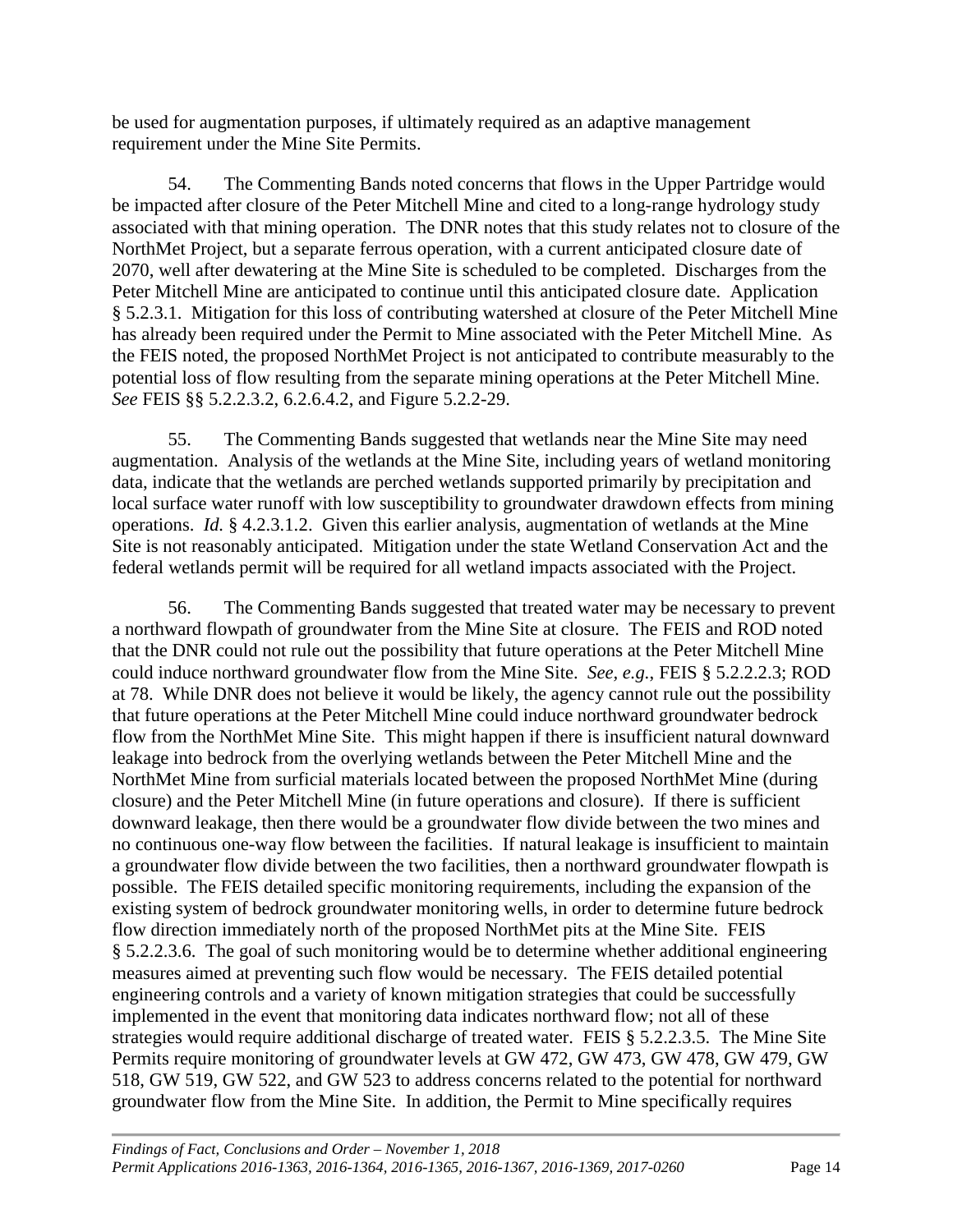PolyMet to monitor and report on the potential for current and future northward groundwater flow at the Mine Site and requires DNR-approved adaptive management or mitigation in the event that the DNR finds such flow to be possible. *See* Permit to Mine, Special Condition #66.

57. The Commenting Bands contended that the Application did not provide sufficient information on the treatment and discharge of water pumped out of the FTB Seepage Containment System and HRF foundation during construction. They also commented on PolyMet's proposed recycling of process water and noted a concern that such water may ultimately be discharged without appropriate treatment, thereby reducing the potential ecological benefits of recycling. Waters appropriated during the pre-operation construction phase will either be pumped to the Construction Mine Water Basin for subsequent transfer to the FTB or discharged under the requirements of a stormwater construction permit and an associated Stormwater Pollution Prevention Plan ("SWPPP") prepared in accordance with the MPCA's NPDES/SDS Construction Stormwater General Permit. Application §§ 3.4, 6.2, 8.1.2.3. In addition, PolyMet indicated in its application that it will use best management practices to avoid adverse effects to ecosystems from authorized off-site discharge during construction dewatering. *Id.* § 8.1.2.3. The DNR notes that any appropriation of water under the Permits is conditioned upon PolyMet having all required discharge authorizations. Discharge quality must meet applicable effluent limits and surface water quality standards, and violations of such requirements are subject to the regulatory jurisdiction of the MPCA. Application §§ 6.2, 8.1.3, Reference (5) § 6.5, Reference (6) § 6.7. In addition, discharge quantity must be managed to meet the discharge requirements of the New Source Pollution Standards ("NSPS") and to minimize ecologic and hydrologic impacts to the receiving waters under the Clean Water Act. *See* 40 C.F.R. § 440.104.

58. The Commenting Bands indicated a belief that PolyMet's proposed water appropriations violated the requirements of Minnesota Statutes § 103G.265, subd. 4. This statute imposes additional notice and legislative-approval requirements upon individual water appropriation permits that involve consumptive use of waters in excess of "5,000,000 gallons per day average in a 30-day period" in waters within the Great Lakes water basin.

59. In support of this comment, the Bands cited to Table 5-3 of the Application. As PolyMet noted in the Application, the rates detailed in this Table reflect maximum rates occurring in different time periods and, therefore, it is not appropriate to sum them for the purposes of determining the maximum rates and volume appropriated at a single time. Application at 26 n.(1). The appropriations under the Permits will fluctuate over the course of activities undertaken at the Mine and Plant Site. *See* Application Figure 8-1, Appendix C. Accordingly, summing maximum rates across all permits does not reasonably reflect the actual appropriations under the Permits. Indeed, the right to appropriate certain waters under the Permits for certain temporary purposes will cease when no longer necessary. Furthermore, many of the high-volume appropriations identified in the Application and the Permits are anticipated to be of limited duration. *Id.* § 8.2.2.2. Notably, the statute refers to consumptive use under a permit in excess of an average of 5 million gallons per day ("MGD") in a 30-day period and not merely to permit maximums. *See* Minn. Stat. § 103G.265, subd. 4. After review of the materials in the administrative record, and based upon its technical expertise, the DNR has concluded that the statutory threshold of § 103G.265, subd. 4 has not been met.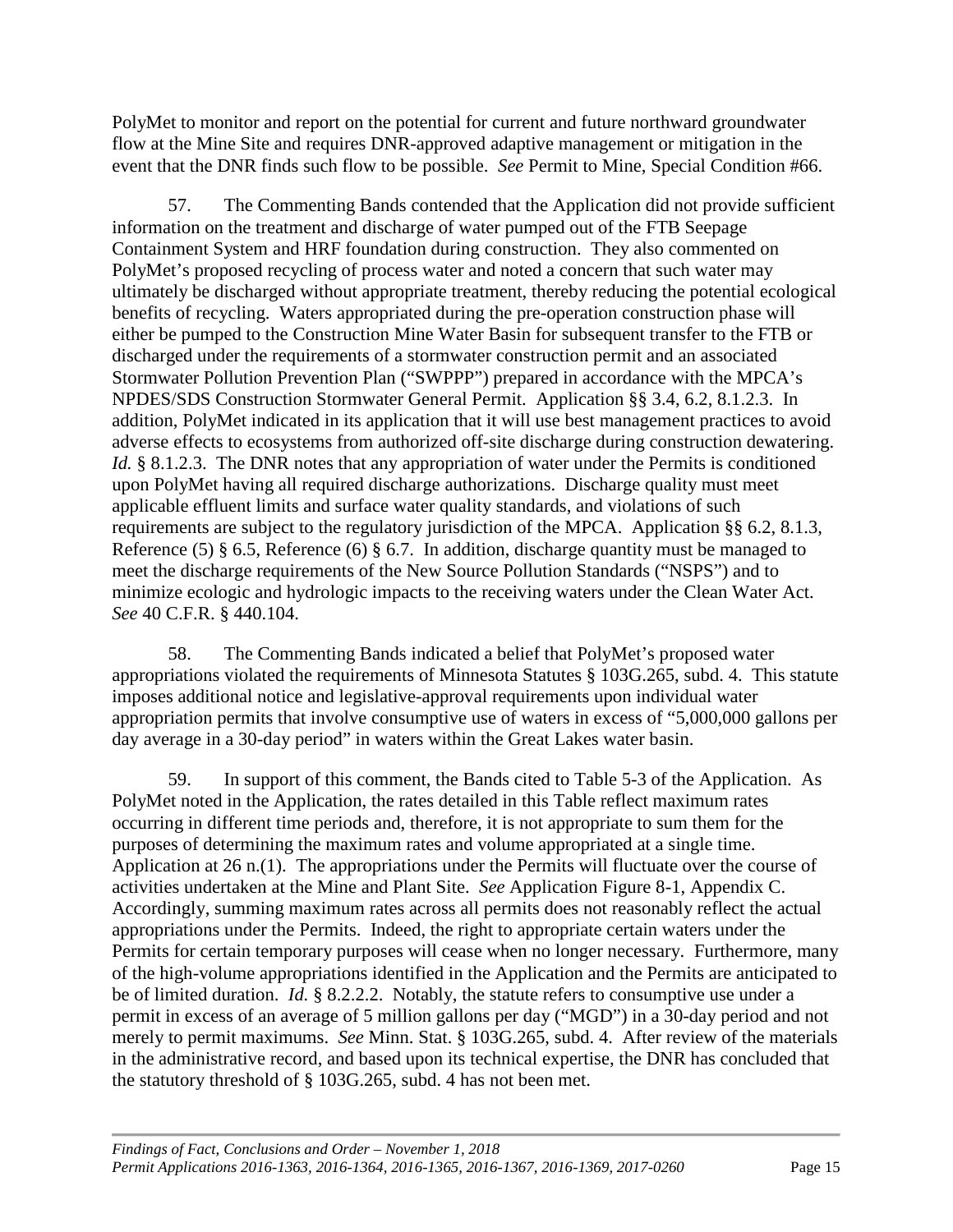60. The Application details the anticipated consumptive uses of water at the Mine Site, the Plant Site, and from Colby Lake over the life of the NorthMet Project. None of the appropriations under the individual Permits at issue is anticipated to exceed the thresholds set forth in Minn. Stat. § 103G.265, subd. 4. The Bands commented on their belief that the appropriations for the NorthMet Project should be considered under a single permit and that there was no justification for multiple permits. Minnesota law is clear that separate applications and permits are required for appropriations from different water sources. *See* Minn. R. 6115.0660, subp. 1. Given the distances between the Mine Site, the Plant Site, and Colby Lake, PolyMet properly sought individual permits as detailed in the Application. *See* Application § 8.2.1.

61. The DNR further notes that the requirements of § 103G.265, subd. 4 were adopted in 1987. 1987 Minn. Laws ch. 159, § 5. Minnesota, along with Illinois, Indiana, Michigan, New York, Ohio, Pennsylvania, and Wisconsin, subsequently adopted and enacted into law the Great Lakes – St. Lawrence River Basin Water Resources Compact ("Compact") with the consent of Congress. *See* Minn. Stat. § 103G.801. PolyMet's proposed appropriations will not entail a "consumptive use" in excess of 5,000,000 gallons per day or greater average in any 90-day period under the Compact. The Compact defines "consumptive use" to mean "that portion of the water withdrawn or withheld from the basin that is lost or otherwise not returned to the basin due to evaporation, incorporation into products, or other processes." *See* Minn. Stat. § 103G.801, § 1.2. The vast majority of PolyMet's appropriations will be recycled or reused and subsequently discharged, after treatment, within the basin. Thus, these appropriations do not constitute consumptive use under this definition. Accordingly, the Application did not trigger the prior-notice provisions of the Compact. *See id* § 4.6. Provisions to the contrary in Minnesota Statutes § 103G.265, subd. 4 were repealed by the Compact. *See id.* § 9.1. (repealer of inconsistent acts).

62. Although not required, the DNR nonetheless provided courtesy notice of the Application to each member of the Great Lakes-St. Lawrence River Basin Compact Council and Regional Body on November 20, 2017. On December 15, 2017, the DNR received a single response to this notification. This response came from the Province of Quebec and merely thanked the DNR for the courtesy notification without providing any substantive comments on the Application.

63. The Commenting Bands disputed the surface water monitoring proposed in the Application, contending that spot flow monitoring of Trimble Creek and Bear Creek in 4 to 6 week intervals is inadequate. The Application explained that a 2016 field survey, which included DNR staff, determined that no feasible locations for permanent gauging stations were present at these streams. Application § 9.2. Flow monitoring is not feasible along Unnamed Creek and is unlikely to be accurate due to wetland vegetation and beaver activity. *Id.* The Bands indicated concerns that stream augmentation for the Embarrass River Tributaries would be unable to maintain average annual flow within  $+/- 20\%$  of existing conditions in light of the lack of continuous stream gauging sites. Historic stream flow data was reviewed and analyzed throughout the course of the FEIS and provides the necessary baseline for existing conditions. The Monitoring Plan incorporated within Permit 2016-1369 requires manual streamflow monitoring at Trimble Creek and Unnamed Creek in 4 to 6 week intervals and additional monitoring during "seasons of interest" or "as needed during high and low flows." Conditions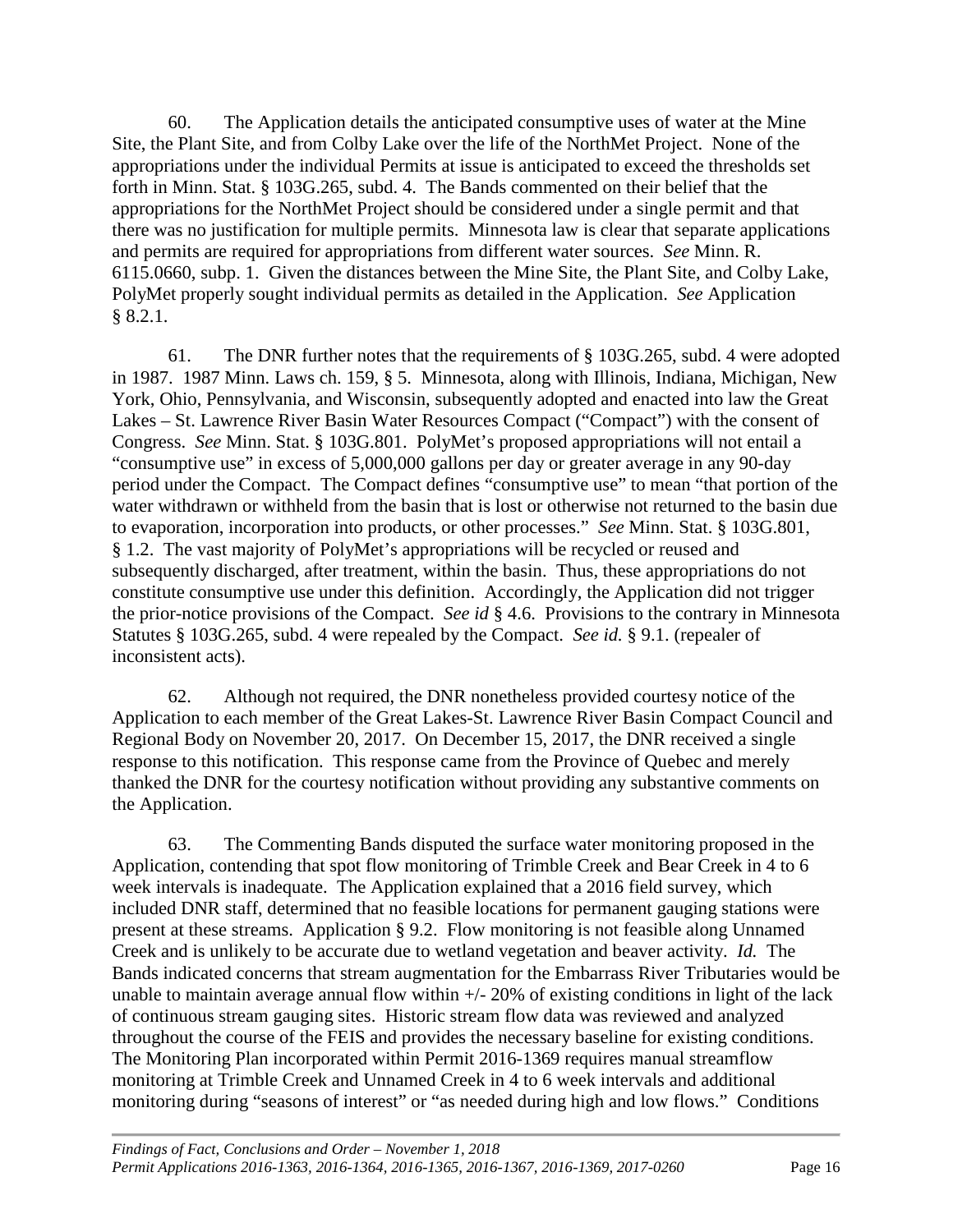within Permit 2016-1369 further require adaptive management in the event monitoring data and/or modeling results show unacceptable impacts to public health, public safety, or the public interests in lands and waters are being, or could potentially be, caused by appropriations under the Permits. These conditions are sufficient to address the Bands' concerns related to the sufficiency of surface water monitoring of the Embarrass River Tributaries.

64. Finally, the Commenting Bands noted that the Application did not list the means of discharge or rates and requested that any permits include such information in order to assess augmentation plans. Attachment B to Permit 2016-1369 specifically identifies the initial permitted discharge locations for augmentation and conditions within the Permit require augmentation in order to maintain the mean annual streamflow to within +/-20% of existing conditions. The Permit further requires that stream augmentation of the Embarrass River Tributaries be equally distributed among each tributary's watershed.

## <span id="page-20-0"></span>**C. Draft Permits Were Circulated for Public Comment**

65. On August 11, 2017, the DNR posted draft Permits, associated draft Monitoring Plans, and a draft QAPP on the public NorthMet Project permitting website [\(https://www.dnr.state.mn.us/polymet/permitting/water\\_app.html\)](https://www.dnr.state.mn.us/polymet/permitting/water_app.html) for a 30-day public comment period, which closed on September 12, 2017. That same day, the DNR issued a GovDelivery notice and press release notifying the public of this open comment period. Prior to this public comment period, the DNR had issued GovDelivery notices informing recipients of the Application and notifying of its availability on the permitting website.

66. The DNR received nearly 3,000 public comments on the draft permits. The vast majority of these comments were form letters. Form letters were identified when two or more unrelated individuals submitted identical or substantively identical submissions, or when a submission was determined to consist entirely (or nearly so) of text provided for the purpose of mass e-mailing. Within the form-letter submissions, there were numerous form-letter variants consisting of standard form-letter text that was altered through deletion or addition of sendercomposed text.

67. Not all submissions contained substantive comments on the draft Permits. For example, many commenters offered opinions as to whether the NorthMet Project should or should not proceed, with minimal or no additional content relating to the draft Permits or to the appropriation of water for the Project.

68. Given the large number of submissions and individual comments received during this public-comment process, the DNR grouped similar comments into themes and considered those themes individually in lieu of responding to each individual comment. *See* Minn. R. 6115.0670, subp. 2.A.(8) (directing DNR's consideration of comments in review of applications for water appropriation permits). The DNR's consideration of the general themes identified in these comments is detailed in the attached Exhibit 1, which is incorporated herein by reference. Insofar as commenters raised issues related to the legal sufficiency of the Permits under applicable law, such legal requirements are addressed within these Findings of Fact and not separately set forth in Exhibit 1.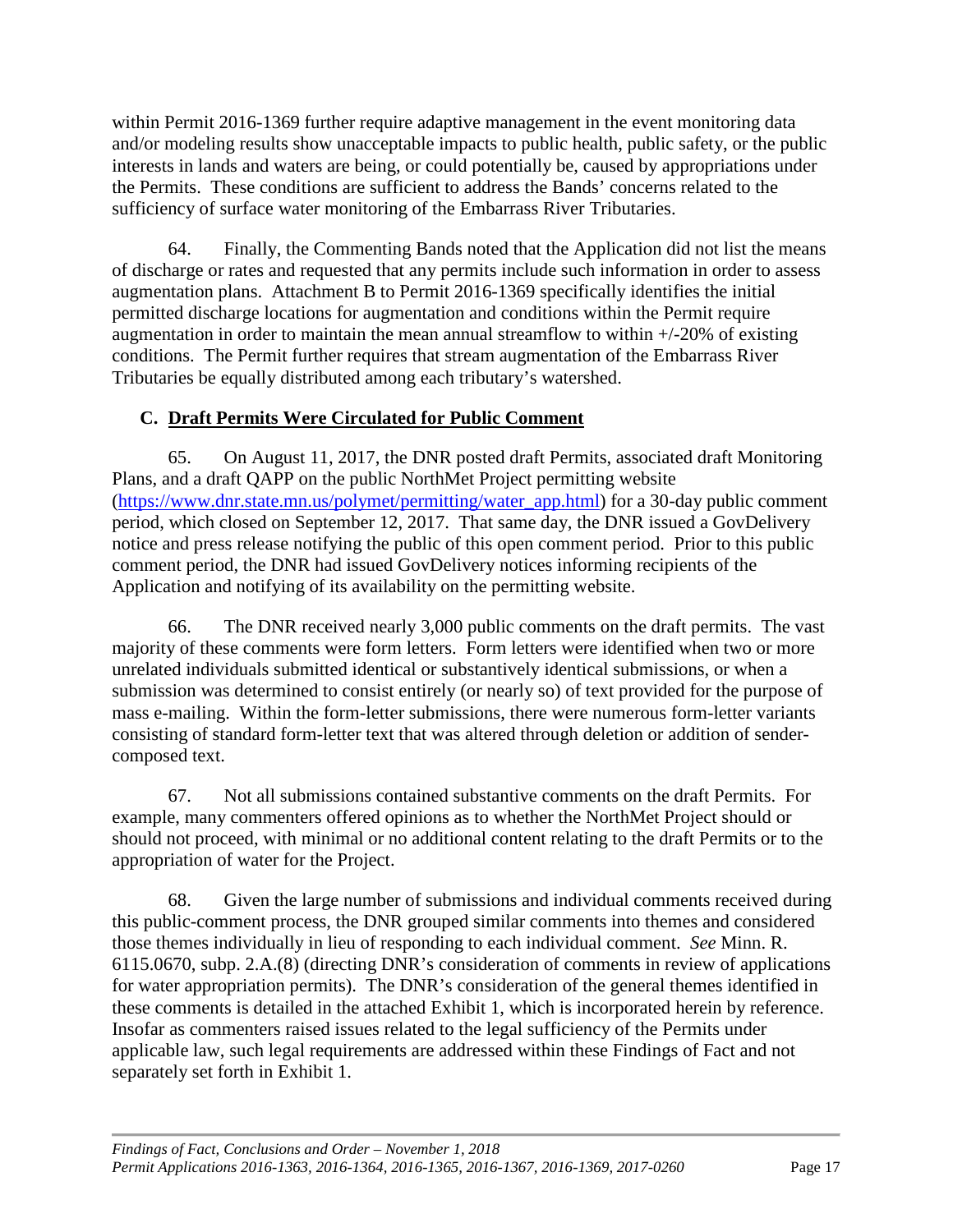69. In addition to the general comments received from public commenters, the DNR also received comprehensive comments on the draft Permits from environmental groups and tribal entities. These comments raised and elaborated on the same concerns identified by many of the form-letter comments. The DNR reviewed and considered these comments and discusses them in greater detail below.

70. On August 31, 2017, the DNR received a written comment letter objecting to the draft Permits from WaterLegacy, a Minnesota non-profit organization.

71. On September 11, 2017, the DNR received a written comment letter objecting to the draft Permits from the Red Cliff Band of Lake Superior Chippewa Indians ("Red Cliff Band").

72. On September 12, 2017, the DNR received an additional comment letter from the Commenting Bands, raising many of the same concerns as those submitted in its earlier letter commenting on the Application.<sup>[3](#page-21-1)</sup> The Commenting Bands opposed issuance of any Permits to PolyMet on the grounds that the Application and proposed appropriations do not satisfy the requirements of Minnesota law.

73. On September 12, 2017, the DNR received a letter from GLIFWC commenting on the draft Permits. GLIFWC noted that it was acting in coordination with its member tribes, including the Fond du Lac Band, in its review and comment.

74. On September 12, 2017, Friends of the Boundary Waters Wilderness, Center for Biological Diversity, Minnesota Center for Environmental Advocacy, Save Lake Superior Association, Save Our Sky Blue Waters, Sierra Club North Star Chapter, Wetland Action Group, Wilderness Watch, the Duluth League of Women Voters, and Friends of the Cloquet Valley State Forest (collectively "Consolidated Environmental Organizations") submitted a combined comment letter on the draft Permits.

#### <span id="page-21-0"></span>**D. Concerns Raised by Public Commenters**

75. Many of the comments submitted to the DNR by the commenters identified above contained identical concerns with the Application and draft Permits. Because these commenters raised many of the same substantive concerns, the DNR responds to the substance of these comments in a thematic fashion rather than on a commenter-by-commenter basis.

76. The Red Cliff Band, Commenting Bands, WaterLegacy, and the Combined Environmental Organizations made numerous comments that the draft Permits did not contain determinations required under Minnesota Statutes §§ 103G.261, 103G.265, 103G.285, 103G.287, and 103G.297. The draft Permits circulated for public comment were not issued to PolyMet, and did not authorize any appropriations. The draft Permits did not reflect any decision by the DNR to authorize appropriations; they were circulated for the sole purpose of

<span id="page-21-1"></span><sup>&</sup>lt;sup>3</sup> The Commenting Bands' comments regarding (1) the elimination of the WWTF at the Mine Site and development of the WWTS at the Plant Site and (2) claimed violation of notice requirements under § 103G.265 were a verbatim recitation of its May 2017 comments addressed in **Section IV.B.v.**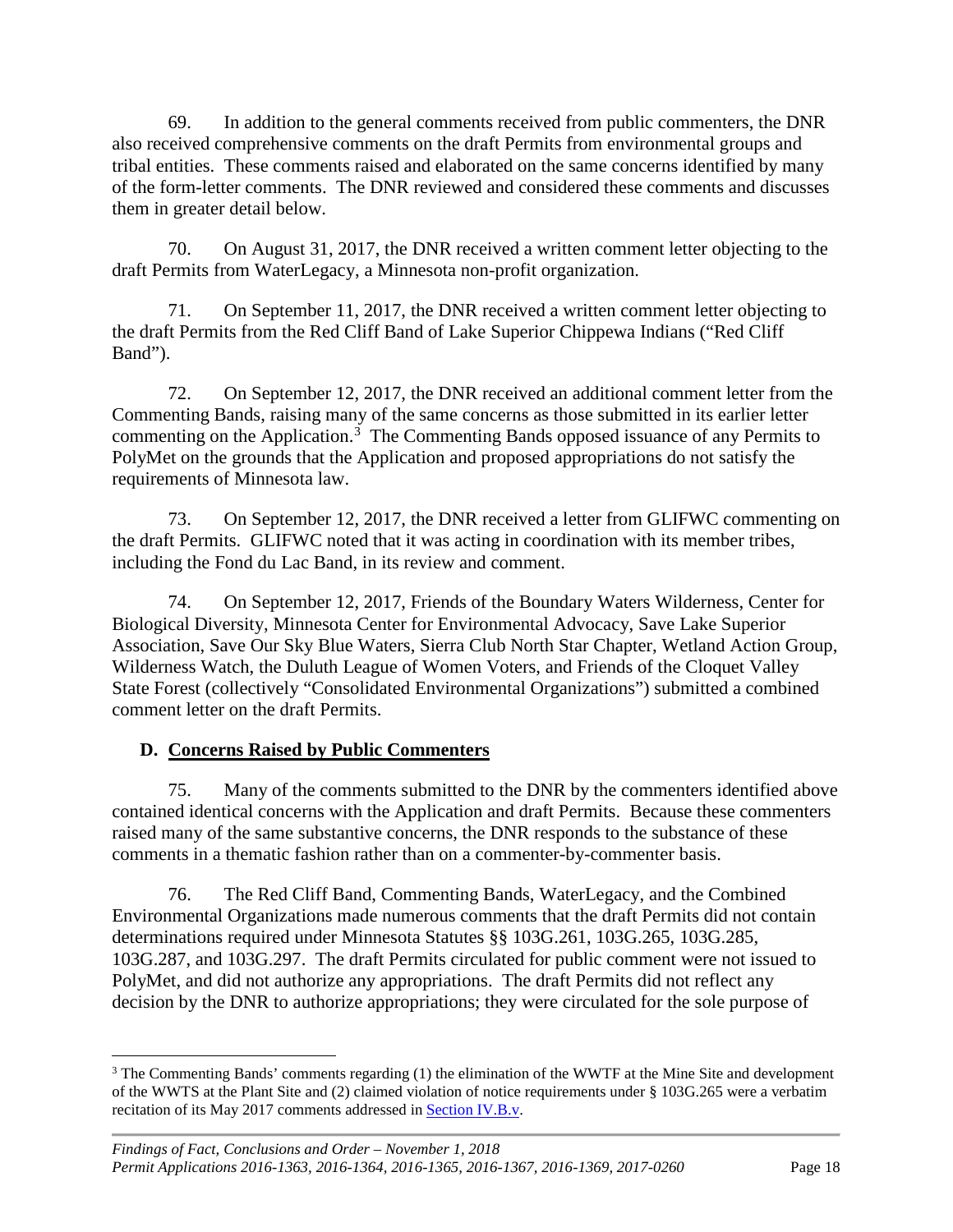eliciting comment from the public. The required statutory determinations are set forth in the present Findings of Fact, Conclusions, and Order.

#### **i. Concerns that the Modeling, Methodologies, and Analyses within the FEIS Were Inadequate and Requests for Additional Studies**

<span id="page-22-0"></span>77. Throughout their comments, the Red Cliff Band, Commenting Bands, WaterLegacy, and the Combined Environmental Organizations dispute the sufficiency of the modeling, methodologies, and analyses within the FEIS and include requests that the DNR require PolyMet to provide additional data prior to issuance of the Permits.<sup>[4](#page-22-1)</sup> Many of these comments questioned the methodology of the hydrological analyses of the FEIS regarding changes in average flows to the Partridge River resulting from the Project. They suggested that additional baseline data and evidence establishing PolyMet's ability to comply with Permit conditions should be required before issuing any Permits to PolyMet. The Combined Environmental Organizations indicated a concern that the potential impacts of appropriations from Colby Lake had not been sufficiently analyzed within the FEIS.

78. As detailed in the FEIS, PolyMet conducted multiple aquifer tests at the Mine Site during the course of environmental review to analyze the hydraulic characteristics of the various geologic units in the Mine Site:

- Ten aquifer tests were conducted using borings in the surficial aquifer (including three borings that were turned into permanent monitoring wells);
- Ten aquifer performance tests were conducted using boreholes completed in the Duluth Complex bedrock;
- Four aquifer tests were conducted on the Virginia Formation bedrock;
- One long-term (30-day) aquifer test using bedrock well P-2, with water levels monitored in wetland piezometers located north of the pumping well; and
- Specific capacity tests were conducted using wells P-3 and P-4, which are open exclusively in the Virginia Formation.

FEIS at § 4.2.2.2.1. Similarly, the FEIS contains a comprehensive discussion of the hydrogeology and hydraulic conductivity at the Mine Site. *Id.*

79. The FEIS included description and analysis of the baseline surface water hydrology of the Upper Partridge River. FEIS § 4.2.2.2.2. This included the XP-SWMM hydrologic / hydraulic model predictions in order to estimate Partridge River flow. *Id.* This analysis included estimates of groundwater contribution to flow in the Upper Partridge River (groundwater baseflow). The FEIS also included modeling of groundwater flow systems using MODFLOW. *Id.* § 5.2.2.2.1. The FEIS further described anticipated effects of the NorthMet Project on groundwater and surface water hydrology within the Partridge River watershed, including Colby Lake. FEIS § 5.2.2.3.2. An analog method was developed to estimate potential

<span id="page-22-1"></span> <sup>4</sup> None of these commenters sought judicial review of the sufficiency of the ROD assessing the adequacy of the FEIS. Any challenge to the adequacy and sufficiency of the FEIS is time-barred under applicable law. *See* Minn. Stat. § 116D.04, subd. 10. Subsequent permitting decisions cannot be used as disguised challenges to the environmental review process. *See In re Gourley Bros., LLC*, No. A13-2247 at \*6 (Minn. Ct. App. Aug. 18, 2014).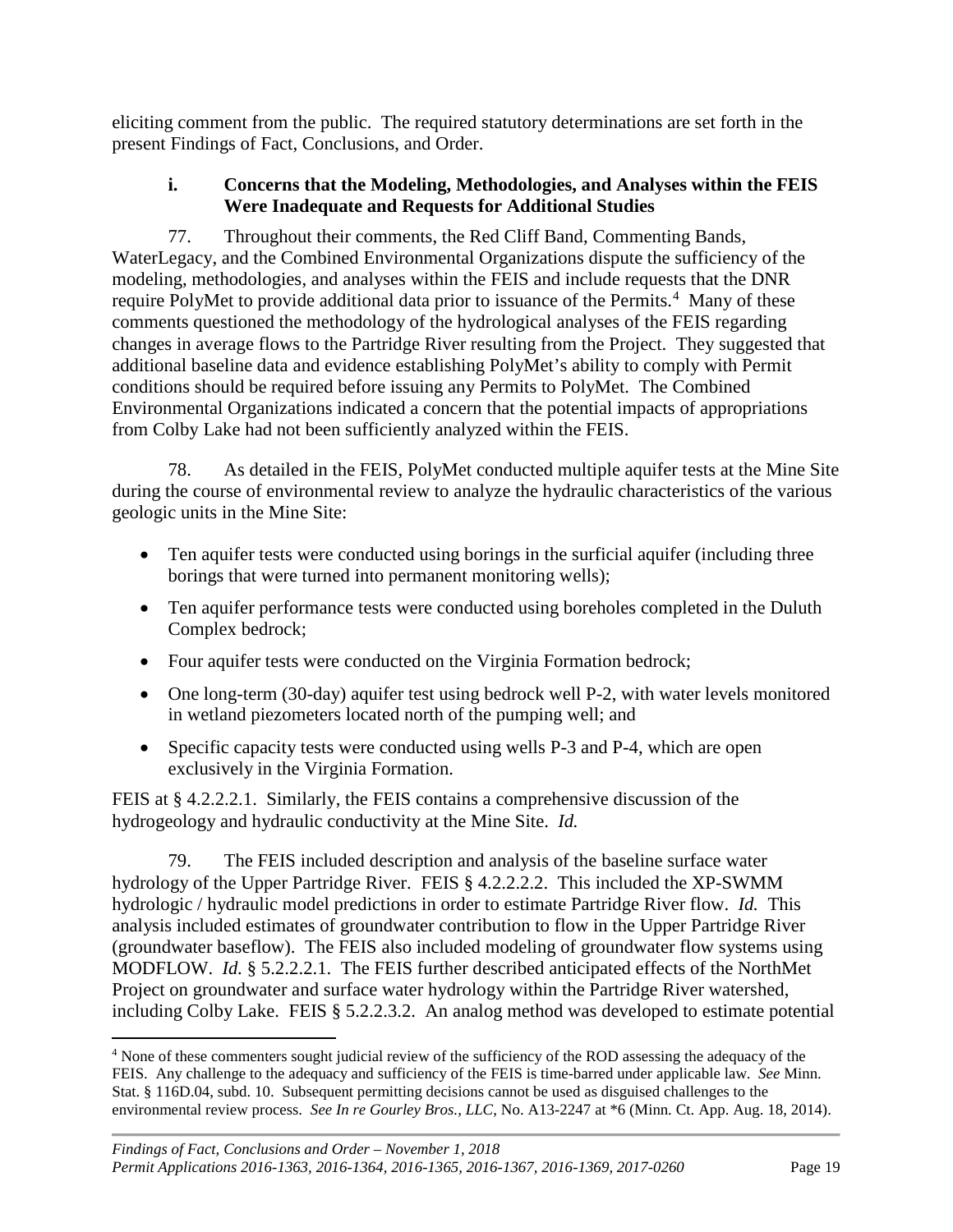indirect effects on surface water features and wetlands at the Mine Site resulting from drawdowns from dewatering. *Id.* The FEIS also addressed the environmental consequences of surface water appropriations on water levels within Colby Lake and Whitewater Reservoir, including wetlands, wild rice, and aquatic resources. *See id.* §§ 5.2.3, 5.2.6.2.1, 6.2.2.3.1, 6.2.6.

80. Given the comprehensive nature of the hydrologic testing, modeling, and analyses within the FEIS, the DNR concludes that the record contains studies sufficient to allow proper assessment of the effects of PolyMet's proposed appropriations, and, thus, additional analyses are not required at this time. *See* FEIS, Application - References (5)-(8). Baseline monitoring data continues to be gathered by PolyMet and additional monitoring requirements are imposed under the Permits. The water balance modeling within the FEIS has shown that PolyMet will have sufficient water to meet required streamflow augmentation requirements at the Embarrass River Tributaries. FEIS § 5.2.2.3.3, Table 5-2.41. The Permits recognize that additional studies and modeling may be required in the event that monitoring data appear to show adverse impacts to the resource from the permitted appropriations. In addition, the Permits recognize that models will continue to be updated as new data are collected in operations.

## **ii. Concerns Related to Water Quantity**

<span id="page-23-0"></span>81. The Red Cliff Band, Commenting Bands, WaterLegacy, and many public commenters challenged the volumes of water identified for appropriation in the draft Permits as inconsistent with the volumes analyzed in the FEIS. The Combined Environmental Organizations detailed a concern that the Permits do not impose requirements limiting maximum appropriations across the Permits to prevent simultaneous pumping at maximum rates and volumes.

82. GLIFWC challenged the lack of a detailed water budget for maximum flows within the Application and suggested that detailed water diagrams should be developed to indicate the flow between features under scenarios of maximum allowed daily pumping and the annual flows proposed in the draft Permits. Such information is not required, given that the maximum allowed daily pumping is not anticipated to occur simultaneously. In reviewing the Application, the DNR reviewed the P90 flows for each year of the anticipated mine life at the Plant Site, Mine Site, and each of the mine pits. The DNR reviewed this data to ensure consistency with the earlier analysis with the FEIS.

83. The appropriation rates and volumes authorized in the Permits fall within the range of what was analyzed in the FEIS, which determined that no significant impact would result from the appropriations. *See* FEIS §§ 5.2.2.3.2, 5.2.2.3.3. The vast majority of appropriations in the Permits was specifically evaluated in the GoldSim model within the FEIS. The GoldSim model results were used for the FEIS and those same rates were used in the Application. Though some sources were not included in the GoldSim model, and were not specifically evaluated under that model, the potential effects of PolyMet's water appropriations were evaluated in the FEIS. In the FEIS, Mine Site construction dewatering was evaluated by the XP-SWMM model and this modeling accounted for nearly all of the construction dewatering described in the Application.

84. The DNR issues water appropriation permits with a maximum annual authorized volume along with a maximum authorized pumping rate. The Permits do not authorize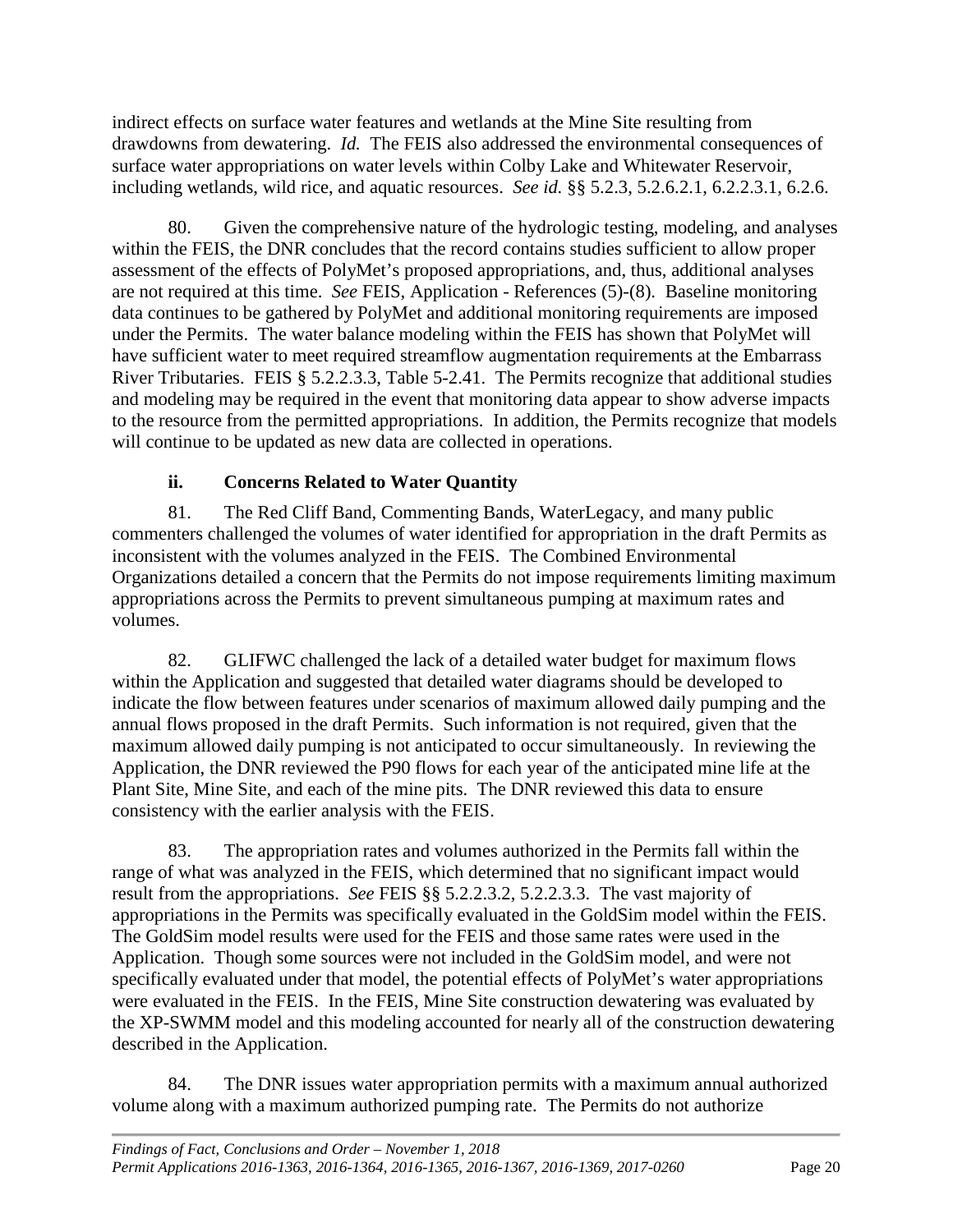continuous pumping at the maximum rate in excess of the maximum authorized annual volume. As shown in Figure 8-1 and detailed in Appendix C of the Application, peak flows for each installation will not occur simultaneously or continuously, so contrary to commenters' assertions, there is no need to analyze impacts of appropriating a total of 29,290 gpm for the Mine Site or 7,150 gpm for the Plant Site because simultaneous appropriations at those rates are not anticipated to occur. These comments improperly conflate appropriation rates with anticipated volumes and ignore the maximum volumes authorized in the Permits.

85. Maximum pumping rates cannot be used to determine total annual appropriation volumes because they occur in different time periods and cannot be summed. *See* Application Tables 5-4, 5-5. For example, if the maximum pumping rate authorized for each installation in Permit 2016-1367 were summed, the total pumping rate would be 23,010 gpm. However, this Permit authorizes a maximum volume of 1,200 MGY. If appropriation occurred constantly at the maximum pumping rate, the authorized volume would be reached after only 36 days of continuous pumping. *See also* Application Appendix C. Similarly, the total maximum rate should not be used to determine annual appropriation volume at the Plant Site under Permit 2016-1369, which authorizes a total annual volume of 675 MGY. If the maximum rate for each installation were summed, the total maximum pumping rate would be 7,150 gpm. If appropriation at each installation at the Plant Site occurred constantly at the maximum pumping rate, the maximum permitted volume would be reached after only 66 days of continuous pumping. Accordingly, continuous dewatering at the maximum summed rate is not an appropriate method of analyzing the potential impacts under the Permits. Indeed, the Permits specifically provide that certain authorizations for appropriations, such as for construction purposes, cease once the need for appropriation has been met. A high maximum pumping rate does not necessarily correspond to a high volume of appropriation throughout a given year.

#### **iii. Concerns that the Permits Will Adversely Impact Wetlands at the Mine Site and Flows in the Upper Partridge River**

<span id="page-24-0"></span>86. The Red Cliff Band, Commenting Bands, WaterLegacy, and the Combined Environmental Organizations raised concerns that PolyMet's groundwater appropriations at the Mine Site would adversely affect wetlands and baseflow in the Upper Partridge River. GLIFWC identified similar concerns in its comment letter and suggested that monthly appropriation limits and streamflow augmentation should be required under the Mine Site Permits. These commenters argued that impacts to the Upper Partridge River did not meet sustainability requirements and, thus, were contrary to Minnesota law. *Citing* Minn. Stat. §§ 103G.285, subds. 2, 3, 103G.287, subds. 3, 5.

87. The Commenting Bands reiterated their earlier concerns that PolyMet's appropriations would have an ecological impact in the headwaters of the Upper Partridge River as a result of operations at the Peter Mitchell Mine. These concerns were previously addressed in [Section IV.B.v](#page-16-0) above.

88. The Red Cliff Band, Commenting Bands, and WaterLegacy also argued that the Application and the Mine Site Permits are deficient for failing to include a protective elevation for the Upper Partridge River. Under applicable law, protective elevations relate to appropriations from water basins and are inapplicable to watercourses. *See* Minn. Stat.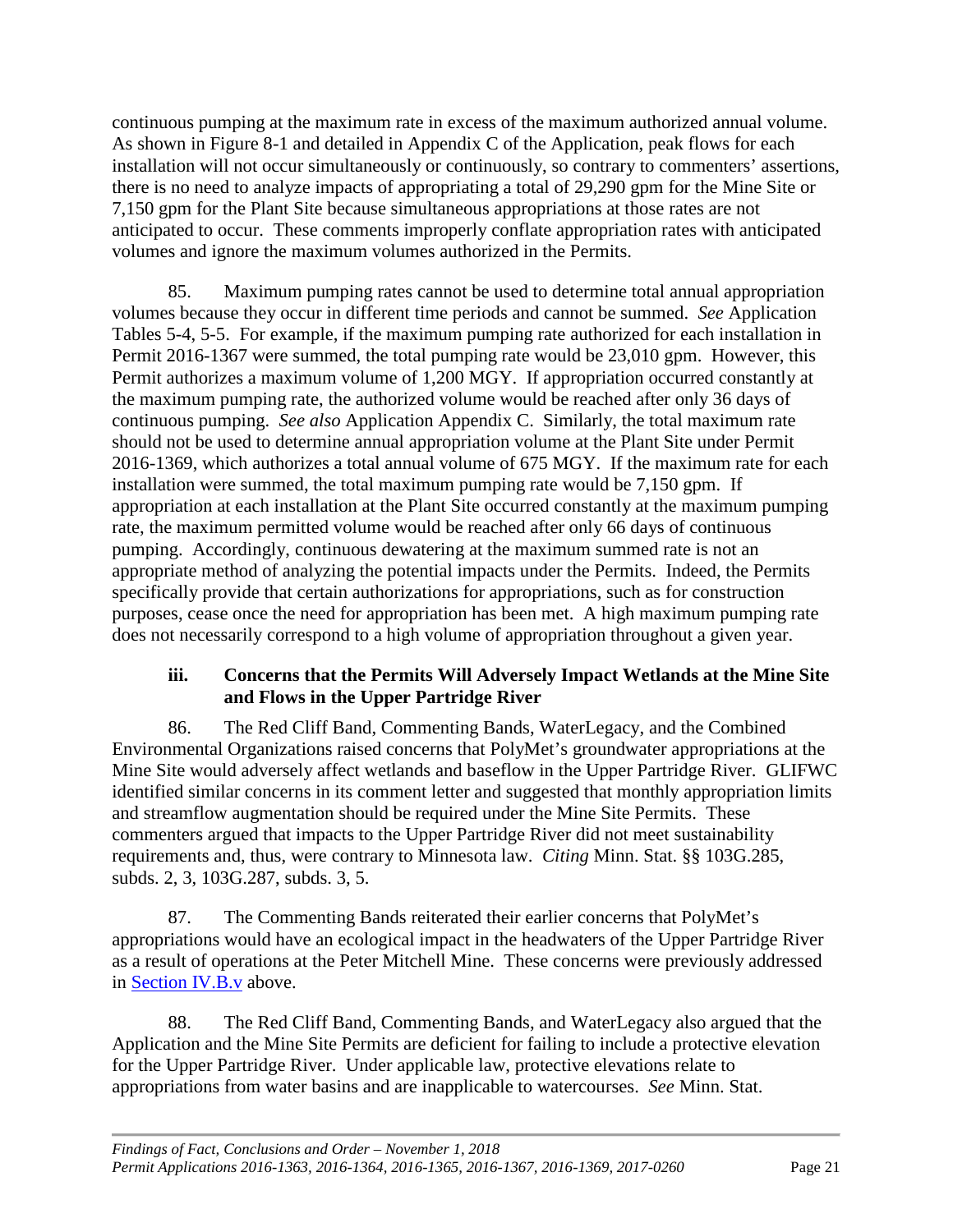§ 103G.285, subd. 3(b); *compare id.* § 103G.005, subd. 16 (defining "water basin") *with* § 103G.005, subd. 3 (defining "altered natural watercourse") *and* § 103G.005, subd. 13 (defining "natural watercourse"). Protective limits for appropriations from watercourses are set by flow rates, as it is not feasible to set an elevation limit to a watercourse. *See* Minn. Stat. § 103G.285, subd. 2.

89. Under Minnesota Statutes § 103G.285, subd. 2, if data are available, permits to appropriate water from natural and altered natural watercourses "must be limited so that consumptive appropriations are not made from the watercourses during periods of specified low flows" in order to "safeguard water availability for in-stream uses and for downstream higher priority users located reasonably near the site of appropriation." None of the Permits involves an appropriation from any watercourses, but commenters argue that this statutory requirement applies to the groundwater Permits. *See* Minn. Stat. § 103G.287, subd. 2.

90. Many of the concerns raised by these commenters are based upon the incorrect assumption that the maximum annual volume of appropriations will occur simultaneously under the Permits and during periods corresponding to low-flow conditions in the Upper Partridge River. In fact, maximum dewatering will occur during high precipitation periods, which correspond to high stream flows. For example, Table C-1 of the Application clearly states that maximum daily flow rates for certain Mine Site installations (such as the Category 1 Stockpile Groundwater Containment System operation that has a rate of 14,400 gpm) were based on pump capacity for installations that collect precipitation. Accordingly, appropriations at the maximum rate will not occur during low-flow periods, but rather during periods of heavy rainfall and/or snowmelt. Minimal dewatering will occur during low-flow conditions. Additionally, pumping at maximum pumping rates will only occur during limited periods of time, such as during high precipitation events and during short-term construction. The majority of appropriations for construction of infrastructure at the Mine Site are limited to short time intervals and will not occur continuously throughout the 20 years of operations. Similarly, dewatering activities will not occur simultaneously in each of the mine pits throughout the life of the Project. Permit 2016- 1367's authorizations for temporary construction activities will cease upon completion of the necessary construction.

91. The DNR relies on the analysis within the FEIS of the Project's potential effects on surface water hydrology in the Partridge River Watershed and as detailed in the Application. *See* FEIS § 5.2.2.3.2; Table 5.2.2-25, Table 5.2.2-26; *see also* Application §§ 5.2.1.5, 7.5.1, 7.5.3.1, Reference (5) § 5.2.4.3, 6.4. Modeling conducted during environmental review predicted that the annual daily mean flow would change by 5% or less during operations and reclamation and return to within approximately 1% of existing flow conditions at closure. FEIS Figure 5.2.2-29. The FEIS specifically analyzed the potential effects of appropriation on baseflow in the Partridge River on habitat, and noted that there would be some gradual decrease in baseflow, and "but in the worst case only represents a 4 to 5 percent reduction and a 0.3 to 1.6 cfs reduction in absolute flow" at SW-002, SW-004 and SW-004a. FEIS § 5.2.6.2.1. The FEIS noted that "[m]ost of these changes in flow are too small to be measurable and, therefore, hydrologic alteration is not expected to degrade physical aquatic habitat by destabilizing the stream channel." *Id.* Similarly, the effects on seasonal flow "would be negligible, and, therefore, no adverse effects on aquatic habitat or species are anticipated." *Id.* In addition, streamflow monitoring is ongoing and collecting baseline data, and such data collection will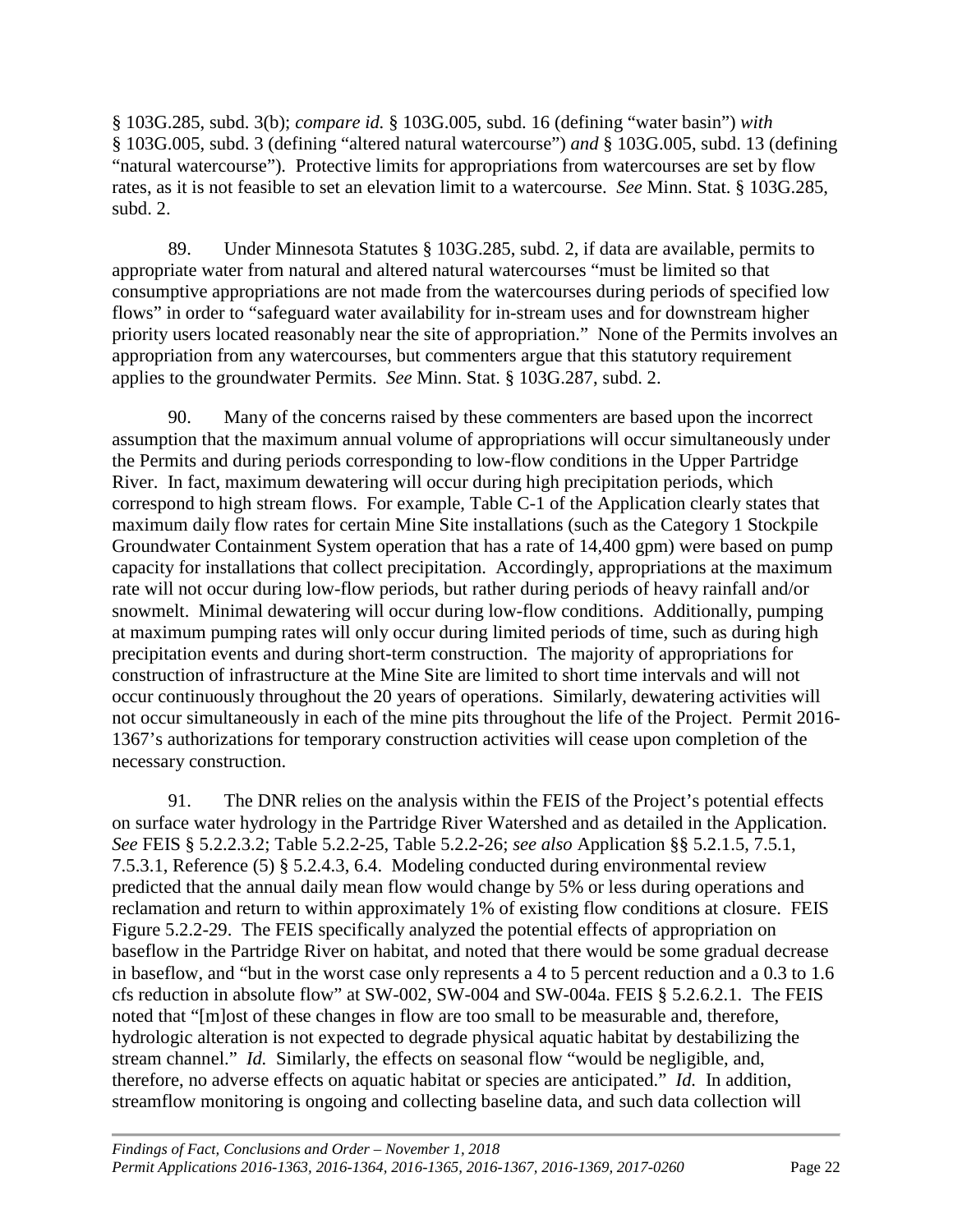continue for the life of the Project. Analysis of the wetlands at the Mine Site, including years of wetland monitoring data, indicates that the wetlands are perched wetlands supported primarily by precipitation and local surface water runoff, with low susceptibility to groundwater drawdown effects from mining operations. *Id.* § 4.2.3.1.2. Given this earlier analysis, the DNR has concluded that additional evidence regarding potential impacts to Partridge River baseflow and wetlands does not need to be developed or submitted prior to issuance of the Permits.

92. In addition to the modeling and analysis within the FEIS rebutting the commenters' contentions that appropriations at the Mine Site will have adverse impacts on baseflow and the aquatic ecosystems in the Partridge River or wetlands at the Mine Site, these concerns are also addressed in the Application and in conditions within the Mine Site Permits. In the Application, PolyMet specifically agreed "to withstand the results of no appropriation if notified by the DNR that water appropriations within the watershed are being suspended in order to protect instream flows and/or basin water levels" for each of the Mine Site Permits. This requirement was reiterated in the contingency condition in the Permits. Similarly, the Permits contain a condition noting that the DNR "may require the suspension of appropriation during periods of low water in order to maintain minimum water levels within the basin/watercourse/watershed." The Monitoring Plans for the Mine Site Permits specifically include streamflow monitoring at multiple points along the Partridge River to monitor for any reduction in flow. The adaptive management condition of the Permits requires PolyMet and the DNR to develop and implement appropriate adaptive management or mitigation strategies in the event that monitoring data show unacceptable impacts to flow that may be caused by the permitted appropriations. Permit conditions have been revised to indicate that streamflow augmentation may be a required adaptive management strategy in the event that monitoring shows that baseflow in the Upper Partridge River is not maintained within +/- 20% of existing conditions. These Permit conditions serve to address the commenters' concerns that the requested appropriations will cause low flows in the Partridge River and affect in-stream uses. Finally, comprehensive wetland monitoring is required under the Permit to Mine and proposed Section 404 Permit. Mitigation will be required for wetland impacts under those permits in accordance with applicable law. As drafted, the Mine Site Permits resolve commenters' concerns and serve to satisfy the requirements of Minnesota Statutes § 103G.285, subd. 2.

93. The Combined Environmental Organizations averred that the Application for the Mine Site Permits was deficient because the claimed impacts to baseflow required submission of a contingency plan. *See* Minn. Stat. § 103G.285, subd. 6. Because PolyMet agreed to withstand the results of not being able to appropriate water if further appropriations are restricted due to low flows, there is just cause to waive the contingency-plan requirements of § 103G.285, subd. 6. *See* Minn. Stat. § 103G.285, subd. 1.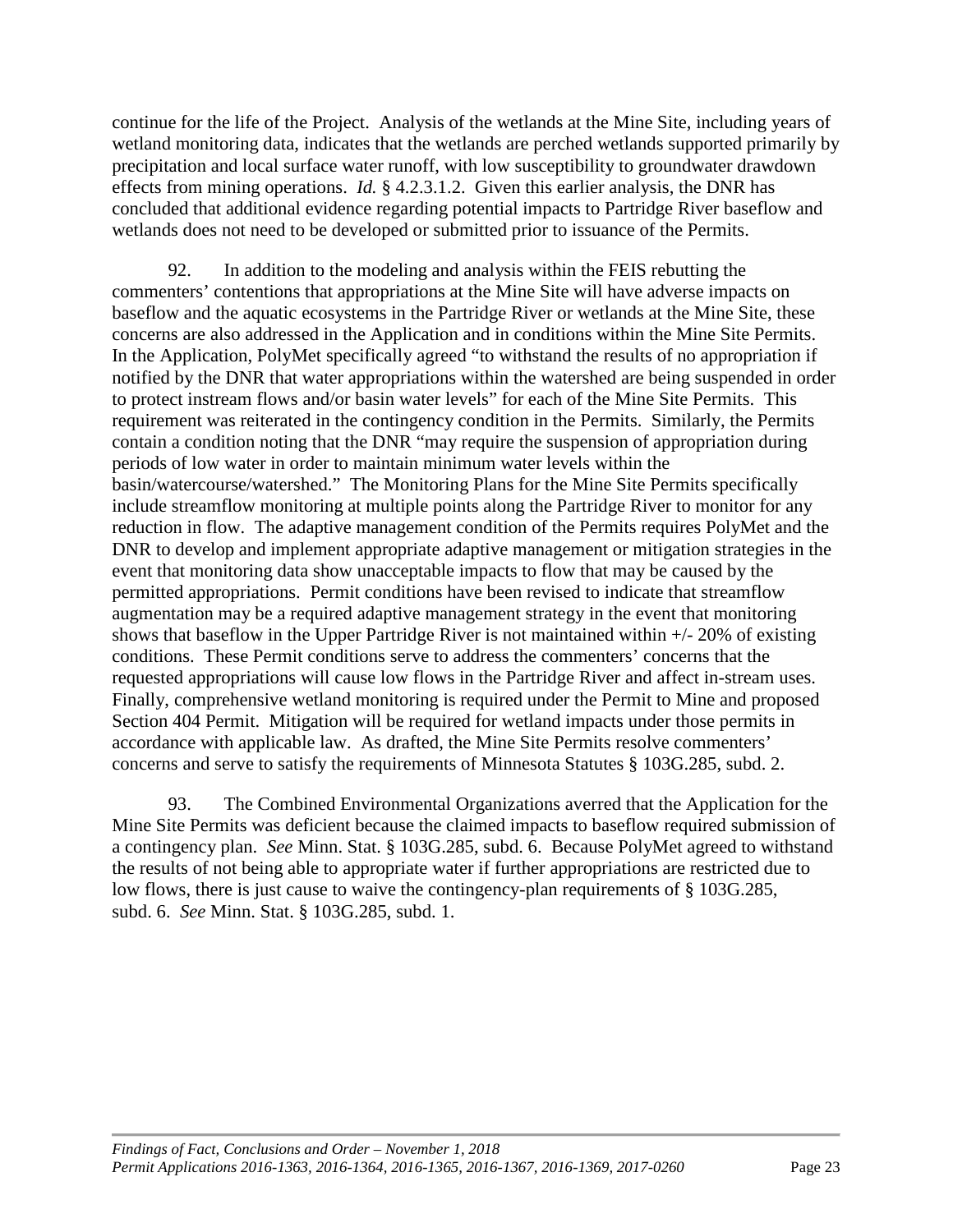#### **iv. Concerns that the Permits Are Inconsistent with the Water Allocation Priorities Set Forth in Minnesota Statutes § 103G.261**

<span id="page-27-0"></span>94. The Commenting Bands and WaterLegacy noted concerns that PolyMet's proposed water appropriations for the NorthMet Project involved a low-priority water use under Minnesota Statutes § 103G.261, and, as such, should not be permitted to dominate a watershed.<sup>[5](#page-27-2)</sup>

95. Minnesota Statutes § 103G.261(a) identifies statutory priorities for the consumptive appropriation of water and directs the DNR to adopt rules for allocation of waters based on the identified priorities. The DNR has adopted these rules, which are set forth in Chapter 6115 of the Minnesota Rules. The statutory allocation priorities address issues of water allocation in the event of a limited supply or water shortage, and are used to resolve a water-use conflict. *See* Minn. R. 6115.0740, subp. 2.D (detailing analysis applicable to water-use conflicts "on the basis of existing priorities of use established by the legislature"). Currently there are no other higher-priority users that seek to use the waters that PolyMet would appropriate under the Permits. No public or private wells are known to exist in the vicinity of the Mine Site. Application §§ 5.2.1.2, 8.1.4. Approximately 38 residential wells are located in the area between the Plant Site and the Embarrass River, but the closest well is more than one mile from the Plant Site boundary. *Id*.; FEIS Figure 4.2.2-18. No long-term pumping is anticipated under Permit 2016-1369 and augmentation is required for the Embarrass River Tributaries. PolyMet's appropriations under Permit 2016-1369 are not anticipated to affect the availability of water in these wells. The City of Hoyt Lakes appropriates water from Colby Lake for municipal water supply, but Permit 2017-0260 requires ongoing monitoring to ensure that no interference or conflict with such municipal supply occurs. This Permit further contains a condition requiring reduction of appropriations by PolyMet in the event of an unremedied interference or conflict with this municipal water supply. In addition, each of the Permits contains conditions requiring that appropriations "cease immediately" in the event of a confirmed water-use conflict. These Permit conditions and record evidence address commenters' concerns under § 103G.261.

#### **v. Concerns that the Permits Do Not Assure an Adequate Supply of Water Resources under Minnesota Statutes § 103G.265, subd. 1.**

<span id="page-27-1"></span>96. The Red Cliff Band, Commenting Bands, and Water Legacy argued that issuance of the Permits is inconsistent with Minnesota Statutes § 103G.265, subd. 1, which provides that the DNR must "develop and manage water resources to assure an adequate supply to meet longrange seasonal requirements for domestic, municipal, industrial, agricultural, fish and wildlife, recreational, power, navigation, and quality control purposes from waters of the state." Specifically, these commenters raised concerns that the DNR ensure an adequate supply of water for sustaining ecological communities and functions in the Embarrass and Partridge River watersheds.

97. The adequacy of supply of water resources for the NorthMet Project in both the Partridge River and Embarrass River watershed is well documented in both the FEIS and the Application. FEIS §§ 5.2.2.3.2, 5.2.2.3.3; Application §§ 8.1.1, 8.1.4, 8.2.3.2. Potential

<span id="page-27-2"></span> <sup>5</sup>  $<sup>5</sup>$  In their comment letters, WaterLegacy cited to "Minn. Stat. § 103G.261, subd. 5," and the Commenting Bands</sup> cited to "Minn. Stat. § 130G.261, subd. 5." No such statutory provisions exist. Given the substance of their arguments, the DNR assumes that these commenters intended to refer to Minnesota Statutes § 103G.261(a)(5).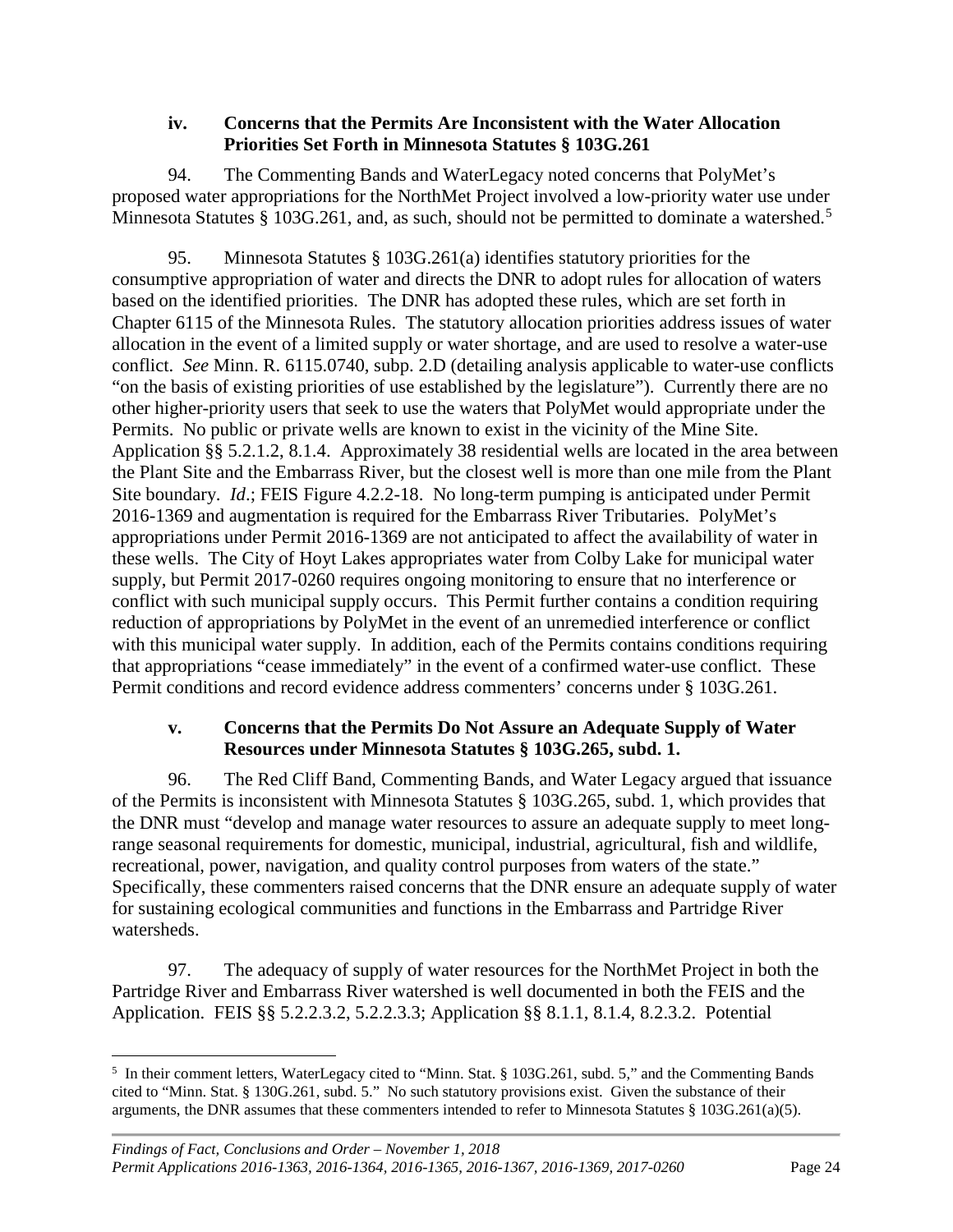drawdown effects on private or public wells associated with the proposed appropriations at the Mine Site and the Plant Site were evaluated and no impacts to private or public wells or water supplies are anticipated to occur. Application §§ 7.5.3.1, 7.5.3.2, 8.1.1, 8.1.4. Temporary construction dewatering at the Plant Site and dewatering at the Mine Site will have only localized effects on the surficial aquifer for a short period of time. *Id.*

98. Conditions within the Permits require adaptive management in the event monitoring data and/or modeling results show unacceptable impacts to public health, public safety, or the public interests in lands and waters are being, or could potentially be, caused by appropriations under the Permits. Streamflow augmentation may be a required adaptive management strategy in the event that monitoring shows that baseflow in the Upper Partridge River is not maintained within +/- 20% of existing conditions. Permit 2016-1369 further includes a condition requiring PolyMet to maintain the mean annual streamflow in the Embarrass River Tributaries within +/-20% of existing conditions. In addition, Permit conditions direct that appropriations "must cease immediately" in the event of a confirmed water-use conflict. Permit conditions further provide that appropriations may be suspended during periods of low flow in order to maintain minimum water levels in the basin, watercourse, or watershed. Finally, PolyMet expressly agreed within the Application to withstand the results of no appropriation if notified by the DNR that water appropriations within the watershed are suspended to protect instream flows and/or basin water levels. The Permits, as conditioned upon ongoing monitoring in accordance with the applicable Monitoring Plans and the QAPP, assure adequate supply under § 103G.265, subd. 1.

#### **vi. Concerns that the Permits Trigger the Notice Requirements of Minnesota Statutes § 103G.265, subd. 4**

<span id="page-28-0"></span>99. In their public-comment letter, the Commenting Bands again reiterated their concern that PolyMet's proposed appropriations triggered the notice provisions of Minnesota Statutes § 103G.265, subd. 4. Similar concerns were raised by the Red Cliff Band, WaterLegacy, and the Combined Environmental Organizations. These concerns are addressed in Section **IV.B.** v above.

#### **vii. Concerns that Permit 2017-0260 Violate Applicable Law**

<span id="page-28-1"></span>100. The Combined Environmental Organizations argue that Permit 2017-0260 improperly allows an appropriation from a water basin in excess of the thresholds set forth in Minnesota Statutes § 103G.285, subd. 3(a). This statute provides, in relevant part, that "[p]ermits to appropriate water from water basins must be limited so that the collective annual withdrawals do not exceed a total volume of water amounting to one-half acre-foot per acre of water basin." In addition, they claim that appropriations from Colby Lake do not satisfy the order of priority set forth in Minnesota Rule 6115.0720, subp. 2.(B).

101. Appropriation of surface water from Colby Lake has long been permitted for mine processing purposes. In 1950, the Commissioner of Conservation (predecessor to the DNR) issued Permit 1949-0135 to Erie Mining Company. Permit 1949-0135 allowed Erie Mining Company to appropriate water from Colby Lake (then referred to as "Upper Partridge Lake") after establishing the water-level controls necessary to develop Whitewater Reservoir (then referred to as "Lower Partridge Lake") as a storage reservoir. Under Permit 1949-0135, Colby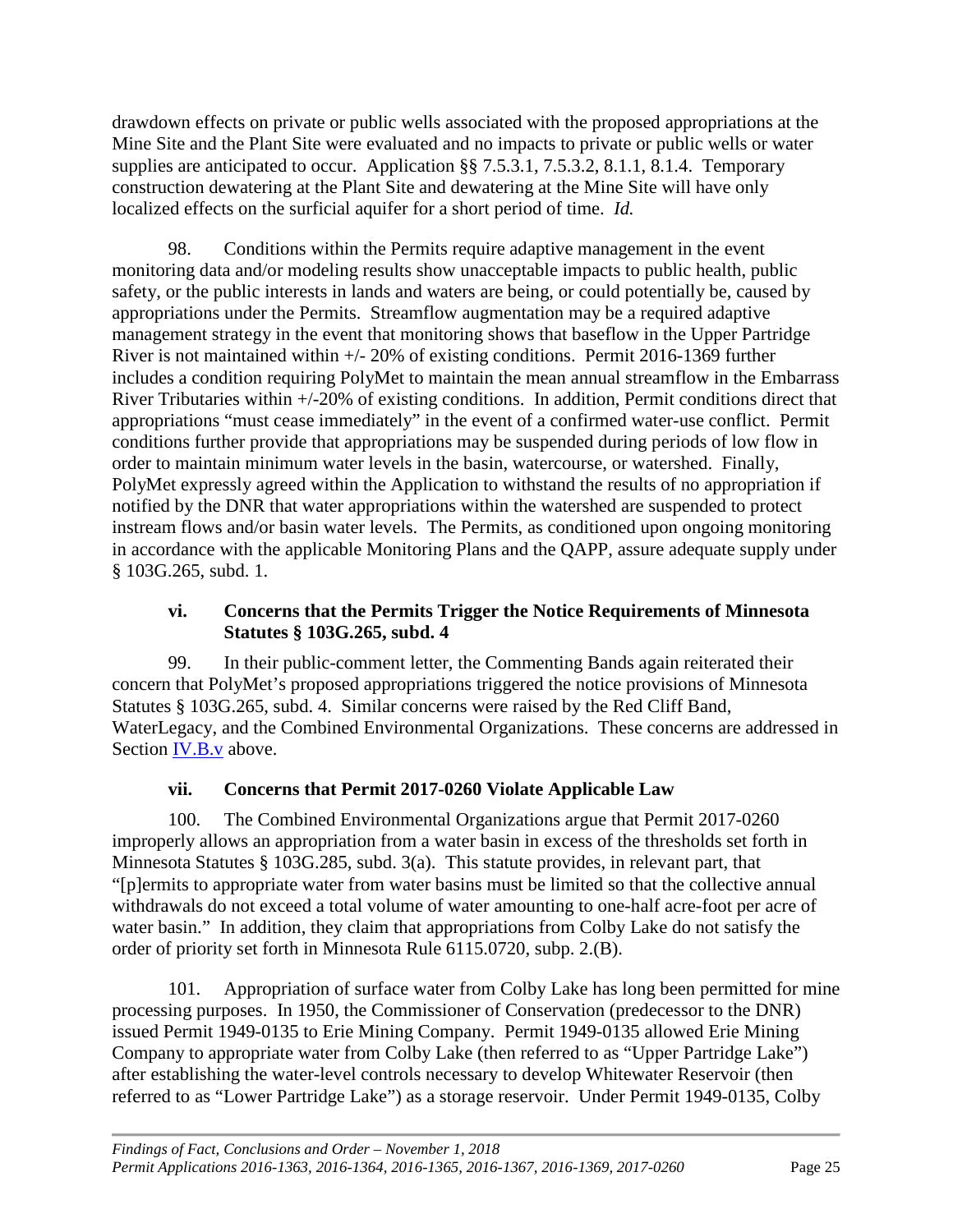Lake and Whitewater Reservoir were altered and established for the purpose of storing peak flows and flood flows for purposes of water conservation and contingency flow alternatives for appropriations of water for mine processing activities. In originally issuing Permit 1949-0135, the Commissioner of Conservation noted that use of this diversion works and reservoir system would allow capture of excess or flood waters from the drainage area and would not materially alter the natural levels or increase the natural fluctuation of Colby Lake. High flows in Colby Lake occurring during the spring runoff flow into Whitewater Reservoir through the diversion works structure where they are stored for later use as needed. The Commissioner of Conservation's permit findings are in MPARS and are incorporated herein by reference.

102. Protective elevations for Colby Lake (1439 ft msl) and Whitewater Reservoir (1410 ft msl and 1442 msl) were established in Permit 1949-0135 and these same elevations apply to any appropriations by PolyMet under conditions within Permit 2017-0260. As is presently allowed under Permit 1949-0135, if the water level in Colby Lake is below 1439 ft msl, appropriations from Colby Lake under Permit 2017-0260 are only permitted by transferring water to Colby Lake from Whitewater Reservoir at an equal or higher rate. These water-level requirements serve to ensure that water in Colby Lake is sufficient to meet instream flow needs on the Lower Partridge River and protect the level of the basin. As discussed in further detail in the FEIS, the history of appropriations from Colby Lake at the former LTV Mine Site, subject to the protective elevations of Permit 1949-0135, did not show a deleterious impact of these appropriations on the basin or downstream on the Partridge River. *See* Application §§ 5.2.3, 7.5.1; FEIS §§ 4.2.2.2.2, 5.2.2.3.2, Tables 4.2.2-16, 4.2.2-17. Permit 2017-0260 requires PolyMet to adhere to these same protective elevations. The FEIS concluded that appropriations from Colby Lake at an average pumping rate of 3,500 gpm were anticipated to have minimal hydrologic and hydraulic effects on Colby Lake. FEIS § 5.2.2.3.2. Under average flow conditions, drawdown at Colby Lake from pumping at an average rate of 3,500 gpm was modeled to be 0.01 feet, with an average annual water level fluctuation of about 3.6 feet compared to 3.9 feet without withdrawal. *Id.* At Whitewater Reservoir, drawdown was predicted to be about 0.4 feet with maximum annual fluctuations of 4.2 feet, compared to 2.9 feet without any withdrawal. *Id.* Accordingly, appropriations are expected to have minimal hydrologic and hydraulic effects on Colby Lake.

103. The applicable Monitoring Plan requires daily monitoring of lake levels in Colby Lake and Whitewater Reservoir on a year-round basis. In addition, Permit 2017-0260 requires PolyMet to develop a Colby Lake and Whitewater Reservoir Water Management Plan for the operation of the diversion works structure and management of water levels in Colby Lake and Whitewater Reservoir in consultation with the Permittees of Permit 1949-0135. Permit 2017- 0260 further provides that at no point may the total annual appropriations combined with annual appropriations under 1949-0135 exceed 6.314 million gallons per year ("MGY"). The Colby Lake and Whitewater Reservoir Water Management Plan must include mechanisms to ensure compliance with this combined annual maximum. Permit 2017-0260 requires monitoring for impacts to public health, public safety, or the public interests in lands and waters resulting or potentially resulting from the permitted appropriations. In the event actual or potential impacts are identified through the required monitoring, the Permits require development and implementation of appropriate adaptive management or mitigation strategies.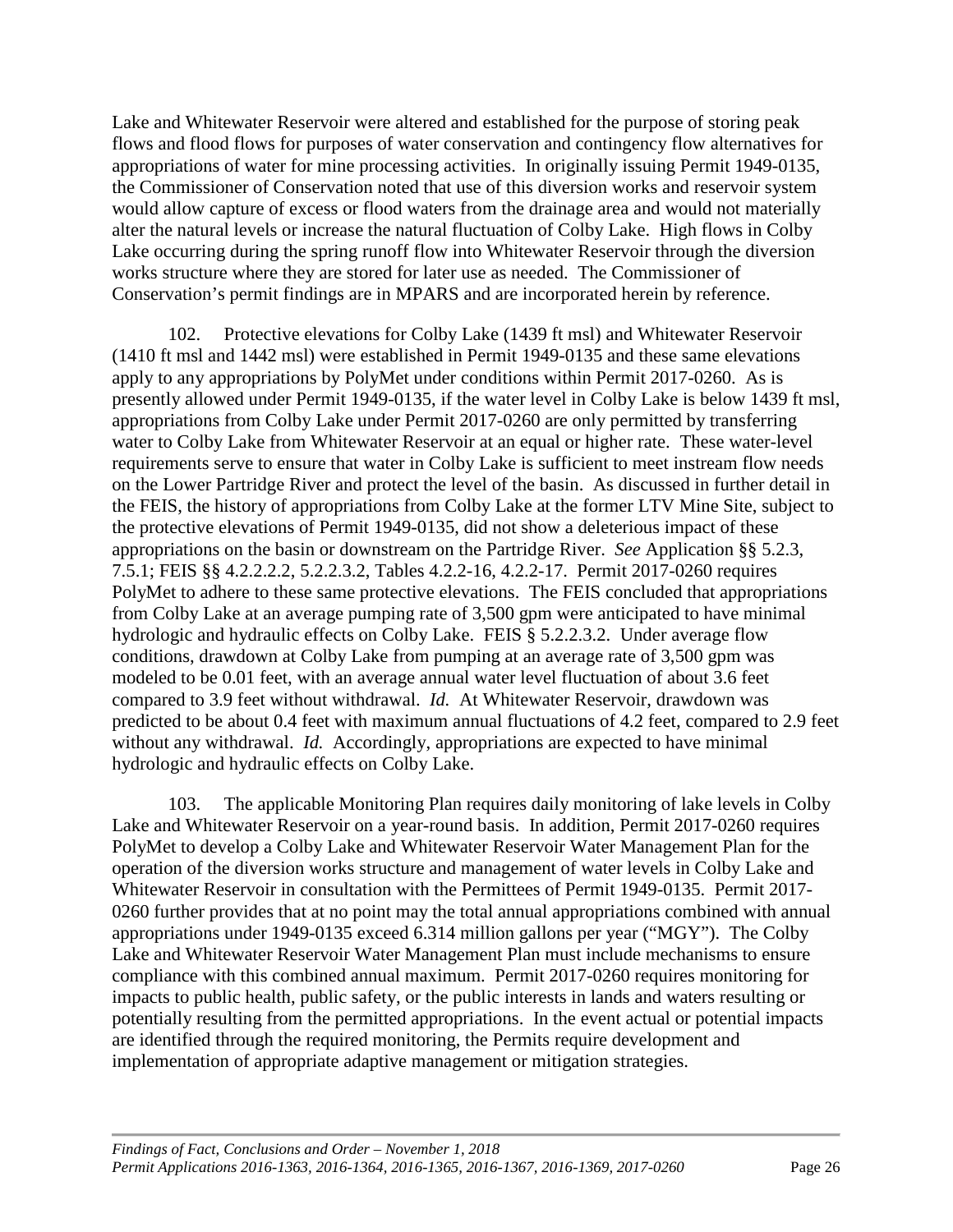104. Given the history of appropriations from Colby Lake, and the creation of Whitewater Reservoir for the express purpose of capturing excess flows for subsequent appropriation, the DNR concludes that there is just cause for waiving the appropriation limits on surface-water appropriations from water basins set forth in Minnesota Statutes § 103G.285, subds. 3(a), (b). *See* Minn. Stat. § 103G.285, subd. 1 ("The Commissioner may waive a limitation or requirement in subdivisions 2 to 6 for just cause.").

105. Minnesota Rule 6115.0720, subp. 2.B directs the DNR to base allocation of water for mining projects "on consideration of the legal requirements for water quality, the impact of the appropriation on those requirements," and an order of priority for water supply sources located within reasonable distance to the mining or processing site. The DNR considered the priority order of this Rule in reviewing the Application. PolyMet's appropriations under the Permits will come largely from runoff at the mining area associated with the NorthMet project, active mine pits, and, finally, from Colby Lake, with elevations maintained from waters in the Whitewater Reservoir, which was specifically established under Permit 1949-0135 as a reservoir associated with a former mining operation at the Plant Site. As detailed in ¶ 35 above, PolyMet anticipates that the vast majority (88%-98%) of necessary process water will be appropriated through this strategy of reuse and recycling, significantly limiting the amount of make-up water appropriated from Colby Lake. Application §§ 3.2, 7.6.

#### **viii. Concerns that the Permits Violate the Sustainability Requirements of Minnesota Statutes § 103G.287**

<span id="page-30-0"></span>106. The Red Cliff Band, Commenting Bands, WaterLegacy, and the Combined Environmental Organizations argued in their comment letters that the Permits violated provisions of Minnesota Statutes § 103G.287, which governs groundwater appropriations.

107. These commenters each objected to the draft Permits on the grounds that they did not explicitly make determinations under Minnesota Statutes § 103G.287. The Red Cliff Band, Commenting Bands, and WaterLegacy further argued that the draft Permits failed to show consideration of the factors necessary to protect groundwater supplies. Under Minnesota Statutes § 103G.287, subd. 3, the DNR is authorized to establish water appropriation limits to protect groundwater resources. This statute provides that "[w]hen establishing water appropriation limits to protect groundwater resources, the [DNR] must consider the sustainability of the groundwater resource, including current and projected water levels, water quality, whether the use protects ecosystems, and the ability of future generations to meet their own needs." *Id.*  The DNR's consideration of these statutory factors is set forth in the current decisional document rather than in the draft Permits, which were circulated for the purpose of soliciting public comment.

108. In support of their argument that the Permits did not satisfy the sustainability standard, the Commenting Bands and WaterLegacy claimed that there was insufficient information to support the limited potential for baseflow reduction to the Partridge River as determined by the FEIS and that PolyMet had failed to demonstrate that changes in flows would be less than 10% throughout the course of the NorthMet Project. Similarly, these commenters objected on the grounds that PolyMet failed to establish that it could meet the requirement under Permit 2016-1369 to maintain flows in the Embarrass River Tributaries within +/-20% of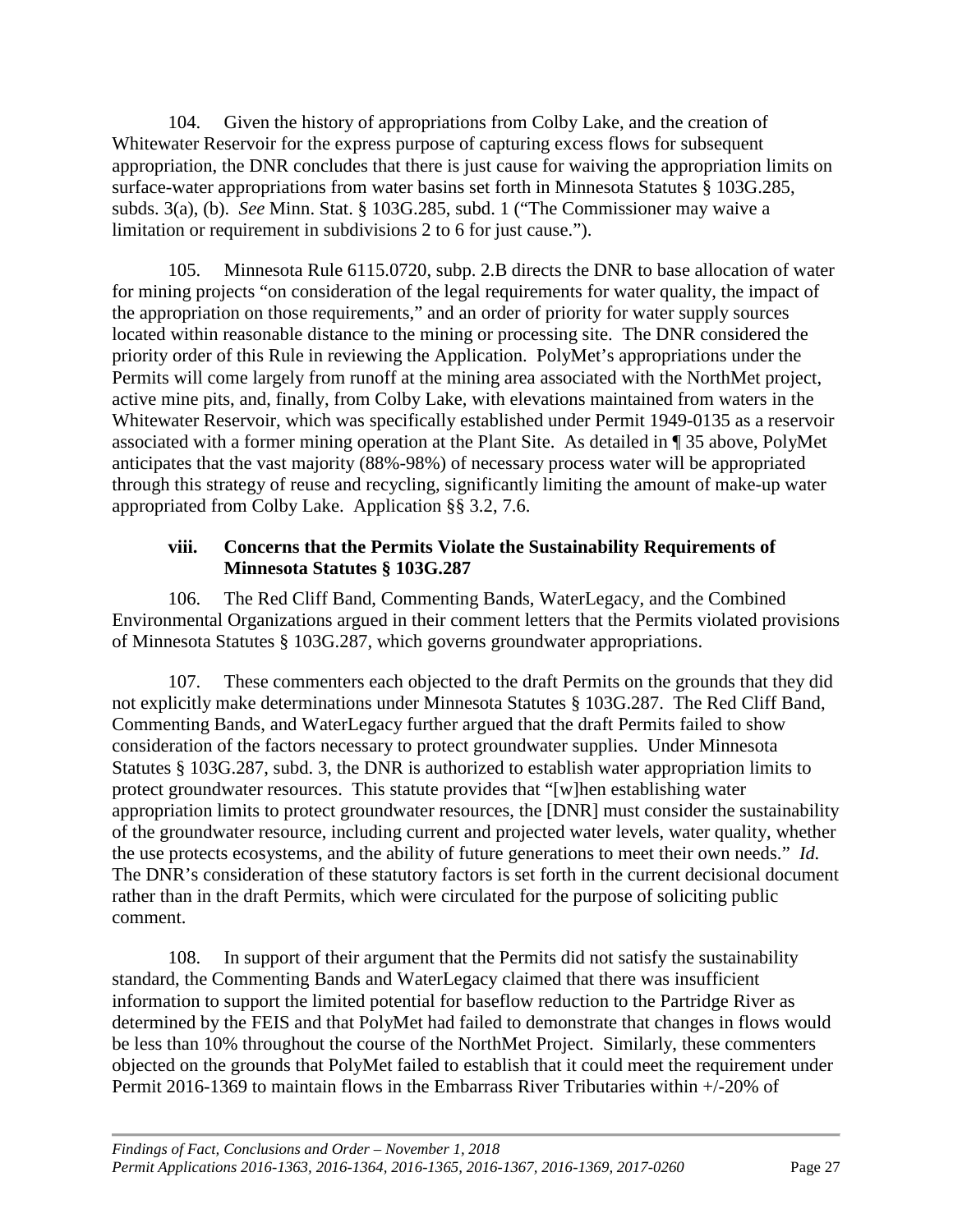existing conditions. The DNR's discussion in section [IV.D.iii](#page-24-0) above directly addresses commenters' concerns related to claimed impacts to baseflow in the Upper Partridge River. The FEIS directly addressed the ability of streamflow augmentation to address impacts to the Embarrass River and wetlands at the Plant Site. *See* FEIS §§ 5.2.2.3.3, 5.2.3.2.4. Natural aquifer recharge will maintain saturation of the surficial aquifer. The FEIS determined that the Project was not expected to have a significant effect on groundwater hydrology. *Id.* §§ 5.2.2.3.2, 5.2.2.3.3. Groundwater and surface water monitoring required under the Monitoring Plan for Permit 2016-1369 will ensure that stream augmentation maintains surface flows within the required threshold. Furthermore, the adaptive management condition within the Permit require PolyMet and the DNR to develop and implement appropriate adaptive management or mitigation strategies in the event that monitoring data show unacceptable impacts to flow that may be caused by the permitted appropriations. In addition to the adaptive management requirements, Permit 2016-1369 provides that PolyMet may be required to develop a hydrologic model for the Embarrass River, if the DNR's review of data collected under the Monitoring Plan shows inconsistencies with the modeling conducted in environmental review or as part of the permitting process. If necessary, such a revised model would serve to ensure that ongoing monitoring is adequate to identify. If conditions warranted, the model could also be used to develop additional adaptive management or mitigation to address adverse impacts.

109. The Combined Environmental Organizations argued that the DNR could not determine that the proposed appropriations meet the sustainability standard of Minnesota Statutes § 103G.287, subd. 5. They predicate these arguments on assertions that drawdowns from water appropriations will impact wetlands at the Mine Site and the Plant Site, and appropriations at the Mine Site will impact baseflows, thereby harming the Partridge River ecosystem.

110. The Combined Environmental Organizations' comments appear to read § 103G.287, subd. 5 as imposing an absolute bar on any appropriation of water that might have wetland impacts, even if those impacts are mitigated in accordance with the wetland replacement requirements of applicable law. *See* Minn. Stat. § 103G.222, subd. 1(a) ("Wetlands must not be drained or filled, wholly or partially, unless replaced by actions that provide at least equal public value . . . ."). Wetland impacts at the Mine Site and the Plant Site, including any impacts arising from the appropriation of water under the Permits, will be subject to required mitigation under § 103G.222. PolyMet will be required to monitor for wetland impacts associated with the NorthMet Project. *See* Application § 8.1.2.1. Wetland mitigation in accordance with applicable law is sufficient to meet the sustainability standard of § 103G.287, subd. 5 by ensuring that there will be no net harm to wetland ecosystems in the state, since replacement must occur. The conditions of the Permits specifically recognize that all other permit requirements or obligations imposed by Minnesota or federal law, including those of the Wetland Conservation Act and Section 404 of the Clean Water Act, would apply. Adherence to these regulatory requirements satisfies the sustainability requirements of § 103G.287, subd. 5. *See* Minn. Stat. § 103A.211 ("The Water Law of this state is contained in many statutes that must be considered as a whole to systematically administer water policy for the public welfare."); *see also id.* § 103A.201, subd.  $2(b)(4)$  ("...it is in the public interest to ... replace wetland values where avoidance of activity is not feasible and prudent."). As detailed in sections [IV.B.v](#page-16-0) and [IV.D.iii](#page-24-0) above, analysis to date does not anticipate deleterious impacts to the Upper Partridge River baseflow or ecosystems from PolyMet's water appropriations. Streamflow augmentation may be a required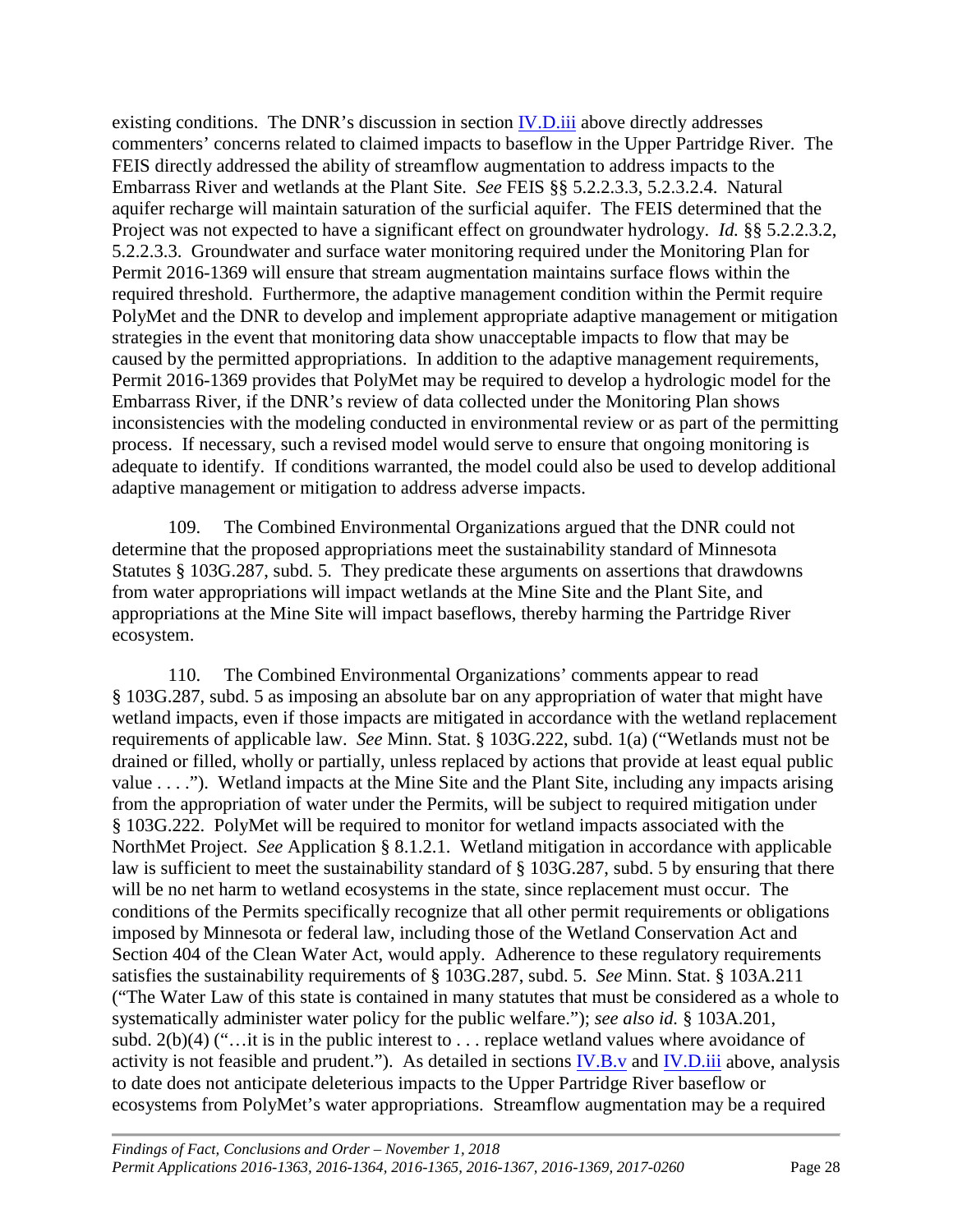adaptive management strategy under the Mine Site Permits in the event that monitoring shows that baseflow in the Upper Partridge River is not maintained within  $+/- 20\%$  of existing conditions.

111. The Combined Environmental Organizations also argue that the sustainability standard of § 103G.287, subd. 5 cannot be met by the Permits on the grounds that water will be degraded. This argument is predicated upon the assertion that the conclusions in the FEIS preclude the DNR from concluding that the appropriations will not degrade water in violation of the sustainability standard. The Combined Environmental Organizations also reiterated their prior comments on the sufficiency of the analyses contained within the FEIS. The thrust of these comments is aimed at claimed water quality violations that the commenters assert will arise from PolyMet's proposed mining and processing operations at the Mine and Plant Site, without reference to the appropriation of waters for such operations under the Permits. Essentially, these commenters argue that, even if PolyMet's appropriation and use of waters under the Permits meets applicable water quality standards and requirements under the federal Clean Water Act ("CWA"), such appropriation and use is nonetheless barred under § 103G.287 because the appropriated groundwater used by PolyMet will be changed from existing conditions. That these comments are aimed at water quality requirements is evidenced by the repeated citation to Rules adopted and enforced by the MPCA rather than the DNR. *See* Minn. R. ch. 7050 and 7060.

112. The MPCA is the state agency responsible for adopting and enforcing water quality standards in Minnesota under the CWA. *See In re Cities of Annandale and Maple Lake NPDES/SDS Permit Issuance for the Discharge of Treated Wastewater*, 731 N.W.2d 502, 510 (Minn. 2007) ("Under state and federal law, the MPCA is the Minnesota state agency charged with enforcing and administering the CWA and its attendant regulations."). The Proposed NorthMet Project is subject to the CWA and PolyMet has applied for required federal and state discharge permits, which are under the jurisdictional authority of the MPCA and not the DNR. To date, the MPCA has not issued any NPDES/SDS permits to PolyMet for the NorthMet Project, but in January and October 2018, the agency published draft NPDES/SDS permits for public comment. *See* <https://www.pca.state.mn.us/sites/default/files/wq-wwprm1-51j.pdf> (January 2018 version) and<https://www.pca.state.mn.us/sites/default/files/wq-wwprm1-51z.pdf> (October 2018 version). The draft NPDES/SDS permit would impose numerous requirements upon PolyMet and strictly control discharges from the Mine Site, Plant Site, and the Mine-to-Plant Pipeline. In addition to the specific requirements detailed below, the draft NPDES/SDS permit provides that "[e]xcept for discharges from outfalls specifically authorized by this permit, overflows, discharges, spills, or other releases of wastewater or materials to the environment, whether intentional or not, are prohibited." (Draft NPDES/SDS Permit § 6.16.36).

113. A review of the potential discharge conditions that will be imposed upon PolyMet under the Draft NPDES/SDS Permit addresses the sustainability concerns raised by these commenters. For example, the Draft NPDES/SDS Permit imposes the following water collection and treatment requirements at the Mine Site:

• Collection of water sumped from the mine pits, including groundwater and runoff from areas within the pits, and treatment at the WWTS at the Plant Site.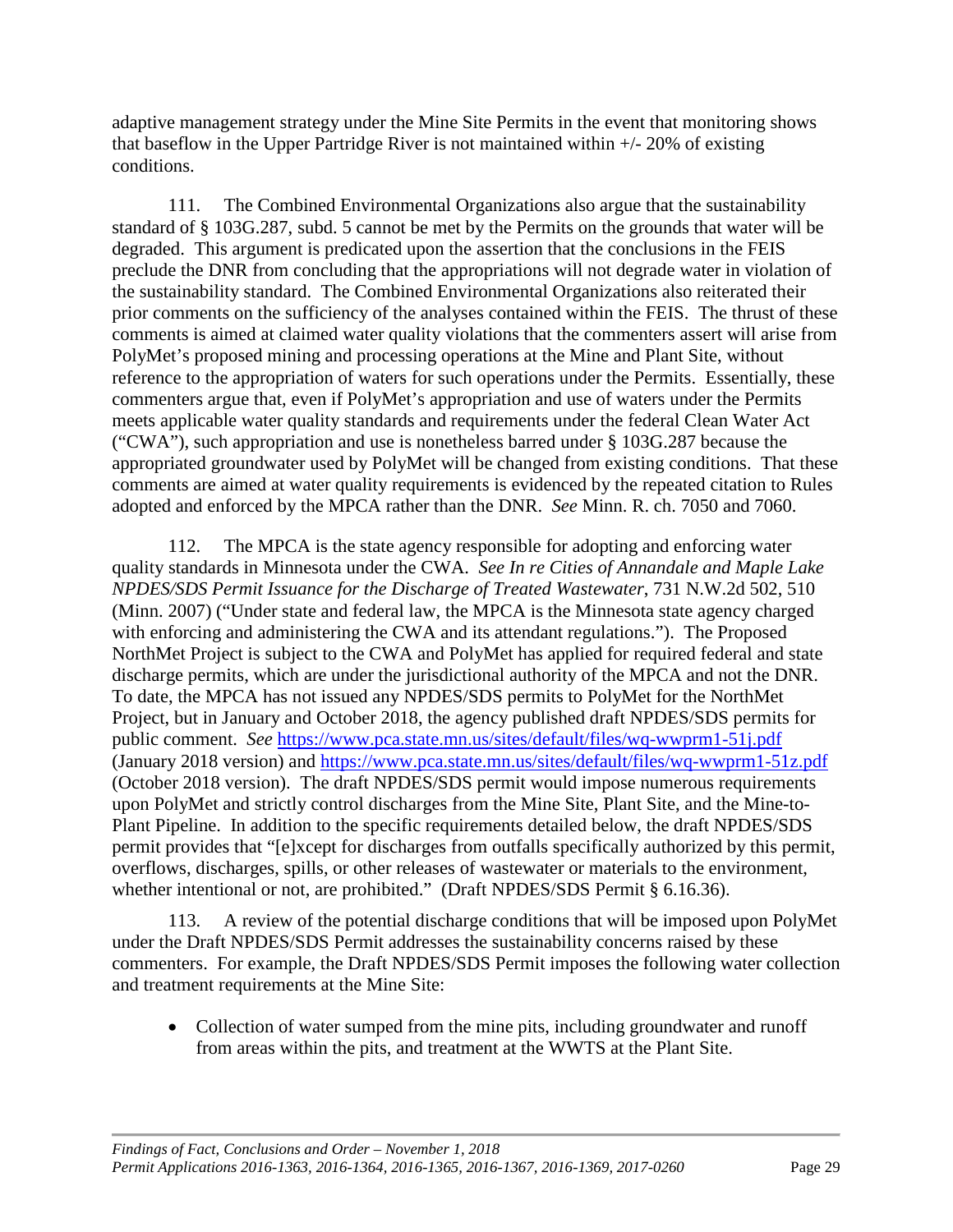- Collection of drainage from the temporary Category 2/3 Waste Rock Stockpiles, the Category 4 Waste Rock Stockpile, and the Ore Surge Pile, and treatment at the WWTS.
- Engineered liner systems consisting of a compacted foundation, an underdrain system (if needed), a geomembrane liner over a compacted soil liner and an overliner drainage layer for the temporary Category 2/3 Waste Rock Stockpiles, the Category 4 Waste Rock Stockpile, and the Ore Surge Pile.
- Collection of drainage from the permanent Category 1 Waste Rock Stockpile.
- A groundwater containment system that consists of a low permeability barrier with a collection system on the inward side that will be operated to maintain an inward hydraulic gradient for the Category 1 Waste Rock Stockpile.
- Collection of runoff from the Overburden Storage and Laydown Area.
- Collection systems for mine water, including water that has contacted surfaces disturbed by mining activities, including water from mine pit dewatering, stockpile drainage, and runoff contacting ore, waste rock and Mine Site haul road surfaces.
- Prohibition on discharge of mine water or other process wastewater to surface waters from the Mine Site.
- Comprehensive monitoring through internal monitoring points, groundwater monitoring wells and piezometers, and surface water monitoring located at or near the Mine Site including groundwater monitoring stations and surface water monitoring stations.

114. The Draft NPDES/SDS Permit further imposes the following water-collection and treatment requirements at the Plant Site:

- Construction of seepage capture systems to collect seepage from the tailings basin.
- Treatment of collected seepage prior to discharge.
- Operation of a FTB Seepage Containment System consisting of a low permeability barrier with a collection system on the inward side that will be operated to maintain an inward hydraulic gradient for the tailing basin.
- Maintenance of paired monitoring wells and paired piezometers, with one well or piezometer located along the exterior side of the containment system and one located along the interior side at the FTB Seepage Containment System.
- Operation of the WWTS at the Plant Site for treatment of collected water from the Mine Site and the Plant Site.
- Monitoring of effluent water quality prior to discharge for augmentation purposes to the Embarrass River Tributaries.
- Distribution of augmentation discharges in proportion to the flow required to minimize hydrological or ecological impacts to waters resulting from reduction in flow arising from installation and operation of the seepage capture system at the tailing basin.
- Operation of the Hydrometallurgical Residue Facility (HRF) as a closed system so that no water from the HRF will be released to the environment through overflow or outlet structures including a double liner to prevent leakage to groundwater.
- Comprehensive monitoring through groundwater and surface water monitoring stations.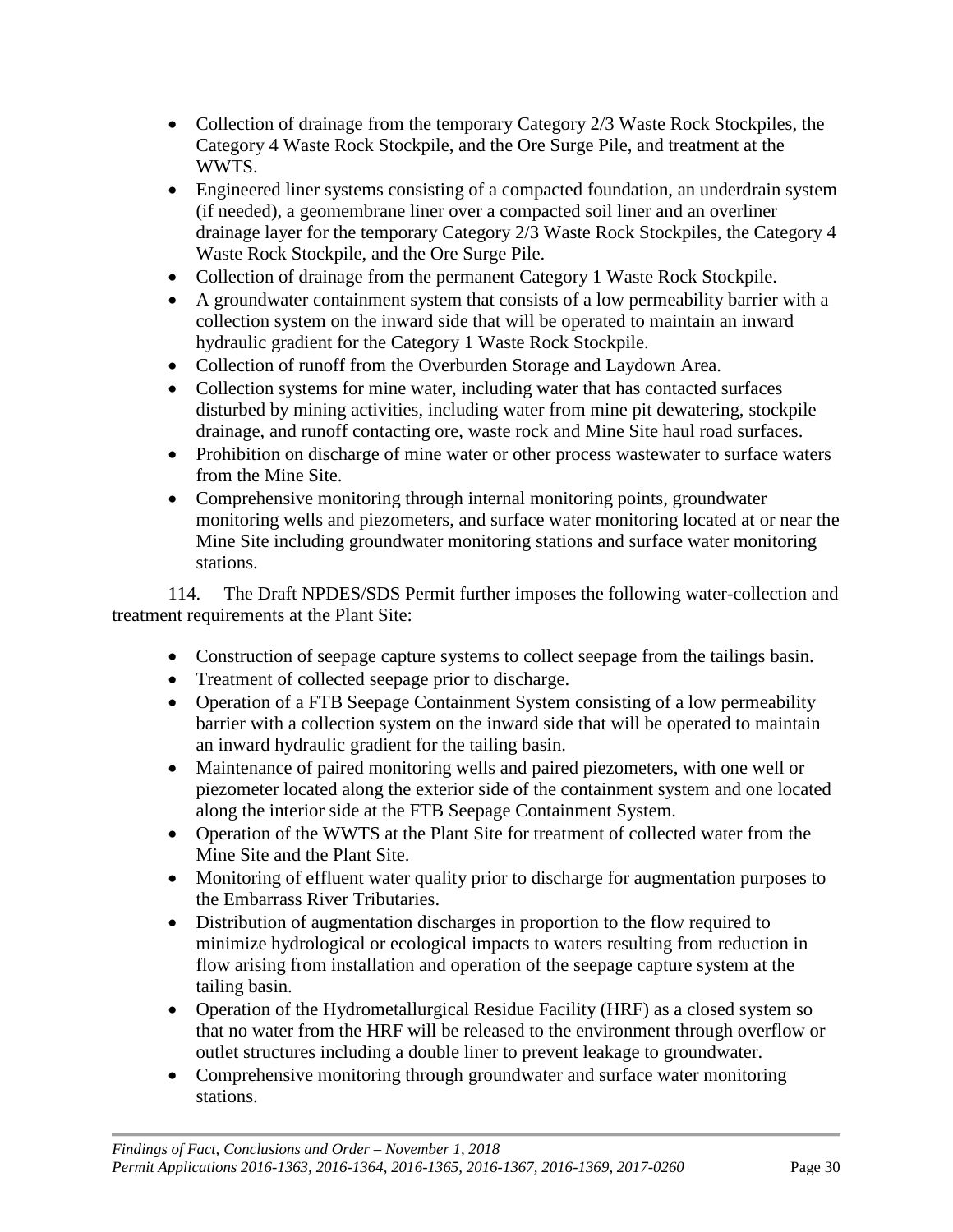115. In addition to the NPDES/SDS permit conditions identified above, the MPCA conducted a groundwater nondegradation evaluation of the potential effects of the Project on groundwater quality. *See* Draft NPDES/SDS Permit Attachment 4 – Groundwater Nondegradation Evaluation, [https://www.pca.state.mn.us/sites/default/files/wq-wwprm1-](https://www.pca.state.mn.us/sites/default/files/wq-wwprm1-51p.pdf) [51p.pdf.](https://www.pca.state.mn.us/sites/default/files/wq-wwprm1-51p.pdf) The MPCA concluded that "due to a combination of controls and mitigation measures (such as engineering controls, wastewater treatment and water monitoring activities) that are part of the Project design, the proposed Project satisfies the requirements under Minnesota Rules 7060 for protection of groundwater resources." In addition, the MPCA conducted an antidegradation assessment and review of the NorthMet Project. *See* Draft NPDES/SDS Permit Attachment 3 – Poly Met Mining, Inc. NPDES Antidegradation Review – Preliminary MPCA Determination, [https://www.pca.state.mn.us/sites/default/files/wq-wwprm1-51n.pdf.](https://www.pca.state.mn.us/sites/default/files/wq-wwprm1-51n.pdf) The MPCA made a preliminary determination that the Project was "expected to satisfy the standards in Minn. R. 7050.02[6](#page-34-0)5<sup>6</sup> as well as to comply with all of the federal and state surface water pollution control statutes and rules administered" by the agency.

116. The Combined Environmental Organizations further argue that groundwater appropriated from the Mine Site will necessarily be degraded as a result of its use in the Proposed NorthMet Project, even after such water is treated and meets water quality standards. They argue that the act of dewatering and excavating the mine pit will put groundwater in the surficial aquifer in contact with high-sulfide and high-metal-content rock thereby violating the sustainability standard of § 103G.287, subd. 5. According to the Combined Environmental Organizations such actions necessarily "degrade" water "due to the inability of the treatment plant to return appropriated water to its original condition before discharge." This argument wholly ignores, that, in conjunction with the applicable water quality permits issued under the MPCA's jurisdictional authority, that "[t]here will be no direct discharge of mine water or other process wastewater to surface waters from the Mine Site." Draft NPDES/SDS Permit at 5 (emphasis original); *see also id.* at § 6.10.17.

117. The sweeping scope of the Combined Environmental Organizations' interpretation of the term "degrade" under. § 103G.287, subd. 5 would essentially preclude any mining or excavation activity in the State of Minnesota if such activity would result in any water having contact with mined ore, even if such water is handled in accordance with NPDES/SDS permit requirements and meets water quality requirements under applicable law. Such an interpretation is vastly overbroad, particularly in light of the stated legislative policy that "[i]t is the policy of the state to provide for the diversification of the state's mineral economy through long-term support of mineral exploration, evaluation, environmental research, development, production, and commercialization." Minn. Stat. § 93.001. Indeed, the expansive scope of the Combined Environmental Organizations' interpretation of "degrade" would essentially preclude any groundwater use in the state, including use for domestic or public water supply. In addition, accepting this interpretation would vitiate the MPCA's regulatory responsibilities to administer and enforce the CWA in Minnesota.

118. The MPCA, the state agency with enforcing the water quality rules cited by the Combined Environmental Organizations, has analyzed the potential degradation to waters associated with the Project. The Permits require "all required discharge authorizations from

<span id="page-34-0"></span><sup>&</sup>lt;sup>6</sup> This Rule sets forth the antidegradation standards when changes in existing water quality are reasonably quantifiable.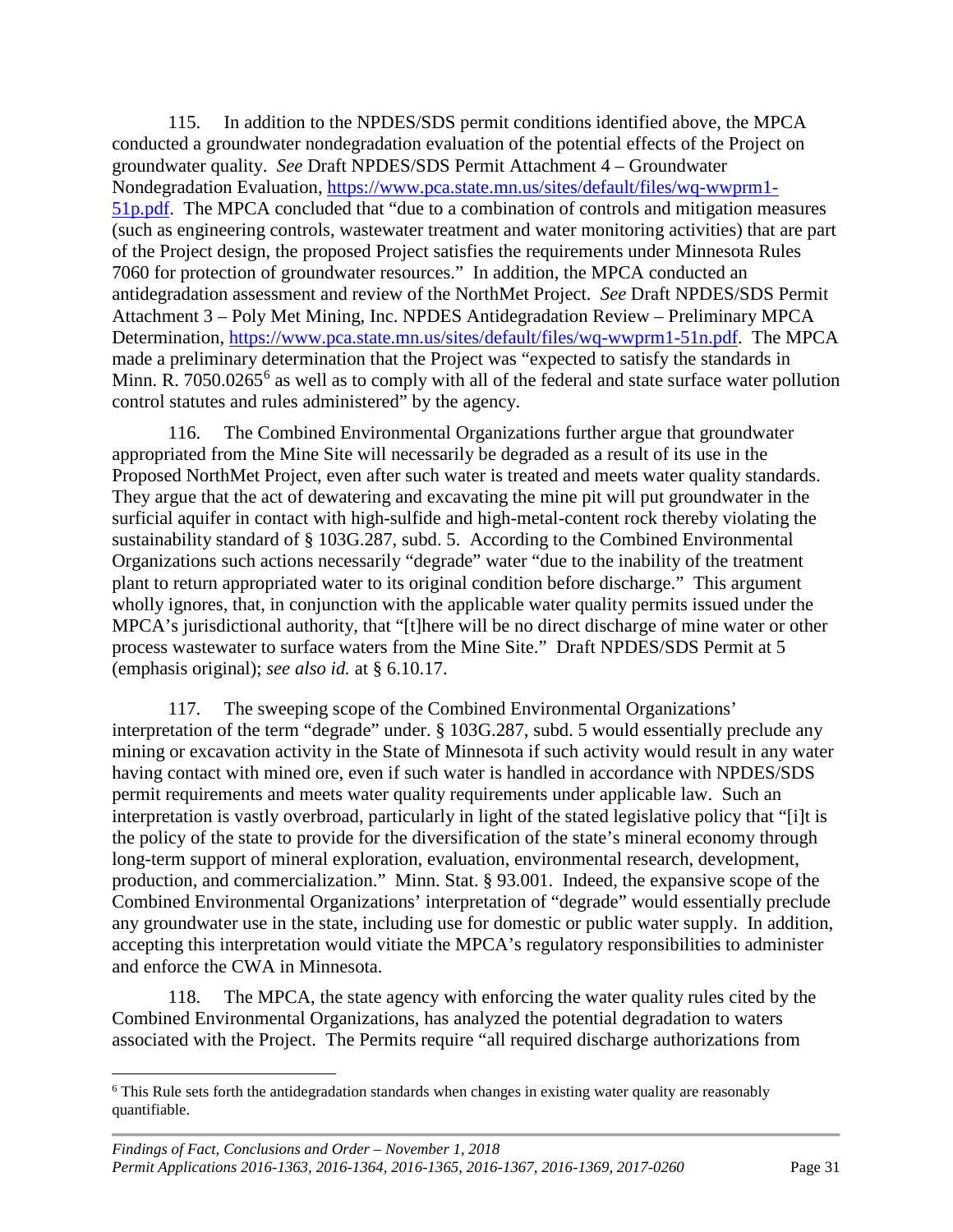local, state, or federal government units," and adherence to all other legal requirements, including compliance with applicable water quality requirements, including those conditions ultimately set forth by the MPCA in its NPDES/SDS permit. In addition, the Permit to Mine will impose financial-assurance requirements upon PolyMet to ensure funds are available for ongoing operations of necessary engineered controls and monitoring systems. Given these regulatory protections, the DNR concludes that PolyMet's proposed appropriation of water will not degrade water in violation of § 103G.287, subd. 5.

#### **ix. Concerns that the Permits Violate Minnesota Statutes § 103G.297**

<span id="page-35-0"></span>119. The Red Cliff Band and WaterLegacy commented that the draft Permits did not meet the requirements of Minnesota law applicable to appropriations of water for mining operations under Minnesota Statutes § 103G.297, subds. 3(1) and 3(2).

120. Section 103G.297, subd. 3(1) provides in relevant part that water appropriation permits for mining purposes may only be granted upon a determination that the "waters will be necessary for the mining of substantial deposits of iron ore, taconite, copper, copper-nickel, or nickel, and that another feasible and economical method of mining is not reasonably available." Subdivision 3(2) requires a determination that the proposed appropriation of waters "will not substantially impair the interest of the public in lands or waters or the substantial beneficial public use of lands or waters except as expressly authorized in the permit and will not endanger public health or safety."

121. WaterLegacy predicated its comments relating to § 103G.297 upon its earlier comments that the volumes of water to be appropriated under the Permits differ from those analyzed in the FEIS, that the DNR has failed to assure an adequate supply of water resources, that the Permits fail to set required protective levels for the Upper Partridge River, and that PolyMet has failed to establish that it can meet the streamflow requirements of Permit 2016-1369. In addition, WaterLegacy argued that PolyMet failed to establish that the water appropriations were necessary for the mining of copper and nickel ores and suggested that discharge of treated water at the Mine Site could reduce impacts to the Upper Partridge River. Each of these concerns is separately addressed in Sections *IV.D.ii, [IV.D.iii,](#page-24-0) and [IV.D.v](#page-27-1)* above, in the FEIS, and in the relevant Permits and Monitoring Plans. *See* FEIS §§ 3.2.3, 5.2.10, 6.2.2; *see also* Application § 7.6.

122. The DNR concludes that appropriations of water under the terms and conditions of the Permits and in accordance with the applicable Monitoring Plans and QAPP satisfy the statutory requirements of § 103G.297, subd. 3.[7](#page-35-2)

## **x. Concerns Relating to Public Accountability**

<span id="page-35-1"></span>123. The Red Cliff Band and WaterLegacy objected to the draft Permits on the grounds that they lack public accountability, do not require monthly reporting of monitoring results, and monitoring results would not be posted for public access or review. WaterLegacy

<span id="page-35-2"></span> <sup>7</sup> In addition, WaterLegacy and the Commenting Bands disputed whether PolyMet had established whether appropriations for the wick drain system at the HRF were necessary under § 103G.297. This issue is not currently before the DNR because PolyMet has informed the DNR that it has withdrawn its request to appropriate water at the wick drains under Permit 2016-1369 at this time.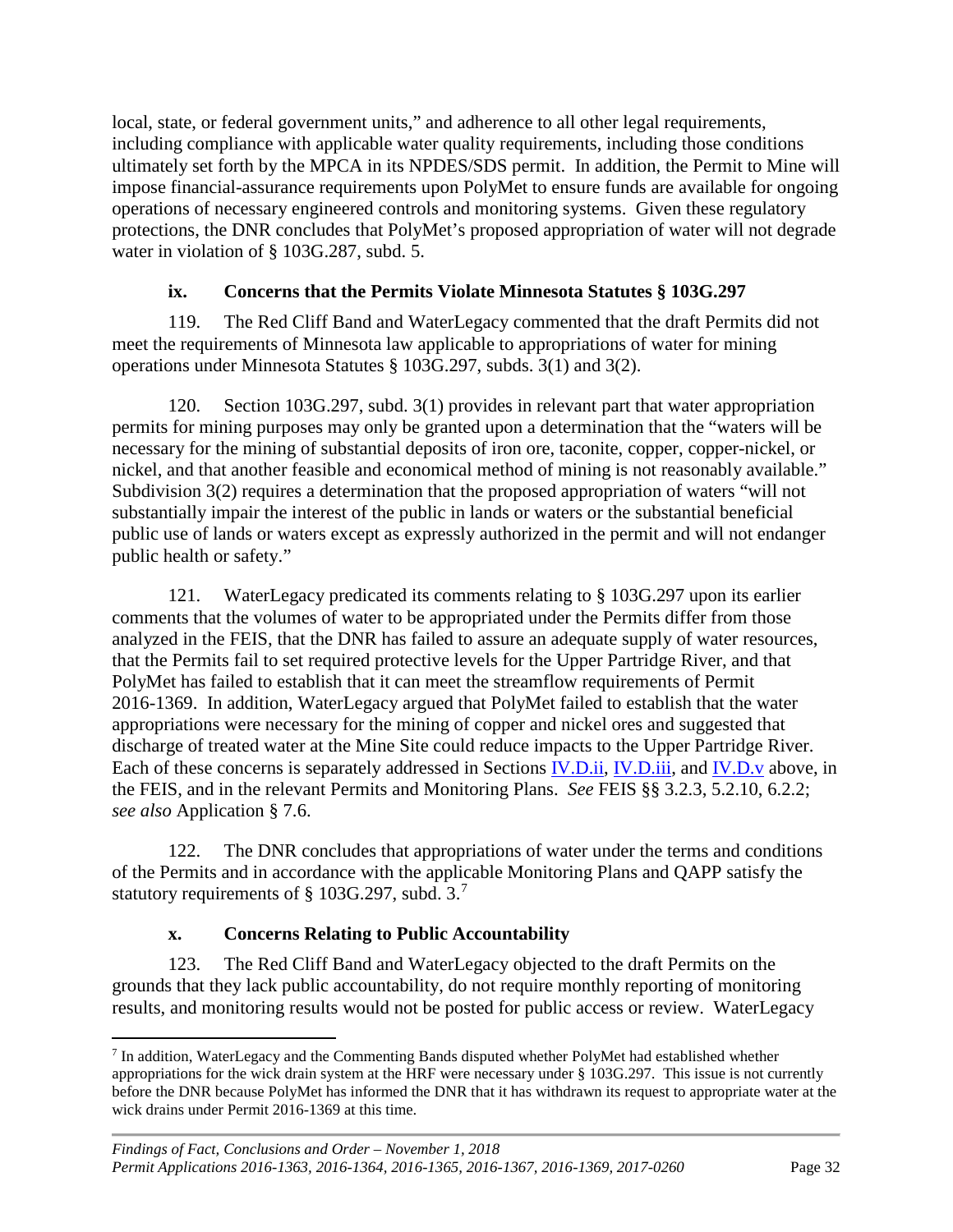objected to the fact that the Permits do not require public notice or hearing opportunity in the event of any amendment, transfer, or assignment. WaterLegacy cited no statutory or regulatory requirements in support of these comments.

124. The Permits incorporate the required reporting requirements applicable to water appropriation permits are set forth in Minnesota law. *See* Minn. Stat. § 103G.281, subd. 3, Minn. R. 6115.0750, subp. 4. The monitoring and reporting requirements set forth in the Permits and Monitoring Plans are sufficient to meet the statutory and regulatory criteria. The QAPP specifically provides that the DNR may request data collected under the Monitoring Plan between reporting periods. The amendment, transfer or assignment requirements of water appropriation permits are set forth in statute and rule. *See* Minn. Stat. § 103G.281*,* Minn. R. 6115.0750, subps. 5, 6. The DNR notes that the public comment period provided on the draft Permits is not required by Minnesota law. Monitoring and permitting data held by the DNR is publicly available upon request in accordance with the Minnesota Government Data Practices Act.

125. The Combined Environmental Organizations requested that the DNR hold a contested case proceeding prior to issuance of the Permits. These commenters appropriately noted that the decision to hold such a hearing is discretionary with the DNR. *See* Minn. Stat. § 103G.311, subd. 4. The Combined Environmental Organizations are not granted the right to demand a contested case hearing. *See id.*, subd. 5 (identifying "the applicant, the managers of the watershed district, the board of supervisors of the soil and water conservation district, or the governing body of the municipality" as those authorized to demand a contested case hearing). The Combined Environmental Organizations also assert that they may have a right to a contested case hearing under the Minnesota Environmental Rights Act ("MERA") based upon submissions of affidavits asserting violations of Minnesota Statutes § 116B.09, subd. 1. This assertion of a contested case hearing right appears contrary to applicable law. *In re Solid Waste Permit for the NSP Red Wing Ash Disposal Facility*, 421 N.W.2d 398, 405 (Minn. Ct. App. 1988) ("These environmental acts [Environmental Rights Act and Environmental Policy Act] do not create a right to a contested case hearing . . . .").

#### **xi. Concerns that the Permits Should Include Additional Conditions**

<span id="page-36-0"></span>126. GLIFWC suggested changes to the groundwater level monitoring requirements in the Mine Site Permits and urged the use of well nests, so that vertical gradients could be determined. GLIFWC suggested that three-member well nests be used, with two members in the bedrock at differing depths and one member in the surficial aquifer in order to provide vertical gradients both within the bedrock and between the bedrock and the surficial aquifer. In addition, GLIFWC suggested that installed wells should be sufficiently deep to represent general bedrock characteristics, and not simply the upper bedrock. GLIFWC also suggested additional monitoring of groundwater at the Plant Site, particularly close to the FTB to address potential hydrologic impacts on the aquifer and wetlands related to the seepage capture system. Finally GLIFWC commented that one monitoring well appeared to be missing from the draft Permits.

127. Currently, monitoring wells are adequate to monitor groundwater flow through the fracture zone. The Monitoring Plans for each Permit describe the frequency at which wells should be monitored. Monthly, year-round monitoring of groundwater wells is required under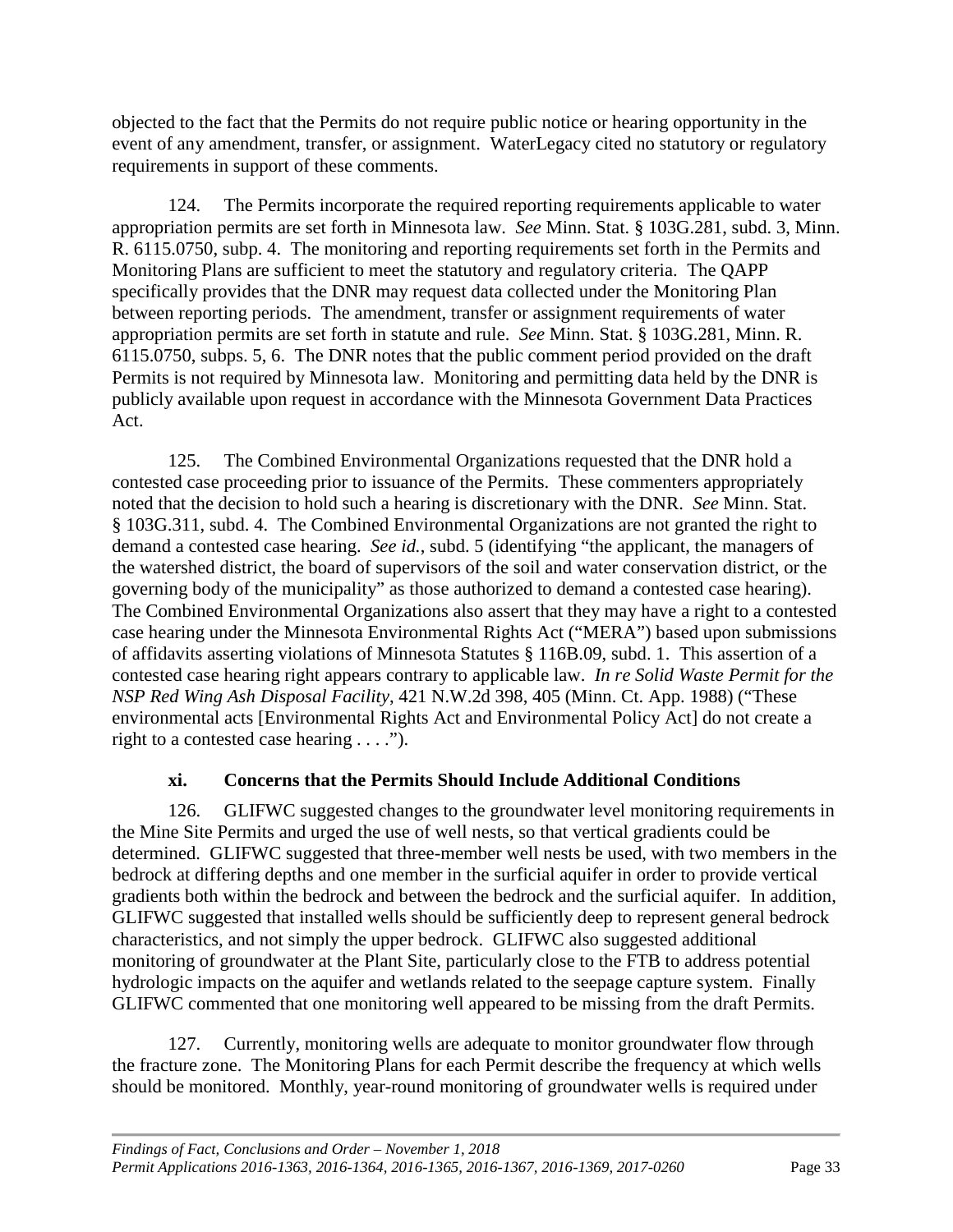the Permits. More frequent monitoring is not indicated, as water levels are not anticipated to fluctuate so rapidly as to warrant a change in frequency. Increased frequency of groundwater monitoring could be required under the Permits if indicated by the monitoring. Groundwater monitoring of water levels has been added as a requirement to the Monitoring Plan for Permit 2016-1369. This monitoring will require measurements from the wells around the FTB, inside and outside of the cutoff wall and monitoring of sumps on the capture system. Surface water monitoring is also required under Permit 2016-1369 to address potential effects on the tributaries and wetlands at the Plant Site. Requirements under the Monitoring Plan for Permit 2016-1369 have been added to collect down-hole geophysical logging, flow metering, and calipering to each installed bedrock well. This Monitoring Plan further provides that if this additional monitoring data shows a need to monitor bedrock wells at depth, then a packer will be installed that will allow for monitoring water levels in the upper and lower bedrock units.

128. The Commenting Bands and WaterLegacy each suggested that the Permits should include a condition requiring 90% capture efficiency at the groundwater seepage containment system at the FTB and at the Mine Site Category 1 waste rock stockpile.

129. The capture efficiency of the engineering controls required to be implemented for the NorthMet Project relates to water quality requirements enforced and regulated by the MPCA. Given the primacy of the MPCA's role in regulating the design and requirements of the engineering controls necessary to meet state water quality standards, it is not appropriate to impose engineering requirements implicating the MPCA's regulatory program in the Permits. Discharge quality must meet applicable effluent limits and surface water quality standards; violations of such requirements are subject to the regulatory jurisdiction of the MPCA. The Permits require PolyMet to adhere to all required discharge authorizations. *See* Application  $§ 6.2.$ 

130. The Red Cliff Band and WaterLegacy separately objected to the draft Permits on the grounds that they did not explicitly limit appropriations for the purpose of mining and did not include a provision requiring termination if the specific use was not continuously maintained. WaterLegacy argued that the Permits served to function as a transfer of public rights in public waters.

131. The Permits each indicate that they are granted for the purpose of mining and mine processing and all associated activities, including, but not limited to, construction, mine-pit dewatering, and dust control. In addition, each Permit includes a term provision whereby the Permits will terminate in the event that waters are not appropriated for a continuous period of ten years. The termination provision suggested by WaterLegacy is inconsistent with Minnesota laws governing water appropriation permits for mining projects. *See* Minn. Stat. § 103G.297, subd. 6(a). Finally, each of the Permits specifically provides that the permits "shall not be construed as establishing any priority of appropriation of waters of the state."

132. The Combined Environmental Organizations suggested that Permit 2016-1369 improperly failed to include an allocation for appropriation of waters from the toe of the tailings basin. At this time, PolyMet does not believe that additional appropriation amounts would be required for such appropriation. Because the DNR lacks information sufficient to determine whether reuse and recycling of water from the FTB will result in appropriations in excess of the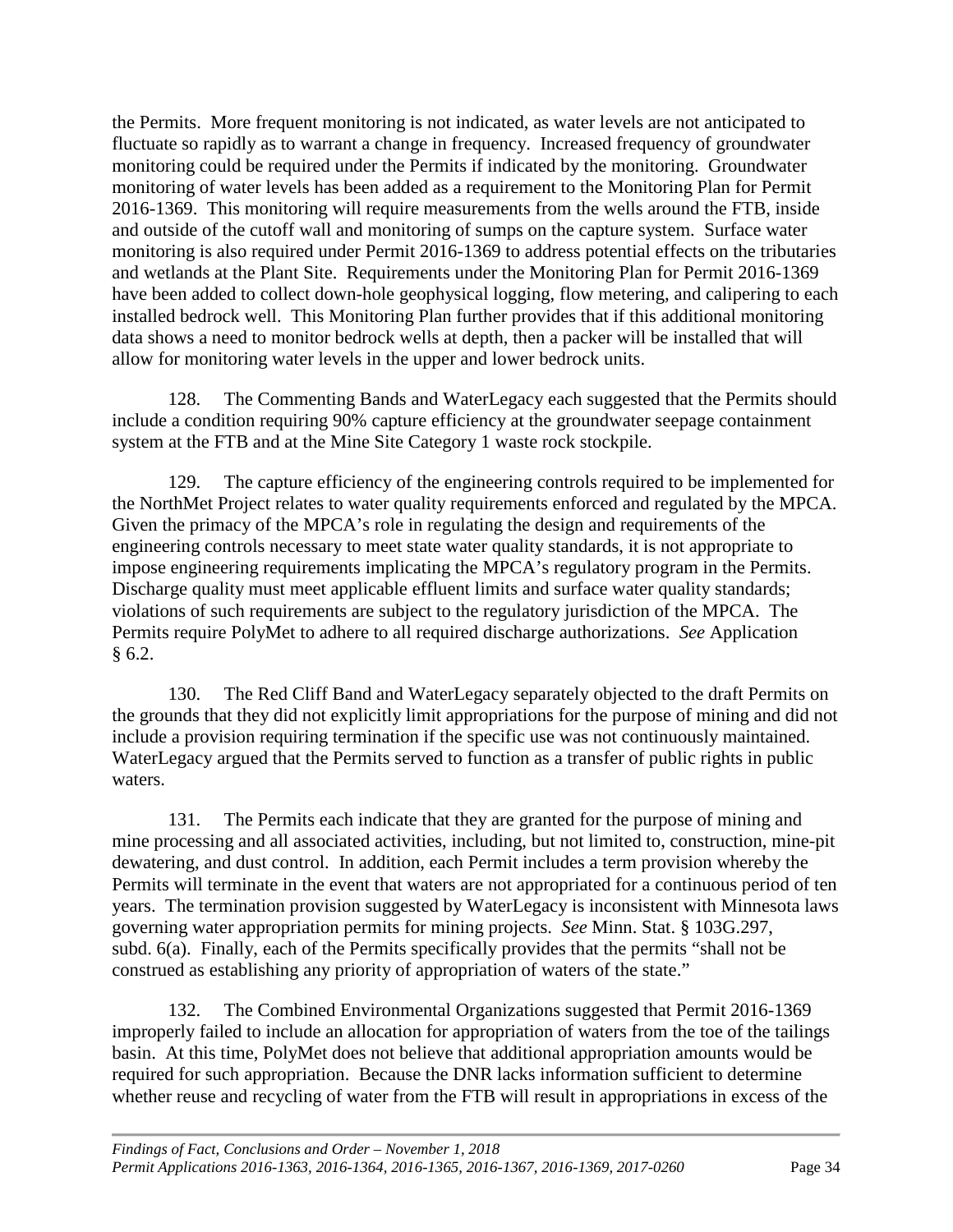volumes authorized under the Permit, the DNR has revised Permit 2016-1369 to include a condition requiring PolyMet to report to the DNR in the event that monitoring data indicate that PolyMet may exceed its annual permitted volume. In no event may PolyMet's appropriations exceed the maximum annual volume authorized under the Permit.

## <span id="page-38-0"></span>**V. ANALYSIS OF STATUTORY AND REGULATORY REQUIREMENTS**

133. The purpose of Minnesota Rules 6115.0600 to 6115.0810 is to provide for the orderly and consistent review of applications for water appropriation permits in order to conserve and utilize the water resources of the state in the public interest. *See also* Minn. Stat. §§ 103G.101, 103G.255.

## <span id="page-38-1"></span>**A. The Application is Complete and Contains All Required Information**

134. PolyMet properly submitted separate applications for separate appropriations from each of the pits at the Mine Site, for appropriations at the Plant Site, and for appropriations from Colby Lake. *See* Minn. R. 6115.0660, subp. 1 ("Applications shall be submitted for each surface or ground water source from which water is proposed to be appropriated.").

135. All water appropriation permit applications must provide the information identified in Minnesota Statutes § 103G.301, subd. 1 and Minnesota Rule 6115.0660. In addition, applications for water appropriation permits for mining and processing metallic minerals must provide additional information under Minnesota Rule 6115.0720, subp. 1. *See also* Minn. Stat. § 103G.297, subd. 2. Unless otherwise waived by the DNR, applications for the appropriation of groundwater must include the information required by Minnesota Statutes § 103G.287, subd. 1(a).

136. The Application contains maps, plans, and specifications describing the proposed appropriation of waters as required by Minnesota Statutes § 103G.301, subd. 1(a)(1). The Application details the appropriations and changes to be made along with the waters of the state affected by the proposed appropriations. *See id.* § 103G.301, subd. 1(a)(2), (3). The Application contains analysis of the effects of the proposed appropriations may have on the environment pursuant to § 103G.301, subd. 1(b). Application §§ 6.2, 7.5.1-7.5.3, 8.1.2-8.1.4, 8.2.3.2, 8.3.3. The Application also details proposed monitoring for potential effects, which was refined during the course of DNR's review of the Application and public comments. Application §§ 9.0-9.5. Each of the Permits is conditioned upon adherence to a required Monitoring Plan and the QAPP. This information is in addition to the comprehensive environmental analysis of potential effects from the NorthMet Project completed during environmental review.

137. The Application contains completed water appropriation application forms. Minn. R. 6115.0600, subp. 3.A. PolyMet has paid all applicable fees associated with the Application. Minn. Stat. § 103G.301, subd. 2; Minn. R. 6115.0060, subp. 1, Minn. R. 6115.0660, subp. 3.B; *see also* Minn. Stat. § 103G.315, subd. 12. The Application contains aerial photographs, maps, and other descriptive data sufficient to show the location of area of proposed water use, the location of the proposed points of appropriations, the outline of the property owned or controlled by PolyMet in proximity to the areas of use, and the location of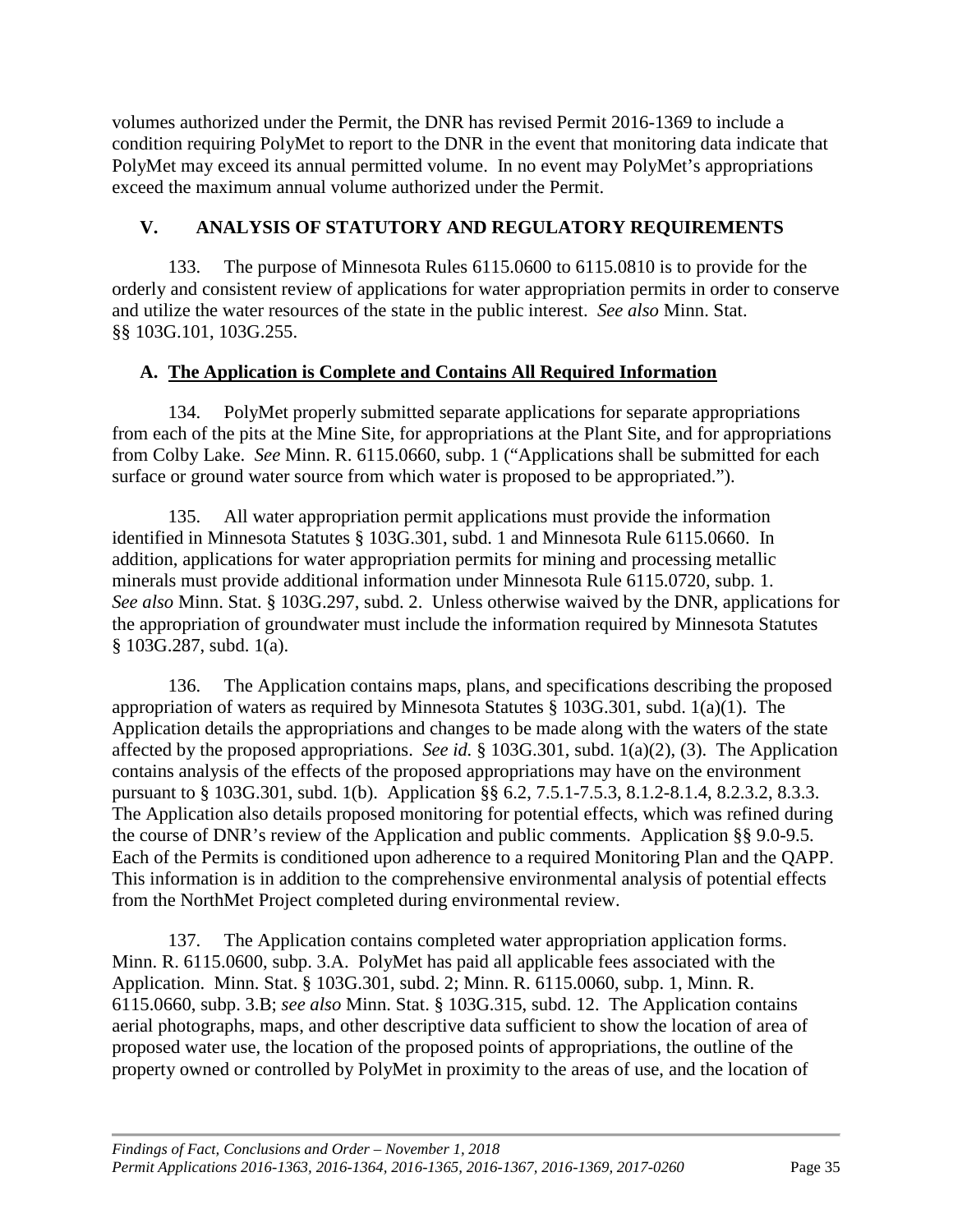test-hole borings. *See* Minn. R. 6115.0660, subp. 3.C.(1)-(4). Application Large Figures 1, 6- 14, Reference (5) Attachment A, Reference (11) Attachment F.

138. As required by Minnesota Statutes § 103G.287, subd. 1(a)(1), (4) and Minnesota Rule 6115.0660, subp. 3.H, the Application and FEIS contain detailed information regarding the hydrogeology and hydrology including test-hole data, field investigations, aquifer test information, and hydrologic studies of the aquifers that will form the source of water for the requested appropriation. *See* Application §§ 5.2.1, 5.2.2, *see also* Reference (5) §§ 4.3.1-4.3.3.2, Large Figure 2, Attachment A (boring logs); Reference (10) §§ 4.3.1-4.3.3; FEIS §§ 4.2.2, 5.2.2. At the Mine Site, PolyMet has measured groundwater levels in at 21 locations in the surficial aquifer and at five locations in bedrock for years. Application § 5.2.1.3, Reference (5) Attachment B – Large Tables 1, 2, References (6)-(8); FEIS § 4.2.2.2.1. The comprehensive aquifer testing, monitoring, modeling, and analyses are adequate to provide the information necessary to assess or predict impacts to other wells, surface waters, and groundwater resources from the requested appropriations.

139. Pursuant to Minnesota Statutes § 103G.287, subd. 1(b), the DNR waives the requirements of § 103G.287, subd.  $1(a)(1)$ , (5), and  $1(c)$  that PolyMet submit water well records for preliminary well assessment required under Minnesota Statutes § 103I.205, subd. 9 because the technical analysis required for a preliminary well assessment is duplicative of the comprehensive analysis of the Mine Site and Plant Site water resources undertaken in the course of environmental review.<sup>[8](#page-39-0)</sup> The information in the Application and the FEIS is adequate to determine whether the proposed appropriation is sustainable to supply the needs of future generations and will not harm ecosystems, degrade water, or reduce water levels beyond the reach of public water supply and private domestic wells. Application § 8.1.1, 8.1.4; FEIS §§ 5.2.2.3.2, 5.2.2.3.3. Mine site pit dewatering will draw from the Duluth Complex and Virginia Formation bedrock units, which are not used for water supply. Application § 8.1.1, Reference (11).

140. As required by Minnesota Statutes § 103G.287, subd. 1(a)(2), the Application details the maximum daily, seasonal, and annual pumping rates and volumes for the groundwater appropriations requested by PolyMet. Application § 5.3.1.4, Tables 5-3-5-6, Appendix C.

141. As required by Minnesota Statutes § 103G.287, subd. 1(a)(3), the Application and the FEIS contain detailed information on groundwater quality and information on water treatment necessary for PolyMet's proposed appropriation and use of water at both the Plant Site and the Mine Site. *See* Application §§ 3.0, 3.2, 3.4, 6.2, § 7.5.2., 8.1.2.3, 8.1.3, Reference (5) § 6.3, Reference (10) § 6.5, FEIS §§ 4.2.2., 5.2.2. The MPCA will regulate the water quality of any discharges under an NPDES/SDS Permit and in accordance with the federal NSPS. *See*  Application § 2.0. Any appropriation of water under the Permits is conditioned upon PolyMet having all required discharge authorizations. Discharge quality will meet applicable effluent limits and surface water quality standards. *Id.* at §§ 3.0, 6.2, 8.1.2.3, Reference (5) § 6.5, Reference (10) § 6.7. In addition, discharge quantity will be managed to meet the zero discharge

<span id="page-39-0"></span> $\frac{1}{8}$  The Mine Site Permits and Permit 2016-1369 require PolyMet to provide the DNR with the Minnesota Unique Well Numbers, well logs, and additional data completed during the well-installation process for each new well installed under the Permits.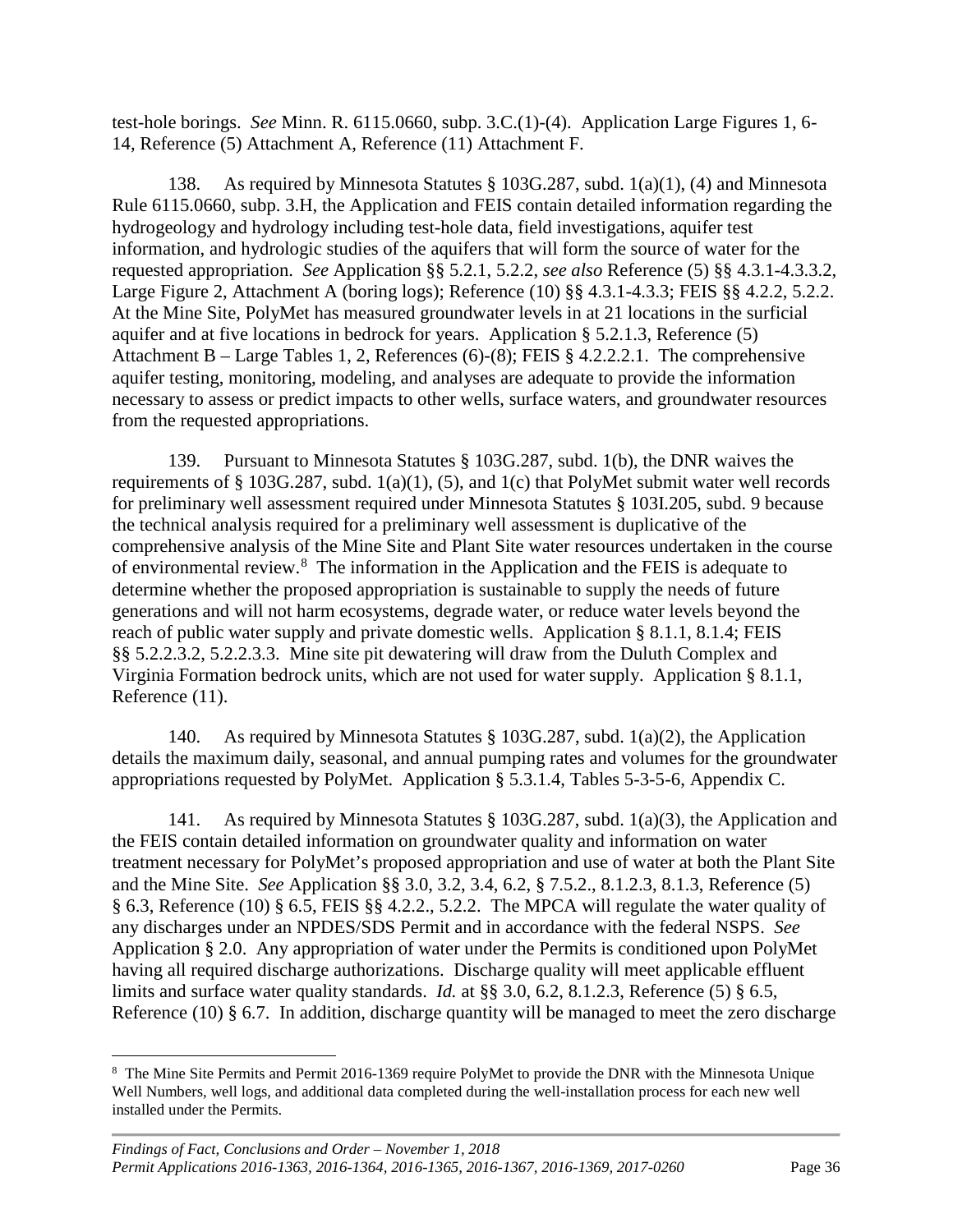requirements of the NSPS and to minimize ecological and hydrologic impacts to the receiving waters. *Id.*; *see also* 40 C.F.R. § 440.104.

142. As required by Minnesota Rule 6115.0660, subp. 2, PolyMet has submitted written evidence of ownership, control, or a license to use the land overlying or abutting the water sources that will provide appropriations under the Permits. Specifically, PolyMet has established it is the fee owner of the lands at the Mine Site pursuant to a land exchange agreement with the USFS that transferred the fee title to the Mine Site lands in June 2018. In addition, PolyMet established that it took fee title to the Plant Site, Corridor, and Colby Lake riparian access point on November 1, 2018.

143. Section 5 of the Application contains a statement of justification supporting the reasonableness and practicality of the proposed use of water for the NorthMet Project that contains the information required by Minn. R. 6115.0660, subp. 3.E. In addition, as discussed in greater detail above, modeling and analyses of the hydrology and hydraulics of the sources of appropriation were included within the FEIS. *See* FEIS §§ 4.2.2., 4.3.2, 5.2.2., 5.3.2, 6.2.2., 6.3.2. Additional technical documents supporting this statement of justification were appended as References to the Application.

144. Section 3 of the Application and the Plant Site and Mine Site Water Management Plans detail information on PolyMet's integrated water management strategy, including its proposed water storage facilities and capabilities along with its proposed reuse and conservation practices. *See* Minn. R. 6115.0660, subp. 3.F. As PolyMet explained in § 3.2 of the Application, the water management strategy for the Proposed NorthMet Project is integrated across the Mine Site and Plant Site in order to maximize water conservation and reuse of appropriated water. Water appropriated at the Mine Site will be used as make-up water at the Plant Site and process water will be recycled at the Plant Site. In addition, seepage at the Tailings Basin will be captured and reused as process water. This strategy of reuse and recycling of water serves to minimize the amount of make-up water that PolyMet will need to appropriate from Colby Lake.

145. As required by Minnesota Statutes § 103G.285, subd. 6 and Minnesota Rule 6115.0660, subp. 3.G(1), the Application for Permit 2017-0260 contains a contingency plan that describes the alternatives PolyMet will use if further appropriation is restricted due to low flows or low water levels in Colby Lake and Whitewater Reservoir. *See* Application § 5.2.3.2. Protective elevations for Colby Lake (1439 ft msl) and Whitewater Reservoir (1410 ft msl and 1422 ft msl) were established by the DNR in Permit 1949-0135 and these elevations apply to any appropriations by PolyMet under conditions within Permit 2017-0260. As is presently allowed under Permit 1949-0135, if the water level in Colby Lake is below 1439 ft msl, appropriations from Colby Lake under Permit 2017-0260 are only permitted by transferring water to Colby Lake from Whitewater Reservoir at an equal or higher rate. These water level requirements serve to ensure that water in Colby Lake is sufficient to meet instream flow needs on the Lower Partridge River and protect the level of the basin. This contingency plan is feasible, reasonable, and practical, as evidenced by its long-standing use under Permit 1949-0135. In the event that additional protective measures are required, PolyMet has agreed to withstand the results of no appropriation. *See* Minn. Stat. § 103G.285, subd. 6; Minn. R. 6115.0660, subp. 3.G. In addition, Permit 2017-0260 contains a condition requiring reduction of appropriations by PolyMet in the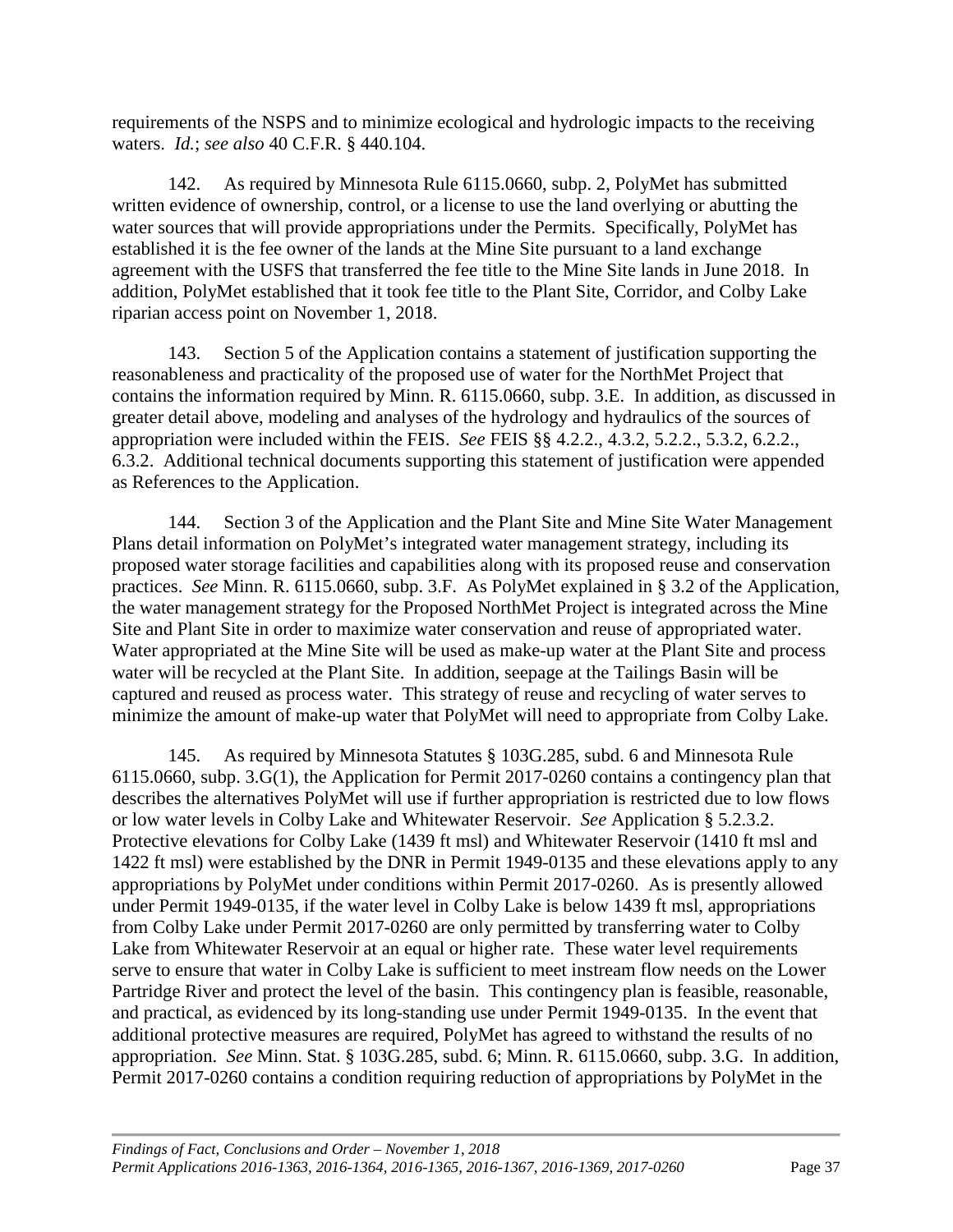event of an unremedied interference or conflict with the City of Hoyt Lakes' municipal water supply.

146. As required by Minn. R. 6115.0660, subp. 3.G(2), PolyMet explained in the Application that reasonable alternatives for appropriating water other than from Colby Lake were considered, including the use of water appropriated during high flows and levels and stored for later use and the use of groundwater. The DNR notes that the Whitewater Reservoir was established under Permit 1949-0135 for the express purpose of diverting high flows from Colby Lake for storage and later appropriation. Application §§ 2.3.2, 5.4.

147. Permit 2017-0260 contains conditions requiring appropriations from Colby Lake to follow the same elevation thresholds as those in Permit 1949-0135. In addition, Permit 2017-0260 requires PolyMet to develop a Colby Lake and Whitewater Reservoir Water Management Plan in consultation with the Permittees of Permit 1949-0135 for management of water levels in Colby Lake and Whitewater Reservoir. Such plan must be approved by the DNR prior to any appropriation of water under Permit 2017-0260.

148. Colby Lake and Whitewater Reservoir each have a surface area in excess of 500 acres, so Minnesota Statutes § 103G.285, subd. 4 and Minnesota Rule 6115.0660, subp. 3.G.(3) are inapplicable to PolyMet's Application for Permit 2017-0260. *See* Application § 5.2.3.1 (Colby Lake's surface area is approximately 539 acres and Whitewater Reservoir's surface area is approximately 1,210 acres).

149. The Application and the Plant Site and Mine Site Water Management Plans detail PolyMet's plans and specifications regarding withdrawal, use, storage, and disposal of waters of the state. *See* Minn. R. 6115.0720, subp. 1.A; Application §§ 6.2, 7.1, 7.2, References (5), (10). PolyMet provided details of the rates, volumes, sources of water to be appropriated and consumed in mine processing, including all losses, such as uncontrolled seepage, evaporation, plant losses, and discharge volumes. Minn. R. 6115.0720, subp. 1.B; Application § 7.2, Reference (3) § 2.1.1, Reference (5) § 6.1.2.4. In addition, the Application includes criteria used in estimating the proposed appropriation, distribution, and discharge based on climatic averages and extremes. Minn. R. 6115.0720, subp. 1.C; Application §§ 5.3.1, 7.3. The Application contains details of the sources, rates, and volumes of water released from the proposed mining operation. Minn. R. 6115.0720, subp. 1.D, Application §§ 3.4, 6.2, 7.3, Tables 5-4, 5-5, 6-1. In addition to the analyses conducted during the course of environmental review, the Application summarized the potential hydrologic and hydraulic impacts and effects of the operation on the watershed, including changes in basins, watercourses, and groundwater systems. Minn. R. 6115.0720, subp. 1.E, Application § 7.5; FEIS §§ 5.2.2.3.1, 5.2.2.3.2, 5.2.2.3.3

150. As outlined in ¶¶ 134-49, the Application is complete because all necessary and applicable information for evaluation has been provided by PolyMet or is otherwise available to the DNR. Sufficient hydrologic data are available to allow the DNR to adequately determine the effects of the proposed appropriation. *See* Minn. R. 6115.0670, subp. 3.C.(3). The information available to the DNR is adequate to determine whether the proposed appropriation volume and use of water is sustainable and protective of ecosystems, water quality, and the ability of future generations to meet their own needs.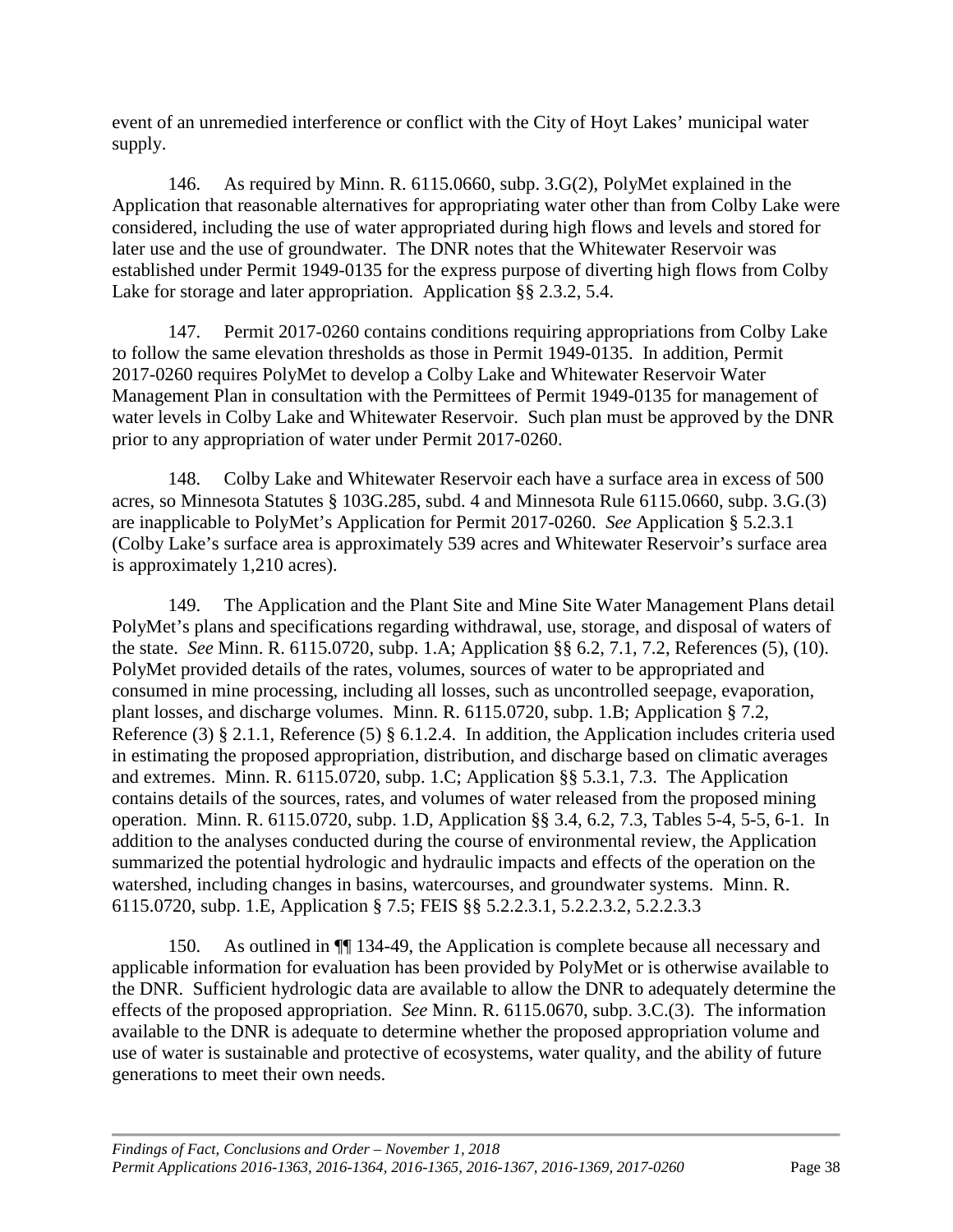#### <span id="page-42-0"></span>**B. Consideration of Factors in Minnesota Rule 6115.0670, subp. 2.A**

151. Minnesota Rule 6115.0670, subp. 2.A details factors that the DNR must consider, if applicable, when considering an application for a water appropriation permit. The DNR's consideration of each of the applicable factors is set forth in greater detail below.

152. Minn. R. 6115.0670, subp. 2.A.(1): This rule requires the DNR to consider "the location and nature of the area involved, and the type of appropriation and its impact on the availability, distribution, and condition of water and related land resources in the area involved." The Project is located in a historic mining district with nearby taconite mines and processing facilities. The DNR's review of the Application and supporting information in the record regarding the proposed location and nature of the area associated with the proposed appropriations shows that these appropriations are unlikely to impact the availability, distribution, and condition of water and related land resources in the area involved. *See*  Application §§ 5.2.1, 5.2.2, 5.2.3. The FEIS comprehensively analyzed the potential significant impacts of the NorthMet project as it relates to surrounding land and water use, water appropriations, and impacts to water resources. *See* FEIS §§ 4.2.1, 4.2.2, 4.3.1., 4.3.2, 5.2.1, 5.2.2., 5.3.1, 5.3.2, 6.2.1, 6.2.2, 6.3.1, 6.3.2. In addition, the Permits are conditioned upon adherence to applicable discharge requirements, including those requirements enforced by the MPCA under an NDPES/SDS permit. The Permits require monitoring for impacts to public health, public safety, or the public interests in lands and waters resulting or potentially resulting from the permitted appropriations. In the event actual or potential impacts are identified through the required monitoring, the Permits require development and implementation of appropriate adaptive management or mitigation strategies.

153. Minn. R. 6115.0670, subp. 2.A.(2): This rule requires the DNR to consider "the hydrology and hydraulics of the water resources involved and the capability of the resources to sustain the proposed appropriation based on existing and probable future use." The Application and supporting information in the record details the hydrology and hydraulics of the water resources involved. *See* Application § 5.2. The FEIS comprehensively analyzed the potential significant impacts of the NorthMet project as it relates to water appropriations and potential impacts to water resources. *See* FEIS §§, 4.2.2, 4.3.2, 5.2.2., 5.3.1, 5.3.2, 6.2.2, 6.3.2. The references appended to the Application detail the hydrogeologic units and field investigations performed for the Project. *See* Application References (6)-(8) (Hydrogeological Investigations); see also Application Reference (5) § 4.3. After review, the DNR concludes that the evidence in the record shows the capability of the resources to sustain the proposed appropriations based on existing and probable future use in the area. The Permits require monitoring for impacts to public health, public safety, or the public interests in lands and waters resulting or potentially resulting from the permitted appropriations. In the event actual or potential impacts are identified through the required monitoring, the Permits require development and implementation of appropriate adaptive management or mitigation strategies. Continued monitoring and reporting is required under the Permits even in the event of a period of temporary idle or shutdown of active mining operations. In addition, Permit 2017-0260 specifically requires monitoring for, and mitigation of, any interference or conflict with the City of Hoyt Lakes' municipal water supply. This Permit further requires reduction of appropriations in the event of an unremedied interference or conflict with the City's municipal water supply.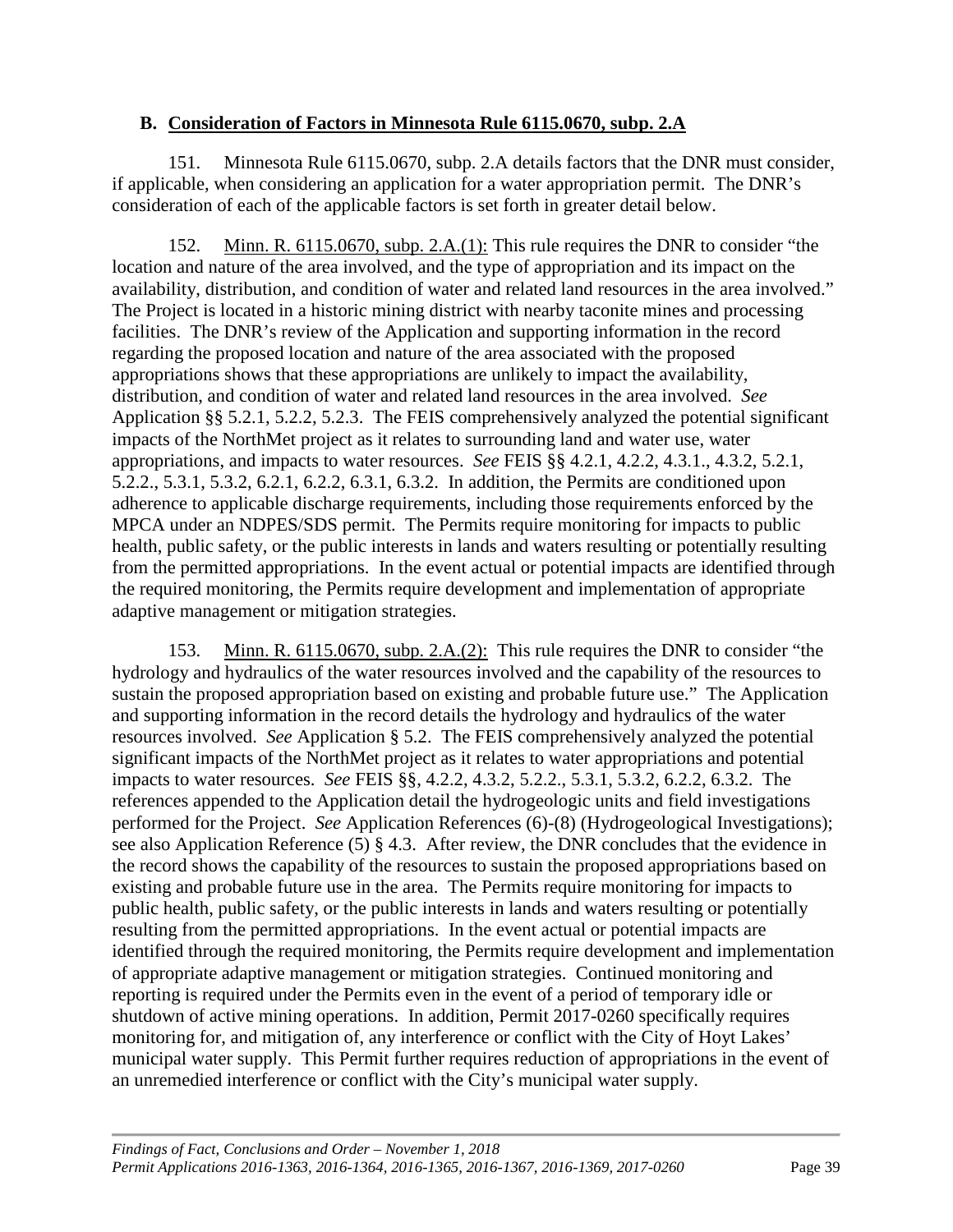154. Minn. R. 6115.0670, subp. 2.A.(3): This rule requires the DNR to consider "the probable effects on the environment including anticipated changes in the resources, unavoidable detrimental effects, and alternatives to the proposed appropriation." The FEIS comprehensively analyzed the potential environmental effects of the NorthMet Project, including effects associated with its appropriation of water. The FEIS analyzed the anticipated changes in the resources, unavoidable detrimental effects, and alternatives to the proposed appropriations. FEIS §§ 3.2.3.3, 5.2.2, 6.2.2. The DNR relies on this environmental review analysis in its consideration of the Application. In addition, the Application details alternatives considered to the proposed appropriations. *See* Application § 5.4. As PolyMet notes, the purpose of the project requires the mining, construction, and operations of features below the water table, which necessarily require water appropriations. *Id.*

155. Minn. R. 6115.0670, subp. 2.A.(4): This rule requires the DNR to consider "the relationship, consistency, and compliance with existing federal, state, and local laws, rules, legal requirements, and water management plans." As detailed herein, including in [Section II](#page-5-0) above, activities associated with the NorthMet Project are subject to oversight under numerous state and federal permitting programs. The Permits specifically note that their issuance does not release PolyMet from any additional permitting requirements imposed by applicable federal, state, or local law. The validity of the Permits is further conditioned upon PolyMet having "all required discharge authorizations from local, state, or federal government units." PolyMet has shown that the proposed appropriations are consistent with state, regional, and local water and related land resources management plans. *See* Minn. Stat. § 103G.271, subd. 2. The Application details consistency with the Minnesota Statewide Drought Plan, the St. Louis County Land Ordinance 27, the St. Louis County Comprehensive Water Management Plan and local water resources management plans for the cities of Aurora, Babbitt, and Hoyt Lakes. *See* Application §§ 8.3.1-8.3.3. The FEIS reviewed the proposed NorthMet Project for consistency with applicable land use plans. *See* FEIS § 5.2.1.

156. Minn. R. 6115.0670, subp. 2.A.(5): This rule requires the DNR to consider "the public health, safety, and welfare served or impacted by the proposed appropriation." The FEIS comprehensively discussed and analyzed the potential health and socioeconomic effects of the NorthMet Project, including effects associated with its appropriation of water. *See* FEIS §§ 4.2.10, 5.2.10, 6.2.10. The FEIS specifically analyzed potential human health impacts of the NorthMet Project, including effects to drinking water and food sources. *See* FEIS § 7.3.4. The DNR relies on this environmental review analysis in its consideration of the Application. In addition, the Permits require monitoring for impacts to public health, public safety, or the public interests in lands and waters resulting or potentially resulting from the permitted appropriations. In the event actual or potential impacts are identified through the required monitoring, the Permits require development and implementation of appropriate adaptive management or mitigation strategies. Continued monitoring and reporting is required under the Permits even in the event of a period of temporary idle or shutdown.

157. Minn. R. 6115.0670, subp. 2.A.(6): This rule requires the DNR to consider "the quantity, quality, and timing of any waters returned after use and the impact on the receiving waters involved." The FEIS comprehensively analyzed the potential significant impacts of the NorthMet project as it relates to water appropriations and potential impacts to water resources. *See* FEIS §§, 4.2.2, 4.3.2, 5.2.2., 5.3.1, 5.3.2, 6.2.2, 6.3.2. Waters appropriated during the pre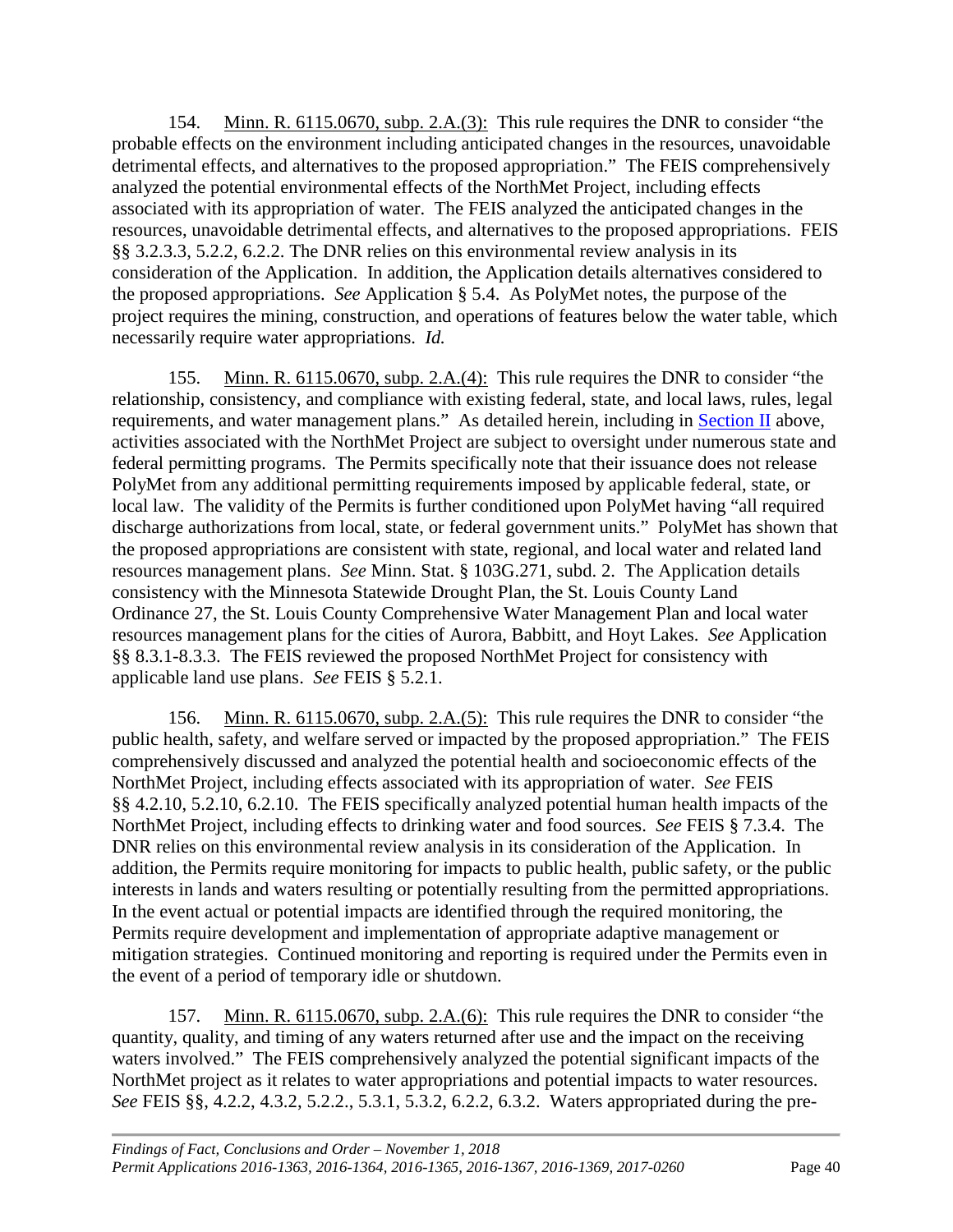operation construction phase will either be pumped to the Construction Mine Water Basin for subsequent transfer to the FTB or discharged under the requirements of a stormwater construction permit regulated by the MPCA and an associated SWPPP under the MPCA's NPDES/SDS Construction Stormwater General Permit. Application §§ 3.4, 6.2, 8.1.2.3. The DNR notes that any appropriation of water under the Permits is conditioned upon PolyMet having all required discharge authorizations. Discharge quality must meet applicable effluent limits and surface water quality standards, and violations of such requirements are subject to the regulatory jurisdiction of the MPCA. In addition, discharge quantity must be managed to meet the requirements of the NSPS and to minimize ecologic and hydrologic impacts to the receiving waters. *See* 40 C.F.R. § 440.104.

158. Minn. R. 6115.0670, subp. 2.A.(7): This rule requires the DNR to consider "the efficiency of use and intended application of water conservation practices." The Application details a project-based water management strategy that is integrated across the Mine and Plant Sites in order to maximize water conservation and recycling. *See* Application § 3.2; References (2), (3). To the extent possible, water appropriated for mining activities at the Mine Site will be used as process water at the Plant Site, thereby minimizing the amount of make-up water appropriated from Colby Lake under Permit 2017-0260. In addition, the Permits require PolyMet to employ "[a]ll practical and feasible water conservation methods and practices" in order "to promote sound water management and use the least amount of water necessary, such as reuse and recycling water, water-saving devices, and water storage."

159. Minn. R. 6115.0670, subp. 2.A.(8): This rule requires the DNR to consider "the comments of local and regional units of government, federal, and state agencies, private persons, and other affected or interested parties." The DNR's consideration of such comments is detailed in Sections [IV.B](#page-13-0) and [IV.D](#page-21-0) above.

160. Minn. R. 6115.0670, subp. 2.A.(9): This rule is inapplicable to the DNR's consideration of the Application because PolyMet does not propose any diversion of any waters to any place outside of the state.

161. Minn. R. 6115.0670, subp. 2.A.(10): This rule requires the DNR to consider "the economic benefits of the proposed appropriation based on supporting data when supplied by the applicant." The social and economic consequences of the NorthMet Project were detailed and analyzed in environmental review and referenced in the Application. *See* FEIS § 5.2.10; *see*  ROD at 50 ("The Project implementation would increase local employment spending. Federal, state and local tax revenues would also increase."). The DNR relies on this earlier analysis and determinations in its consideration of the Application.

162. As outlined in ¶¶ 151-61, the DNR has considered each of the factors identified in Minnesota Rule 6115.0670, subp. 2.A.

#### <span id="page-44-0"></span>**C. Consideration of Permit 2017-0260 Under Minnesota Rule 6115.0670, subp. 2.C**

163. Minnesota Rule 6115.0670, subp. 2.C details factors that the DNR must consider, if applicable, when considering an application for a water appropriation permit for appropriation of surface water from a basin. Permit 2017-0260 is the only permit sought in the Application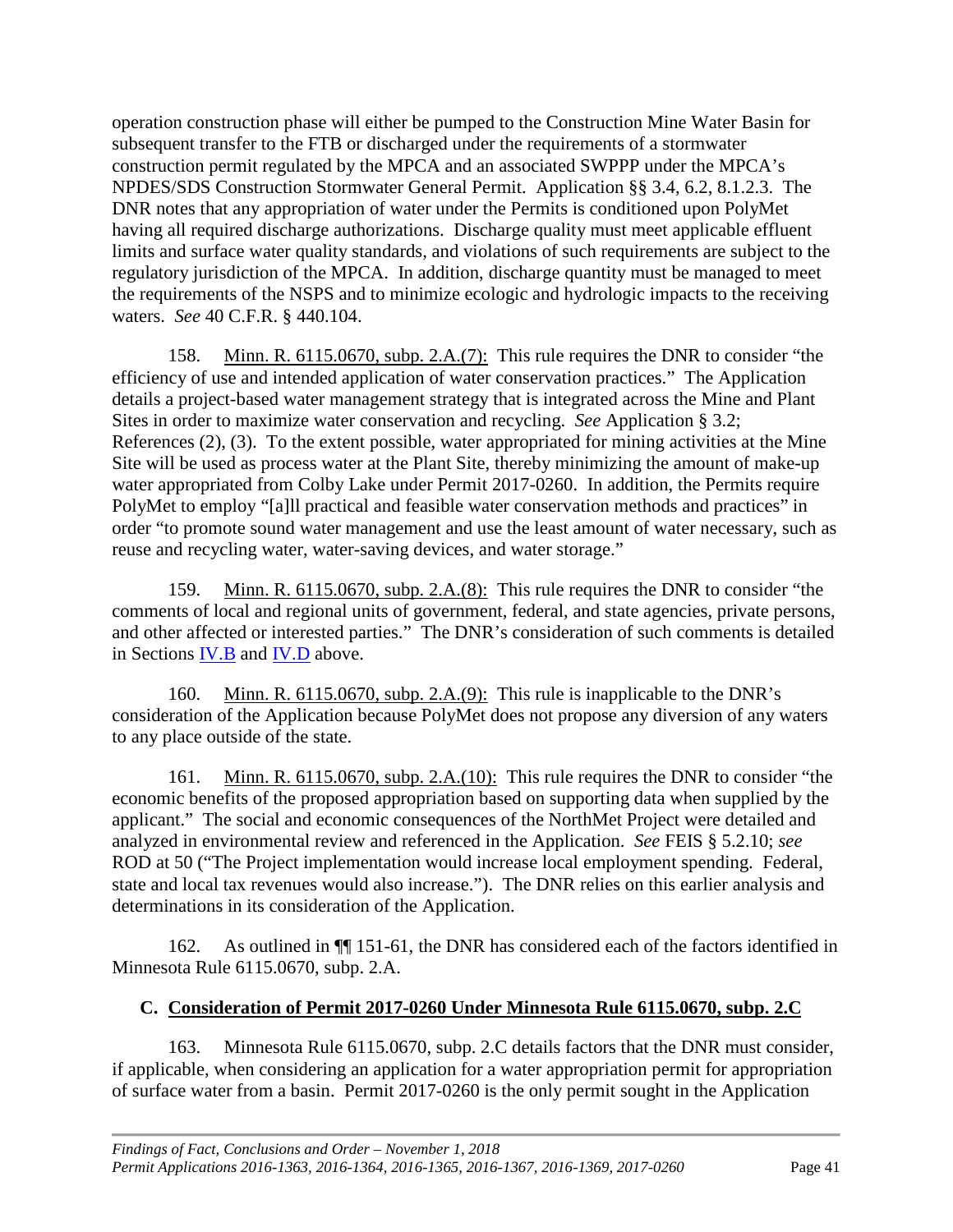that seeks to appropriate surface water from a basin. The DNR's consideration of each of the applicable factors is set forth in greater detail below.

164. Minn. R. 6115.0670, subp. 2.C.(1), (2), (3) and (5): These rules require the DNR to consider "the total volume of water within the basin," "the slope of the littoral zone," "available facts on historic water levels of the basin and other relevant hydrologic factors," and "natural and artificial controls which affect the water levels of the basin." These items were comprehensively analyzed within the FEIS and prior to issuance of Permit 1949-0135. The DNR's consideration of these factors is detailed above in Section [IV.D.vii.](#page-28-1)

165. Minn. R. 6115.0670, subp. 2.C.(4): This rule requires the DNR to consider the "cumulative long-range ecological effects of the proposed appropriation." The FEIS comprehensively analyzed the potential cumulative impacts of the NorthMet Project, including ecological effects related to appropriations from Colby Lake. *See* FEIS §§ 4.2.3-4.2.6, 5.2.3.- 5.2.6, 6.2.2.3.1. As permitted, appropriations under Permit 2017-0260 are not anticipated to cause adverse long-term hydrologic or hydraulic effects, and, similarly, ecosystem effects are not anticipated from these appropriations. *See* Application § 8.1.2.2. Permit 2017-0260 requires monitoring for impacts to public health, public safety, or the public interests in lands and waters resulting or potentially resulting from the permitted appropriations. In the event actual or potential impacts are identified through the required monitoring, the Permit requires development and implementation of appropriate adaptive management or mitigation strategies. In addition, Permit 2017-0260 specifically requires monitoring for, and mitigation of, any interference or conflict with the City of Hoyt Lakes' municipal water supply. The Permit further requires reduction of appropriations in the event of an unremedied interference or conflict with the City's municipal water supply.

166. As outlined in ¶¶ 163-65, the DNR has considered each of the factors identified in Minnesota Rule 6115.0670, subp. 2.C.

#### <span id="page-45-0"></span>**D. Consideration of Groundwater Appropriations Under Minnesota Rule 6115.0670, subp. 2.D**

167. Minnesota Rule 6115.0670, subp. 2.D details factors that the DNR must consider, if applicable, when considering an application for a water appropriation permit for appropriation of groundwater. Permits 2016-1363, 2016-1364, 2016-1365, 2016-1367, and 2016-1369 each involve groundwater appropriations. The DNR's consideration of each of the applicable factors is set forth in greater detail below.

168. Minn. R. 6115.0670, subps. 2.D.(1), (2), (4), and (5): These rules require the DNR to consider the "type and thickness of the aquifer," "the subsurface area of the aquifer," "existing water levels in the aquifer and projected water levels due to the proposed appropriation," and "other hydrologic and hydraulic characteristics of the aquifer involved." Hydrogeologic aquifer testing, modeling, and field investigations of these aquifers were described in detail in the FEIS and in Reference (5) of the Application and summarized in § 5.2 of the Application. *See* FEIS §§ 4.2.2.2.1, 4.2.2.4.1; *see also* Application § 8.1.1, Reference (5) - Attachment A (boring logs), Reference (5) - Attachment B Large Tables 1, 2 (water level records), References (6)-(8) (testing), Reference (10) - Attachment A (water level records),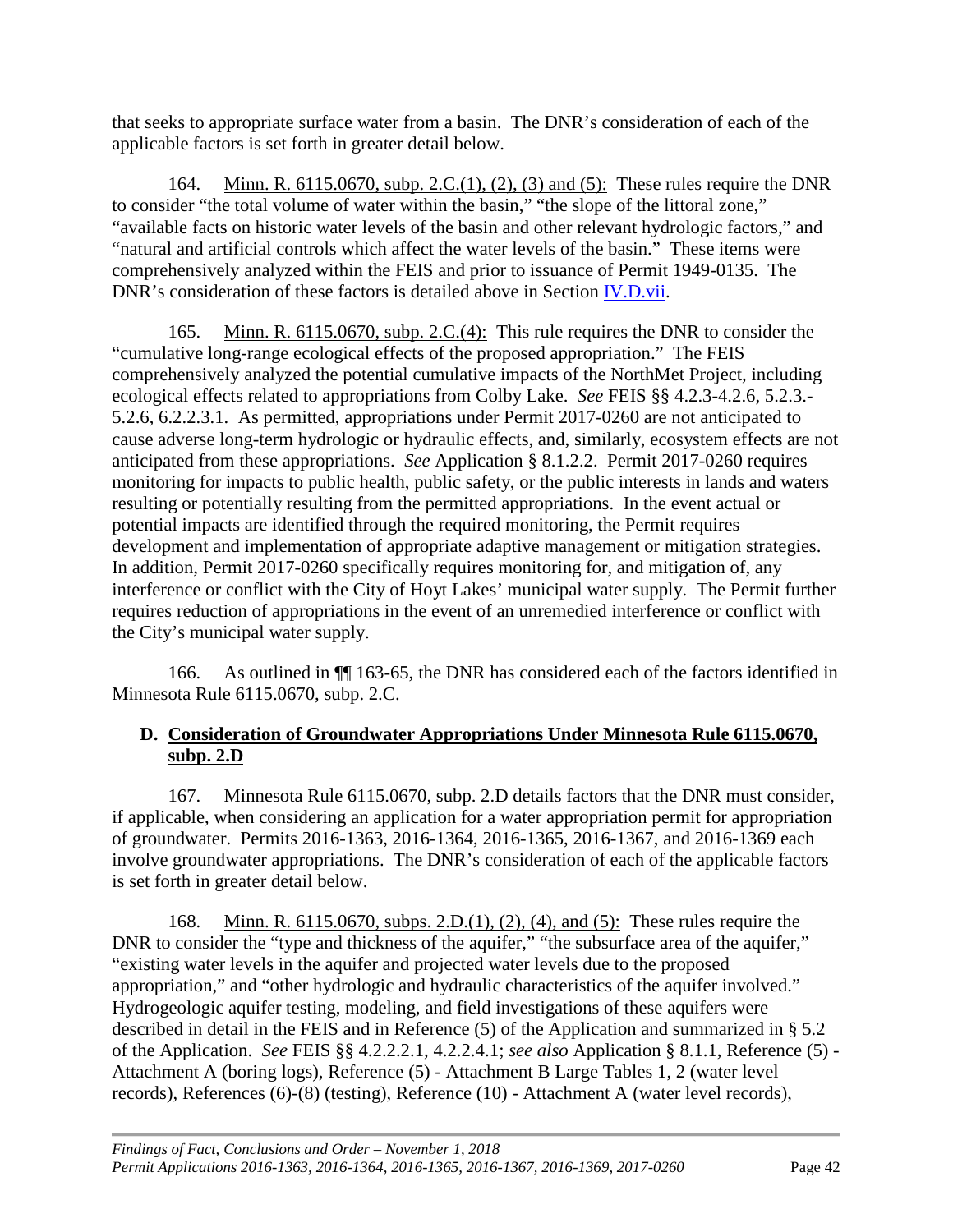Reference (11) (test hole locations, boring logs, testing results).

Water levels at the Mine Site will be drawn down due to mine pit dewatering. The potential drawdown extent was estimated and analyzed in the FEIS via the analog method. *See*  FEIS § 5.2.2.3.2; *see also* Application § 7.5.3.1. This analysis identified the following potentially measurable drawdown at the Mine Site:

0-1,000 feet from the pit rim: measurable groundwater drawdown may occur

1,000-1,700 feet from the pit rim: groundwater drawdown may occur, but may be difficult to distinguish from natural variations in background water levels

1,700 to 3,200 feet from the pit rim: groundwater drawdown may occur, but would likely only occur under certain hydrogeologic conditions and may not be discernible from natural variability

Beyond 3,200 feet from the pit: groundwater drawdown not anticipated

*Id.* at § 5.2.2.3.2. Consideration of potential impacts of groundwater drawdowns on wetlands at the Mine Site is set forth in [Section IV.D.iii a](#page-24-0)bove. *See also* Application § 8.1.2.1. Water appropriations at the Plant Site are anticipated to have temporary and localized effects on the surficial aquifer. Application §§ 7.5.3.2, 8.1.2.1.

The Permits require monitoring for impacts to public health, public safety, or the public interests in lands and waters resulting or potentially resulting from the permitted appropriations. In the event actual or potential impacts are identified through the required monitoring, the Permits require development and implementation of appropriate adaptive management or mitigation strategies. Continued monitoring and reporting is required under the Permits even in the event of a period of temporary idle or shutdown. In addition, any impacts to wetlands, including indirect impacts, resulting from drawdown of groundwater levels due to water appropriations at the Mine Site or the Plant Site will be subject to additional monitoring and possible mitigation in accordance with applicable federal and state wetland requirements imposed under Section 404 of the Clean Water Act (federal) and the Wetland Conservation Act (state).

169. Minn. R. 6115.0670, subps. 2.D.(3) and (6): These rules require the DNR to consider the "area of influence of the proposed well(s)" and "probable interference with neighboring wells." There are no private wells in the surficial aquifer in the vicinity of the Mine Site. Application §§ 5.2.1.1, 8.1.1, 8.1.4. Similarly, there are no residential or community wells in the immediate vicinity of the Plant Site that are likely to be affected by appropriations under Permit 2016-1369. *Id.* §§ 5.2.1.2, 8.1.4.

170. As outlined in  $\P$  167-69, the DNR has considered each of the factors identified in Minnesota Rule 6115.0670, subp. 2.D.

#### <span id="page-46-0"></span>**E. The Permits Authorizing Dewatering Satisfy Minnesota Rule 6115.0710**

171. Minnesota Rule 6115.0710 details additional requirements and conditions for water appropriation permits for dewatering, i.e., for the purpose of removing excess water. *See* Minn. R. 6115.0670, subp. 5. The Mine Site Permits and Permit 2016-1369 each involve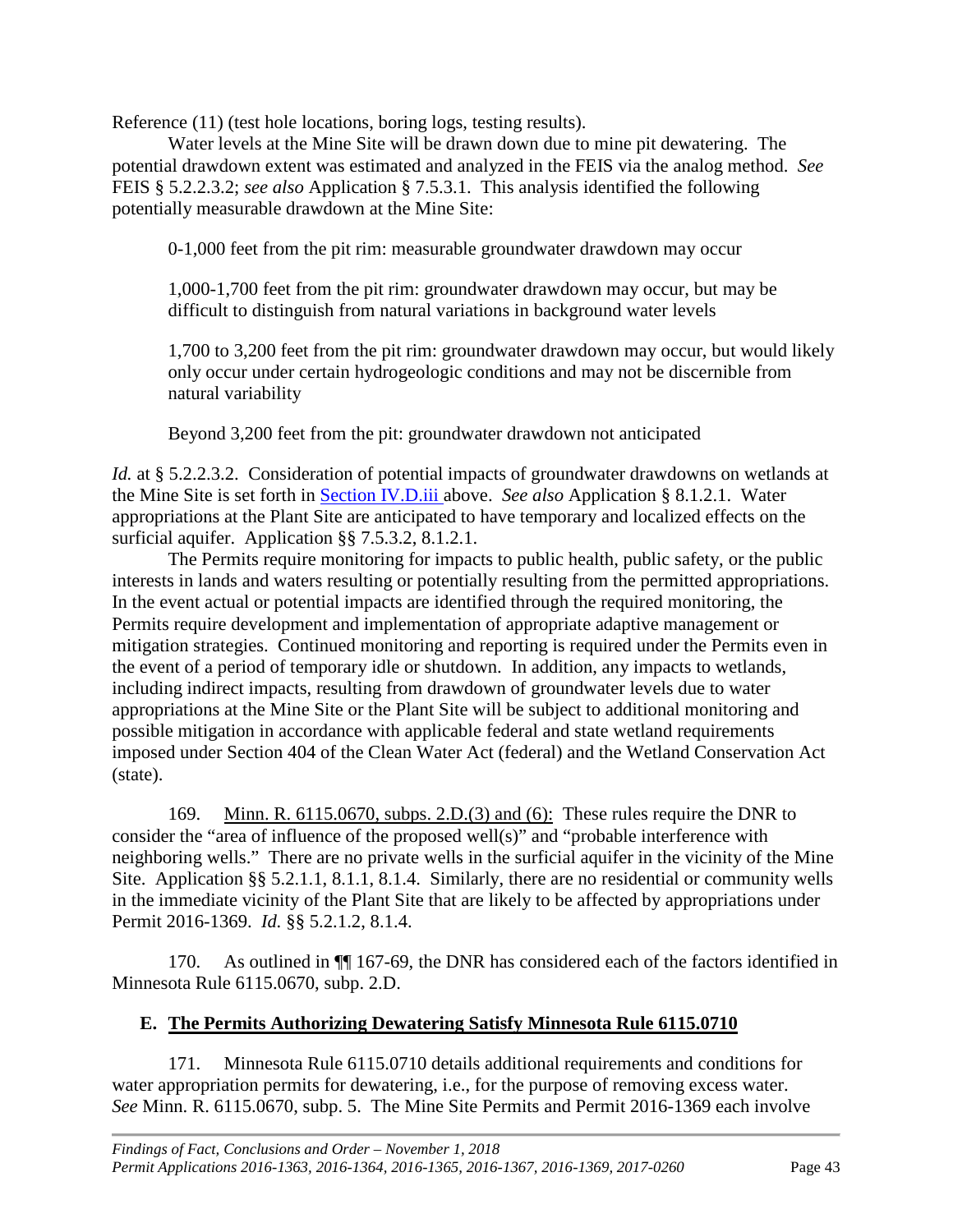potential dewatering. The DNR's consideration of each of the applicable factors is set forth in greater detail below.

172. The applicant for an appropriation permit involving dewatering "must show there is a reasonable necessity for such dewatering and the proposal is practical." Minn. R. 615.0710(A). PolyMet's proposed dewatering under the identified permits is necessary to construct and operate the NorthMet Project, including required environmental and engineering controls. Application § 5.0. PolyMet's proposed dewatering is practical and consistent with standard industry practice and in use at other mines within Minnesota. *See* Application §§ 5.3, 5.4, 6.1.

173. The applicant for an appropriation permit involving dewatering "must show that the excess water can be discharged without adversely affecting the public interest in the receiving waters, and that the carrying capacity of the outlet to which the waters are discharged is adequate." Minn. R. 6115.0710(B).

PolyMet detailed its dewatering plans within the Application. *See, e.g.*, Application § 6.2. As part of PolyMet's water reuse and conservation plans, most water appropriated from dewatering activities will be discharged to the FTB and recycled for use in mineral processing. *Id.* Indeed, the Project will meet more than 80% of its water demand using groundwater appropriated from dewatering activities necessary for conducting mining operations. *Id.* § 5.4.

Seepage from the FTB will be collected, treated, and discharged from the WWTS under the NPDES/SDS permit regulated by the MPCA. Under Permit 2016-1369, the discharge quantity will be managed for augmentation to the Embarrass River Tributaries, to maintain streamflow within +/-20% of existing conditions in order to avoid potential adverse ecologic and hydrologic impacts to these resources associated with operation of the FTB seepage capture systems. The discharge rate from the WWTS is expected to be between 1, 700 and 3,200 gpm, which is estimated to maintain 80% to 120% of existing streamflow conditions. Application § 3.4, FEIS Table 5.2.2-41. Waters appropriated during dewatering in the pre-operation construction phase will either be pumped to the Construction Mine Water Basin for subsequent transfer to the FTB or discharged under the requirements of a stormwater construction permit regulated by the MPCA and associated SWPPP under the MPCA's NPDES/SDS Construction Stormwater General Permit. Application § 6.2. The quantity and quality of waters discharged in accordance with these controls is not anticipated to negatively affect the public interest in the receiving waters.

The Permits require PolyMet to report all water movement on-site or discharged off-site in accordance with the required Monitoring Plans and QAPP. In addition, the Permits require monitoring for impacts to public health, public safety, or the public interests in lands and waters resulting or potentially resulting from the permitted appropriations. In the event actual or potential impacts are identified through the required monitoring, the Permits require development and implementation of appropriate adaptive management or mitigation strategies. Continued monitoring and reporting is required under the Permits even in the event of a period of temporary idle or shutdown.

174. PolyMet's proposed dewatering under the Permits, and subject to the conditions therein, is not prohibited by any existing law. *See* Minn. R. 6115.0710.C.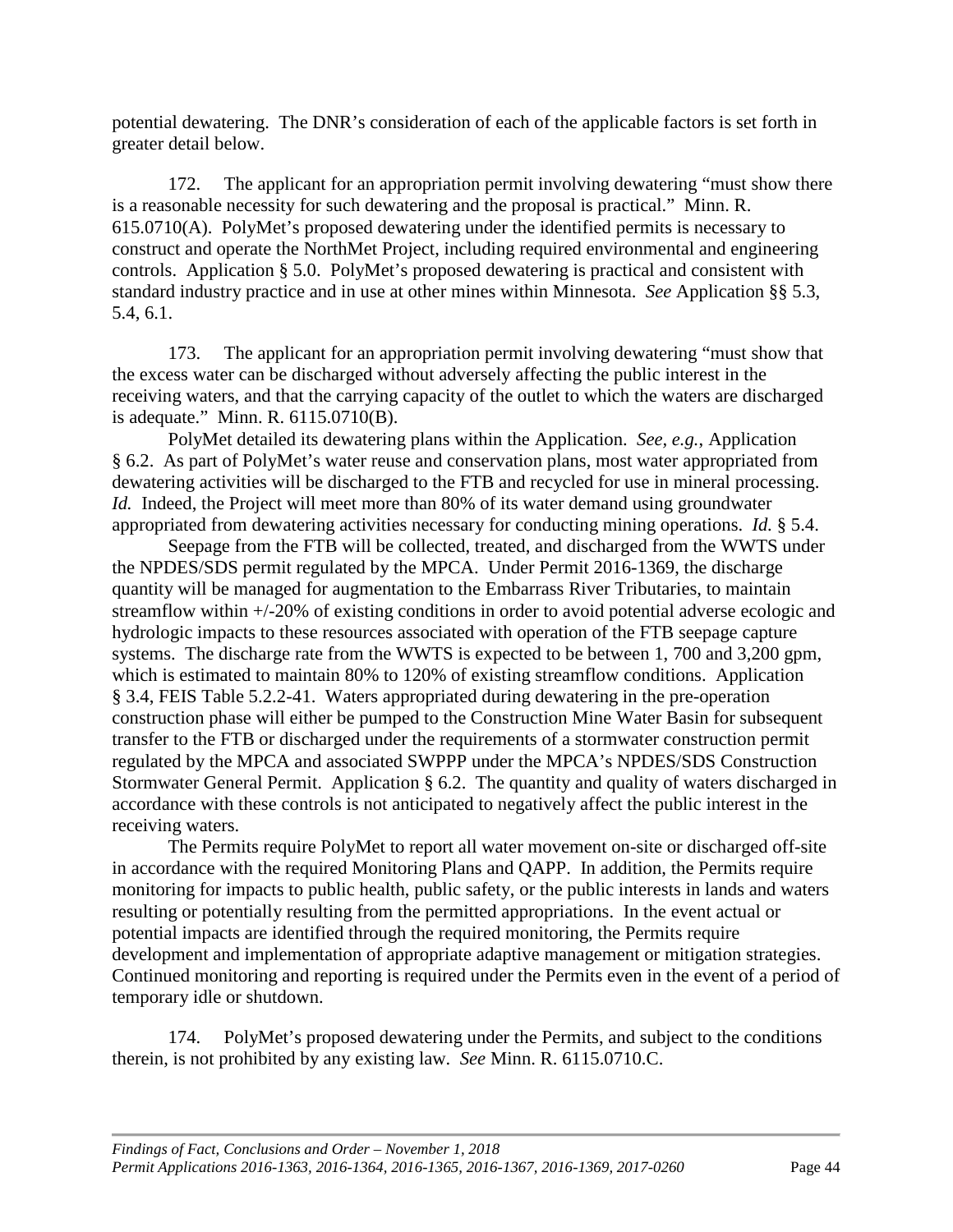175. As outlined in ¶¶ 171-74, the DNR has considered each of the factors identified in Minnesota Rule 6115.0710.

#### <span id="page-48-0"></span>**F. The Permits Satisfy Minnesota Rule 6115.0720, subp. 2**

176. Minnesota Rule 6115.0720, subp. 2 details considerations, in addition to those set forth in Minnesota Rule 6115.0670, that the Commissioner must analyze and evaluate when making decisions on appropriations for the mining and processing of metallic minerals. *See*  Minn. R. 6115.0670, subp. 5.

177. Under Minnesota Rule 6115.0720, subp. 2.A, the DNR "shall direct the applicant to utilize available surplus waters from preexisting mining operation or facilities, whether owned or controlled by the applicant or others, whenever feasible and practical unless justification is provided on why such practice should not be allowed." PolyMet's water management plan, which will reuse and recycle surplus water generated from dewatering and waters collected through engineering controls, is consistent with this Rule. *See* Application § 7.6.

178. Minnesota Rule 6115.0720, subp. 2.B directs the DNR to base allocation of water "on consideration of legal requirements for water quality" and "the impact of the appropriation on those requirements." This rule further lists the order of priority of sources of water used for water appropriations for mining purposes. Adherence to applicable water quality requirements is required under the NPDES/SDS permit and no appropriation is permitted under the Permits without all required discharge authorizations. Appropriations under the Permit come largely from runoff at the mining area associated with the NorthMet project, active mine pits, and from Colby Lake, with elevations maintained from waters in the Whitewater reservoir, which was established under Permit 1949-0135 as a reservoir associated with a former mining operation at the Plant Site. These water sources satisfy the order of priority set forth in the Rule. *See* Minn. R. 6115.0720, subp. 2.B.(1)-(3); *see also* [Section IV.D.vii](#page-28-1) above.

179. Minnesota Rule 6115.0720, subp. 2.C provides that "[i]f the disposal of excess water is necessary and if any mining operation in the area has caused or will cause a substantial reduction in watercourse flow, the [DNR] shall where feasible and practical require the permittee to discharge excess water in a manner that would restore the flow." In addition, "such action shall consider the existing and anticipated use of excess water by higher priority users and must be in compliance with appropriate rules of the [MPCA]." Permit 2016-1369 requires stream augmentation to maintain the mean annual streamflow of the Embarrass River Tributaries within +/-20% of existing conditions. The Monitoring Plans for the Mine Site Permits specifically include streamflow monitoring at multiple points along the Partridge River to monitor for any reduction in flow. The adaptive management condition of the Permits requires PolyMet and the DNR to develop and implement appropriate adaptive management or mitigation strategies in the event that monitoring data shows unacceptable impacts to flow that may be caused by the permitted appropriations. The Mine Site Permits indicate that streamflow augmentation may be a required adaptive management strategy in the event that monitoring shows that baseflow in the Upper Partridge River is not maintained within +/- 20% of existing conditions.

180. As outlined in ¶¶ 176-79, the DNR has considered each of the factors identified in Minnesota Rule 6115.0720, subp. 2.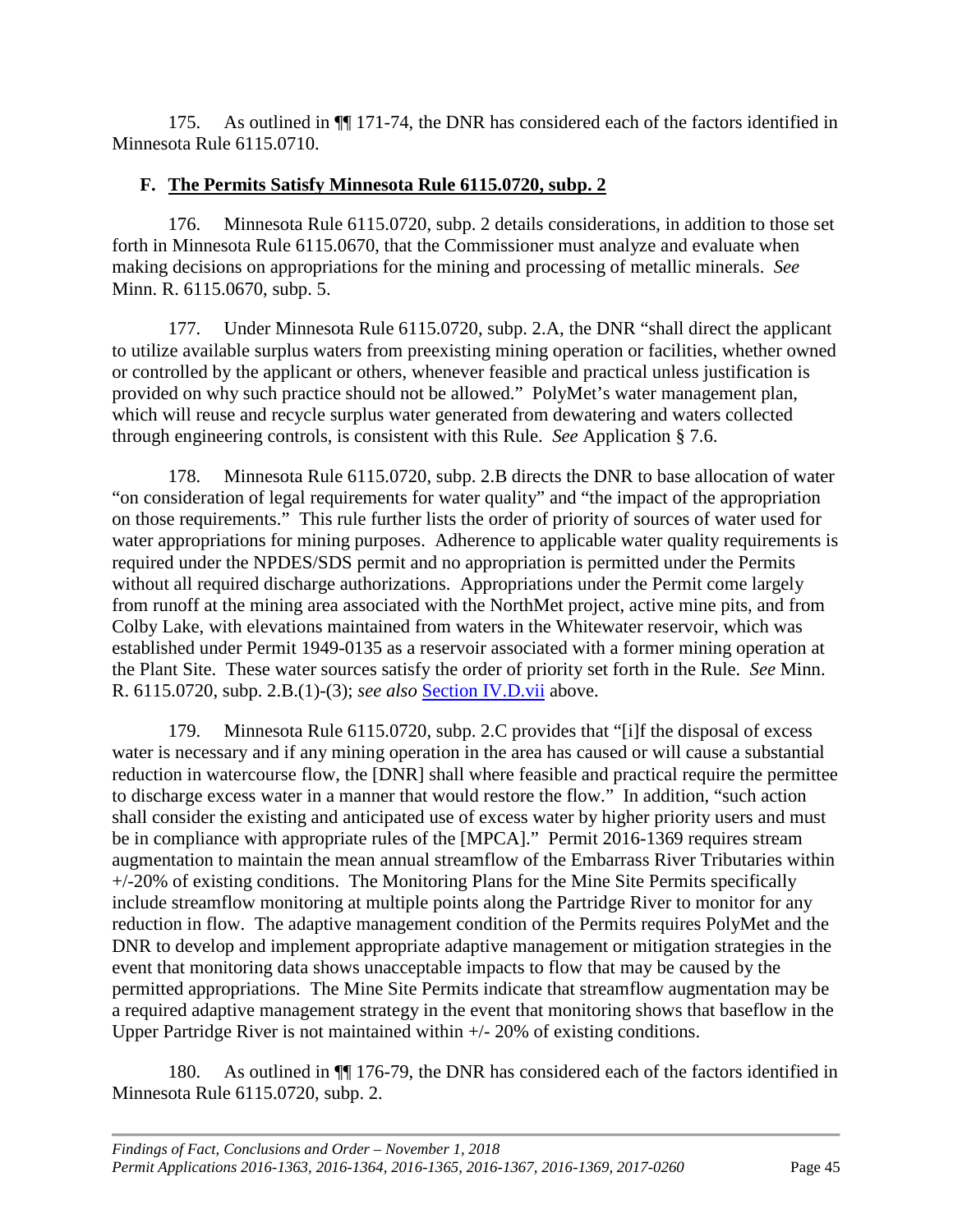#### <span id="page-49-0"></span>**G. The Permits Satisfy Minnesota Statutes § 103G.265, subd. 3**

181. Under Minnesota Statutes § 103G.265, subd. 3, a water use permit "involving a consumptive use of more than 2,000,000 gallons per day average in a 30-day period, may not be granted or approved until a determination is made by the commissioner that the water remaining in the basin of origin will be adequate to meet the basin's water resources needs during the specified life of the consumptive use." In addition, if the appropriation involves groundwater, the consumptive use must meet the applicable standards of § 103G.287, subd. 5.

182. At times during the anticipated course of operations at the NorthMet Project, appropriations under Permits 2016-1363, 2016-1365, 2016-1367, and 2017-0260 may exceed the statutory threshold of 2 MGD. Application § 8.2.2.2; Appendix C Large Figures C-1, C-3, C-5. As detailed in Sections <u>IV.D.iii, [IV.D.v,](#page-27-1) [V.B,](#page-42-0) V.C</u>, and <u>V.D</u> above, appropriations under the Mine Site Permits or Permit 2017-0260 are not anticipated to negatively impact the availability of water near the Plant or Mine Site, the water resources are capable of sustaining the proposed appropriations, and water levels in Colby Lake and Whitewater Reservoir will be maintained within their historic elevations. *See also* Application §§ 8.1.1, 8.1.4, 8.2.3.2; FEIS § 6.2.2.3. As detailed in Section [V.I](#page-50-0) below, the proposed consumptive use of groundwater meets the applicable standards of § 103G.287, subd. 5. Accordingly, the DNR determines that the water remaining in the basin of origin will be adequate to meet the basin's water resources needs during the specified life of the consumptive use under Permits 2016-1363, 2016-1365, 2016- 1367, and 2017-0260.

183. As outlined in ¶¶ 181-82, the DNR has made the determinations required under Minnesota Statutes § 103G.265, subd. 3.

#### <span id="page-49-1"></span>**H. The Permits Satisfy Minnesota Statutes § 103G.285**

184. Under Minnesota Statutes § 103G.285, subd. 2, "permits to appropriate water from natural and altered natural watercourses must be limited so that consumptive appropriations are not made from the watercourses during periods of specified low flows." PolyMet does not seek to appropriate any waters from any natural and altered natural watercourses. Streamflow augmentation of the Embarrass River Tributaries is required under Permit 2016-1369 to maintain existing conditions. As detailed herein, including in [Section IV.D.iii](#page-24-0) above, the DNR believes the Permits "safeguard water availability for in-stream uses and for downstream high priority users located reasonably near the site of the appropriation."

185. As detailed herein, including in **Section IV.D.vii** above, the DNR finds just cause to waive the appropriation limits set forth in Minnesota Statutes § 103G.285, subd. 3(a) for appropriations under Permit 2017-0260. *See* Minn. Stat. § 103G.285, subd. 3 (authorizing waiver for just cause).

186. As detailed herein, including in [Section IV.D.vii](#page-28-1) above, Permit 2017-0260 includes protection elevations for Colby Lake and Whitewater Reservoir as previously determined in proceedings for Permit 1949-0135. These protection elevations satisfy the requirements of Minnesota Statutes § 103G.285, subd. 3(b).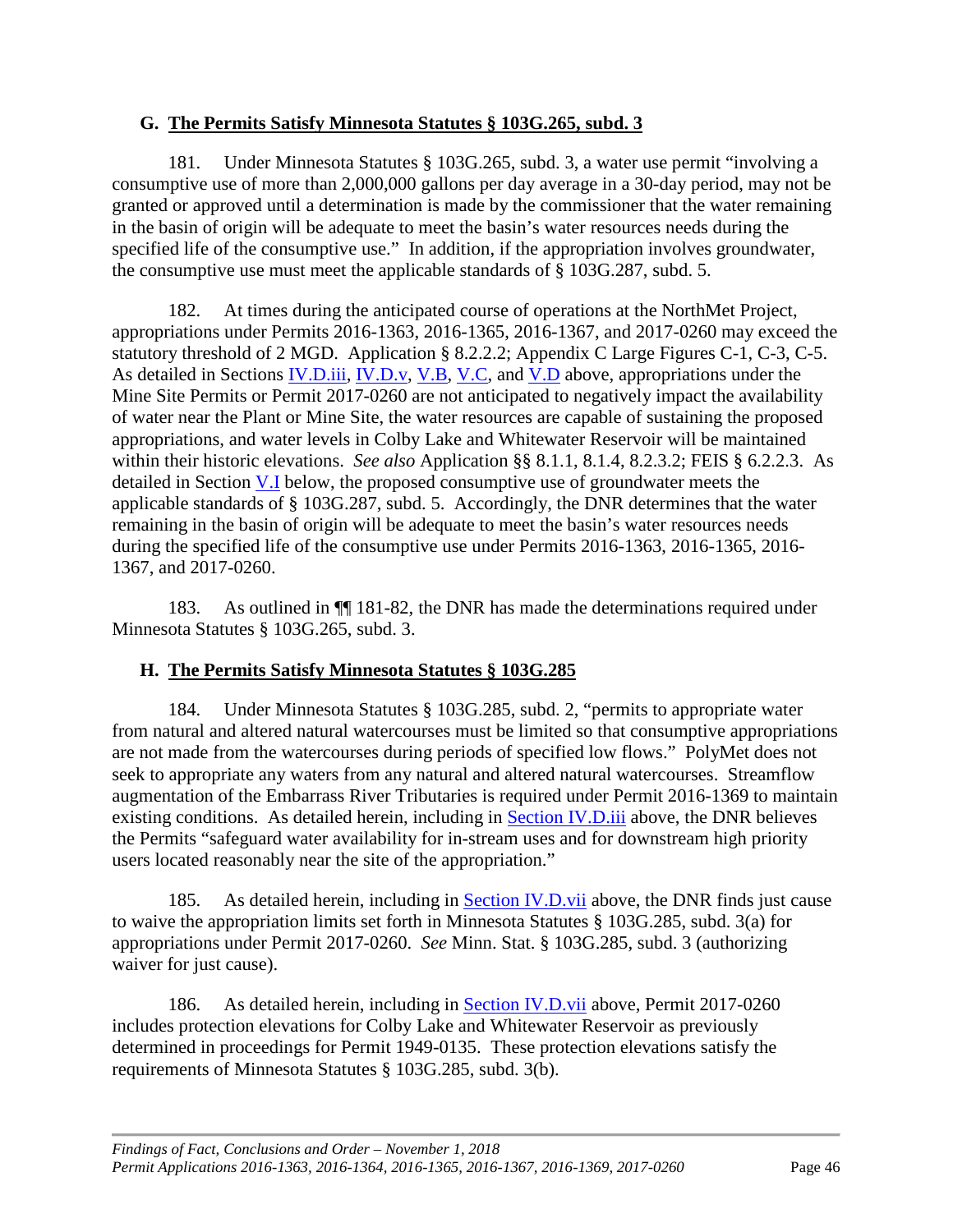187. PolyMet does not seek to appropriate surface water from a water basin that is less than 500 acres or from a designated trout stream, so Minnesota Statutes § 103G.285, subds. 4 and 5 are inapplicable to DNR's consideration of the Application.

188. As detailed in ¶ 145 above, Permit 2017-0260 contains a contingency plan that describes the alternatives PolyMet will use if further appropriation is restricted due to low flows or water levels. *See* Minn. Stat. § 103G.285, subd. 6. This contingency plan is feasible and PolyMet further agreed within the Application to withstand the results of not being able to appropriate water. Application § 5.2.3.2. The Mine Site Permits and Permit 2016-1369 do not involve appropriations of surface waters, so § 103G.285, subd. 6 does not properly apply to these Permits. Even if the contingency plan submission requirements apply to these Permits, the DNR finds that there is just cause to waive these requirements for just cause as detailed in ¶ 93 above. *See* Minn. Stat. § 103G.285, subd. 1.

189. As outlined in ¶¶ 184-88, the DNR has considered the Application under Minnesota Statute § 103G.285 and the Permits satisfy the applicable statutory requirements.

## <span id="page-50-0"></span>**I. The Permits Satisfy Minnesota Statutes § 103G.287**

190. Minnesota Statutes § 103G.287, subd. 1 details the information that must be included in applications for groundwater appropriation permits. As detailed in [Section V.A](#page-38-1) above, the Application contains the information required under Minnesota Statute § 103G.287, subd. 1.

191. Minnesota Statutes § 103G.285, subd. 2 provides that "[g]roundwater appropriations that will have negative impacts to surface waters are subject to the applicable provisions in section 103G.285." As detailed in Sections **IV.D.iii** and **V.H** above, the DNR has analyzed the potential impacts of groundwater appropriations under the Mine Site Permits on surface waters under Minnesota Statute § 103G.287, subd. 2. The Mine Site Permits indicate that streamflow augmentation may be a required adaptive management strategy in the event that monitoring shows that baseflow in the Upper Partridge River is not maintained within +/- 20% of existing conditions. Negative impacts to surface waters resulting from groundwater appropriations at the Plant Site are not anticipated, but augmentation of the Embarrass River Tributaries addresses any negative surface water impacts from the NorthMet Project and is required under Permit 2016-1369.

192. Under Minnesota Statutes § 103G.287, subd. 3, the DNR is authorized to establish water appropriation limits to protect groundwater resources. In establishing such limits, the DNR must "consider the sustainability of the groundwater resource, including the current and projected water levels, water quality, whether the use protects ecosystems, and the ability of future generations to meet their own needs." As detailed in [Sections IV.D.iii,](#page-24-0) [IV.D.v,](#page-27-1) [IV.D.viii,](#page-30-0) and [V.E a](#page-45-0)bove, the Permits contain water appropriation limits sufficient to protect groundwater resources in accordance with § 103G.287, subd. 3.

193. PolyMet does not seek to appropriate water from a designated groundwater management area, so Minnesota Statutes § 103G.287, subd. 4 is inapplicable to the DNR's consideration of the Application.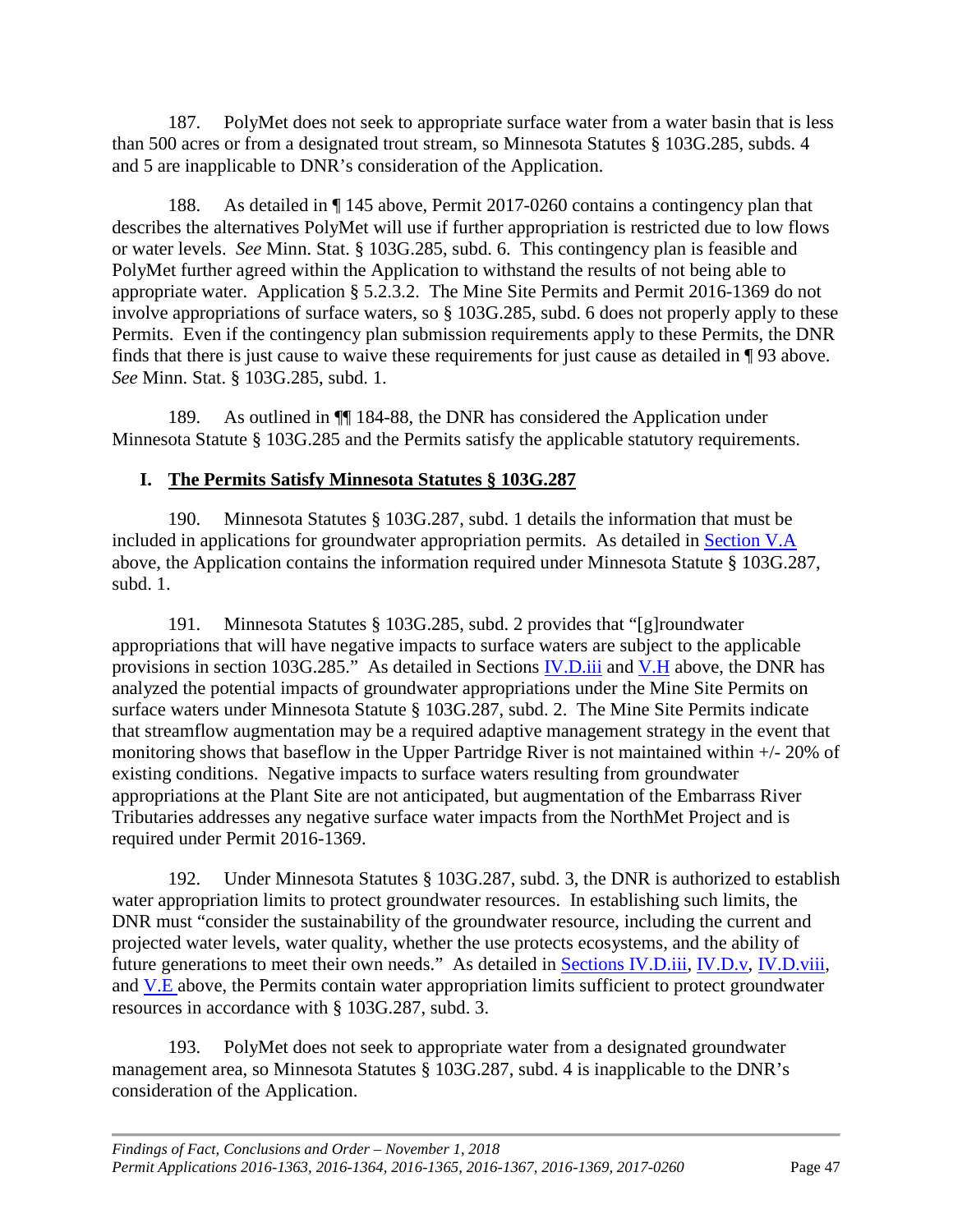194. Under Minnesota Statutes § 103G.287, subd. 5, the DNR "may issue water-use permits for appropriation from groundwater only if the [DNR] determines that the groundwater use is sustainable to supply the needs of future generations and the proposed use will not harm ecosystems, degrade water, or reduce water levels beyond the reach of public water supply and private domestic wells . . . ." [Sections IV.D.iii](#page-24-0) and [IV.D.viii](#page-30-0) above detail how the Permits satisfy these sustainability requirements. Based upon the FEIS, the Application, the Permits as conditioned upon the Monitoring Plans and the QAPP, the DNR has determined that the PolyMet's proposed groundwater appropriations are sustainable to supply the needs of future generations. The appropriation of groundwater, under the conditions set forth in the Permits, will not harm ecosystems, degrade water, or reduce water levels beyond the reach of public water supplies and private domestic wells.

195. As outlined in ¶¶ 190-94, the DNR has reviewed the Application for compliance with Minnesota Statute § 103G.285 and determines that the Permits satisfy the applicable statutory requirements.

#### <span id="page-51-0"></span>**J. The Permits Satisfy Minnesota Statutes § 103G.293**

196. Under Minnesota Statutes § 103G.293, water appropriation permits "must provide conditions on water appropriation consistent with the drought response plan" established by the DNR. Each of the Permits contains a condition requiring compliance with the statewide drought plan. *See also* Application § 8.3.1.

#### <span id="page-51-1"></span>**K. The Permits Satisfy Minnesota Statutes § 103G.297**

197. The DNR has the authority to issue water appropriation permits for the appropriation of waters for the mining of copper, copper-nickel, and nickel under Minnesota Statute § 103G.297, subd. 1.

198. Minnesota Statutes § 103G.297, subd. 2 requires entities seeking to appropriate water for metallic mining purposes to submit an application in the form prescribed by the DNR. As detailed in [Section V.A](#page-38-1) above, the Application satisfies this requirement.

199. Under Minnesota Statutes § 103G.297, subd. 3(1), water appropriation permits for metallic mining purposes may only be granted if the DNR determines that the proposed use of waters "will be necessary for the mining of substantial deposits of iron ore, taconite, copper, copper-nickel, or nickel, and that another feasible and economical method of mining is not reasonably available." The FEIS comprehensively analyzed proposed project alternatives, including an underground mining alternative. FEIS § 3.2.3, Appendix B. In light of the analysis of mining feasibility and alternatives undertaken in environmental review and as detailed in [Section IV.D.ix](#page-35-0) above, the Permits satisfy the requirements of § 103G.297, subd. 3(1).

200. Under Minnesota Statutes § 103G.297, subd. 3(2), water appropriation permits for mining purposes may only be granted if the DNR determines that the proposed use of waters "will not substantially impair the interests of the public in land or waters or the substantial beneficial public use of lands or waters except as expressly authorized in the permit and will not endanger public health and safety." The DNR's consideration of the potential impacts of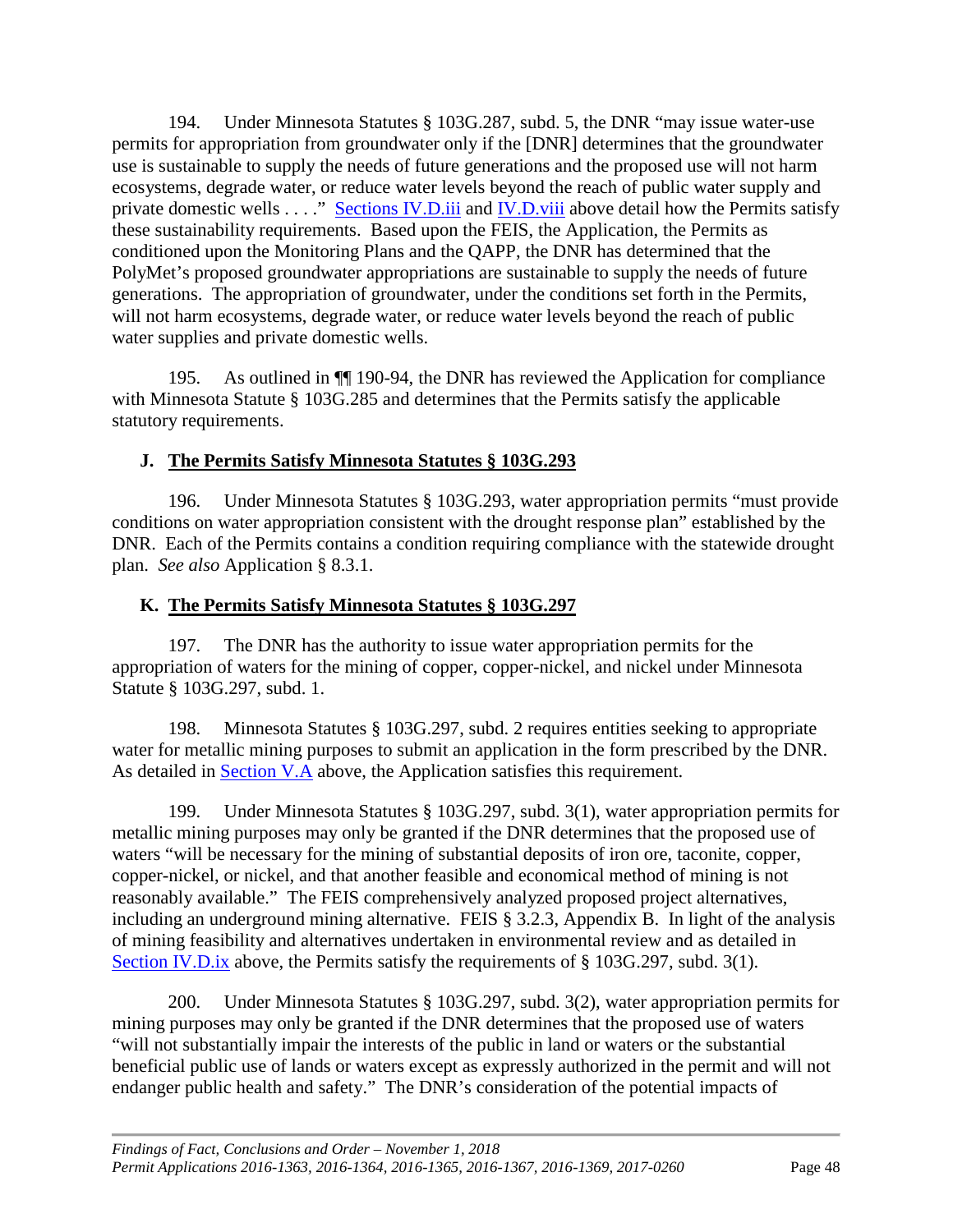appropriations under the Permits on land resources, water resources, health, and safety is detailed herein, including in Sections  $\underline{IV}$ . D.ix and  $\underline{V}$ . E above. Conditions within the Permits require adaptive management in the event that monitoring data and/or modeling results show unacceptable impacts to public health, public safety, or the public interests in lands and waters are being, or could potentially be, caused by appropriations under the Permits. In light of the foregoing, the DNR concludes that the Permits satisfy the requirements of § 103G.297, subd. 3(2).

201. Under Minnesota Statutes § 103G.297, subd. 3(3), water appropriation permits for mining purposes may only be granted if the DNR determines that "the proposed mining operations will be in the public interest and the resulting public benefits warrants" the proposed appropriation of waters. The DNR's consideration of the public benefits of the NorthMet Project is detailed herein, including in Section [V.B](#page-42-0) above. The FEIS discussed the socioeconomic impacts of the NorthMet Project, including the number of jobs potentially created by the Project. FEIS § 5.2.10.2.2. The Project advances the State's policy for mineral development. *See* Minn. Stat. § 93.001 ("It is the policy of the state to provide for the diversification of the state's mineral economy through long-term support of mineral exploration, evaluation, environmental research, development, production and commercialization."). Environmental impacts of the Project will be managed through engineering controls, monitoring, mitigation, and adaptive management under applicable permits, including the Permit to Mine (for mining and reclamation activities), the NDPES/SDS permit (for water quality and water discharges), and dam safety permits (for stability of the FTB and HRF). Conditions within the Permits require adaptive management in the event monitoring data and/or modeling results show unacceptable impacts to public health, public safety, or the public interests in lands and waters are being, or could potentially be, caused by appropriations under the Permits. In light of the foregoing, the DNR concludes that the Permits satisfy the requirements of § 103G.297, subd. 3(2).

202. Operations authorized by the Permits are not anticipated to affect public or private property not owned by PolyMet, so Minnesota Statutes § 103G.297, subd. 4 is inapplicable to the Permits.

203. As required under Minnesota Statutes § 103G.297, subd. 5, each of the Permits contains a condition indicating that the state will not incur liability under the Permits.

204. The Permits are granted for a term the DNR finds reasonable and necessary for the completion of the proposed mining operations. Minn. Stat. § 103G.297, subd. 6(a). In accordance with the authority granted under § 103G.297, subd. 6, the Permits include conditions providing for termination in the event that waters are not appropriated for a continuous period of ten years. *See also* Minn. Stat. § 103G.315, sub. 14(b).

205. The Permits set forth conditions the DNR finds necessary to protect the public health, safety, and welfare under Minnesota Statutes § 103G.297, subd. 7. The Permits do not require PolyMet to furnish a bond for compliance because PolyMet will be subject to financial assurance requirements under the Permit to Mine.

206. The Permits may be modified or canceled in accordance with Minnesota Statutes § 103G.297, subd. 8. The DNR may immediately suspend appropriations under the Permits by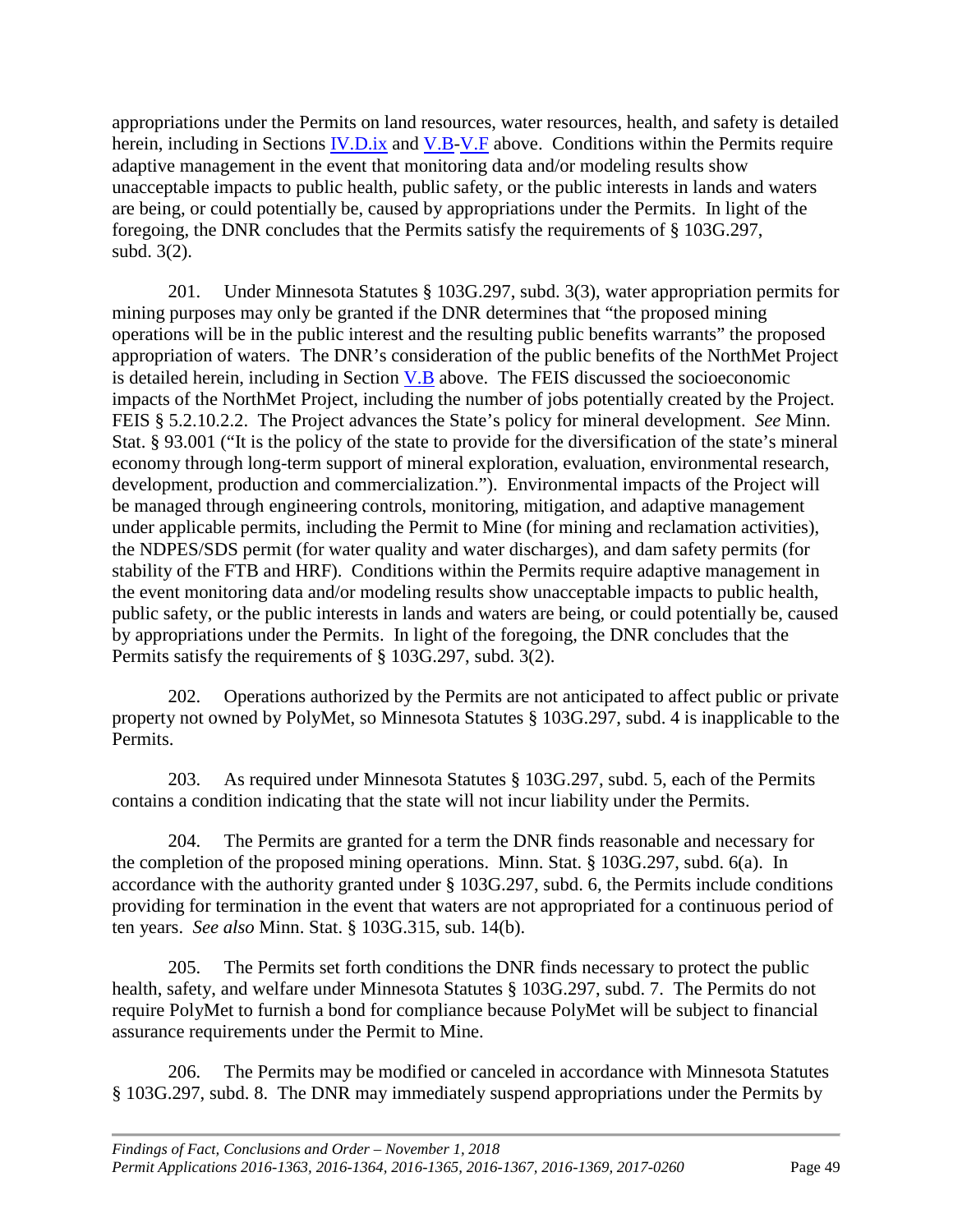written order to PolyMet if suspension is necessary in an emergency, to protect the public health or safety or to protect interests in land or waters against imminent danger of substantial injury in any manner or to any extent not expressly authorized by the Permits, or to protect persons or property against the danger. *Id.*, subd. 8(a)(3). In such event, the DNR may require PolyMet to take any measures necessary to prevent or remedy the injury. *Id.*

207. As outlined in ¶¶ 197-206, the DNR has considered the Application under Minnesota Statute § 103G.297, and the Permits satisfy the applicable statutory requirements.

#### <span id="page-53-0"></span>**L. The Permits Satisfy Minnesota Rule 6115.0670, subp. 3**

208. Issuing the Permits does not violate any of the limits imposed under Minnesota Rule 6115.0670, subp. 3.A. Subpart 3.A(1) is inapplicable because the Application does not involve an out-of-state diversion of waters. As detailed herein, the quantity of available waters of the state in the area involved are adequate to provide the amounts of water proposed to be appropriated. *Id.*, subp. 3.A.(2). As detailed herein, and based upon the FEIS, the Application, the Permits as conditioned upon the Monitoring Plans and the QAPP, the proposed appropriations under the Permits are reasonable, practical, adequately protect public safety and promote the public welfare. *Id.*, subp. 3.A.(3). The Permits are consistent with state, regional, and local water and related land resources management plans. There is no unresolved conflict between competing users for the waters involved. *Id.*, subp. 3.A.(5).

209. Minnesota Rule 6115.0670, subp. 3.B applies to approvals of a "surface water appropriation application." Permit 2017-0260 is the only Permit involving appropriations of surface water. This Permit involves an appropriation from a water basin, so 6115.0670, subps. 3.B.(1)-(3), which relate to appropriations from watercourses and trout streams, are inapplicable. As detailed herein, including in [Section IV.D.vii](#page-28-1) above, Permit 2017-0260 includes protection elevations for Colby Lake and Whitewater Reservoir as previously determined in proceedings for Permit 1949-0135. These protection elevations satisfy the requirements of 6115.0670, subp. 3.A.(4)(a) and 3.A.(6).

210. As detailed herein, including in [Section IV.D.vii](#page-28-1) above, the DNR has determined that implementation of the appropriation limits set forth in Rule 6115.0670, subp. 3.A.(4)(b) to Permit 2017-0260 is unnecessary and inapplicable, and there is just cause to waive these requirements as not reasonable, practical, or in the public interest under the authority granted to the DNR under 6115.0670, subp. 4.

211. As required by Minnesota Rule 6115.0670, subp. 3.C.(1), the amounts and timing of appropriations of waters under the Mine Site Permits and Permit 2016-1369 are limited to the safe yield of the aquifer to the maximum extent feasible and practical. Conditions within the Permits require adaptive management in the event monitoring data and/or modeling results show unacceptable impacts to public health, public safety, or the public interests in lands and waters are being, or could potentially be, caused by appropriations under the Permits.

212. After the analysis and review of the record detailed herein, including in Section [IV.D.iii](#page-24-0) above, the DNR has not found substantial evidence establishing a direct relationship of ground and surface waters exists such that appropriations under the Permits, subject to the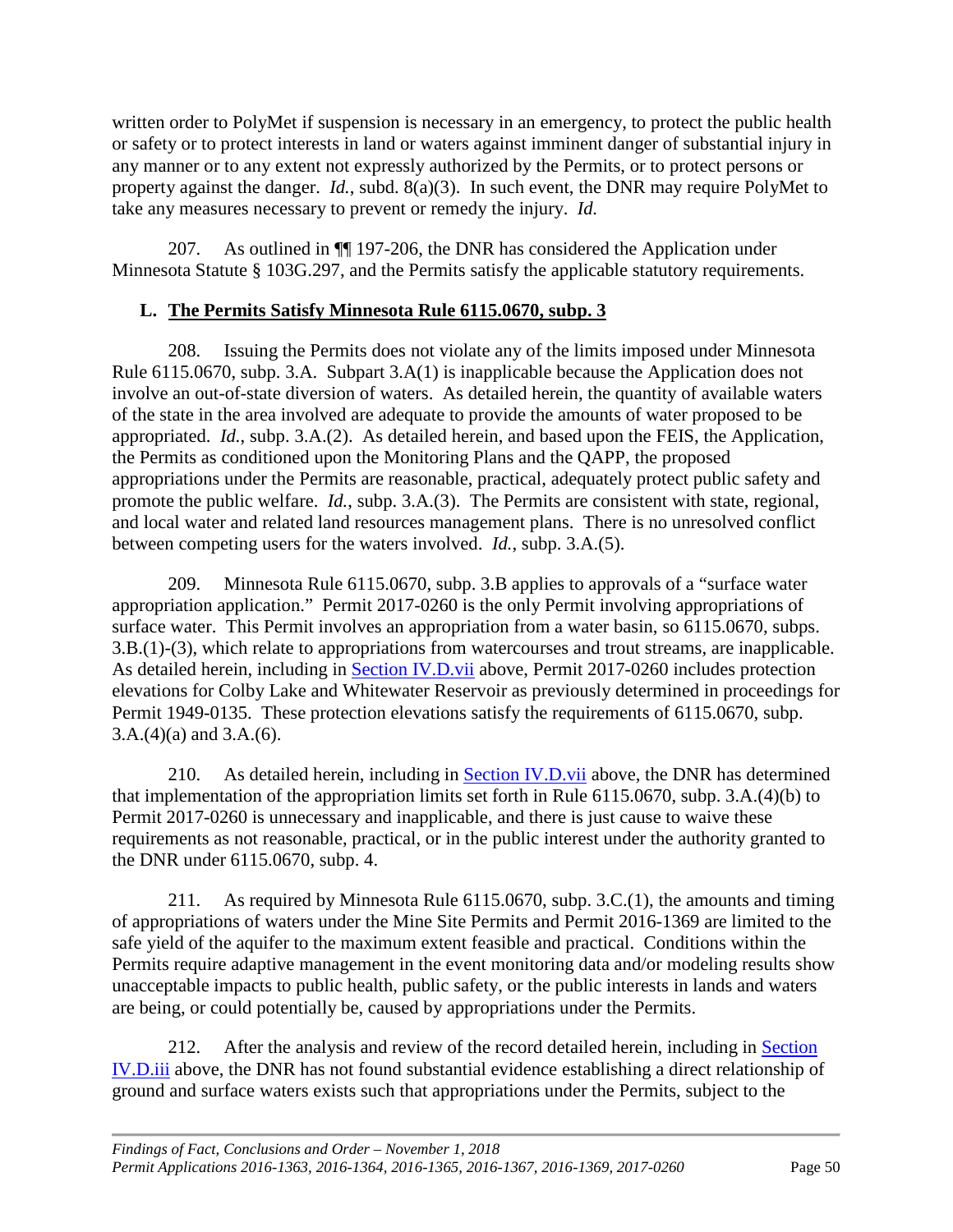conditions therein, would have an adverse impact on surface waters through reduction of flows under Minnesota Rule 6115.0670, subp. 3.C.(2). PolyMet agreed within the Application to withstand the results of no appropriation in the event of notification from the DNR that appropriations within the watershed are being suspended in order to protect instream flows or basin water levels. The Permits contain a condition noting that the DNR "may require the suspension of appropriation during periods of low water in order to maintain minimum water levels within the basin/watercourse/watershed." Permit 2016-1369 requires monitoring and streamflow augmentation to maintain the Embarrass River Tributaries within +/- 20% of existing conditions. The Monitoring Plans for the Mine Site Permits specifically include streamflow monitoring at multiple points along the Partridge River to monitor for any reduction in flow. The adaptive management condition of the Permits requires PolyMet and the DNR to develop and implement appropriate adaptive management or mitigation strategies in the event that monitoring data shows unacceptable impacts to flow that may be caused by the permitted appropriations. Streamflow augmentation under the Mine Site Permits may be a required adaptive management strategy in the event that monitoring shows that baseflow in the Upper Partridge River is not maintained within +/- 20% of existing conditions.

213. After the analysis and review of the record detailed herein, the DNR concludes that sufficient hydrologic data are available to allow the DNR to determine the effects of PolyMet's proposed appropriations under the Mine Site Permits and Permit 2016-1369 in accordance with Minnesota Rule 6155.0670, subp. 3.C.(4). Conditions within these Permits require adaptive management in the event monitoring data and/or modeling results show unacceptable impacts to public health, public safety, or the public interests in lands and waters are being, or could potentially be, caused by appropriations under the Permits.

214. As outlined in ¶¶ 208-13, the DNR has considered the Application under Minnesota Rule 6115.0670, subp. 3, and the Permits satisfy the applicable regulatory requirements.

#### <span id="page-54-0"></span>**M. The Permits Satisfy MERA**

215. In conjunction with the comments submitted by the Combined Environmental Organizations, Friends of the Boundary Water Wilderness, Save Our Sky Blue Waters, Save Lake Superior Association, and Sierra Club North Star Chapter submitted affidavits seeking to intervene in this administrative proceeding under MERA. *See* Minn. Stat. § 116B.09.

216. MERA requires the DNR to consider whether the conduct that is to be permitted will result in "pollution, impairment or destruction of natural resources." Under MERA, no conduct that results in pollution, impairment, or destruction of natural resources shall be authorized unless there is no feasible and prudent alternative. Minn. Stat. § 116B.09, subd. 2; *see also* Minn. Stat. § 116D.04, subd. 6. "Pollution, impairment, or destruction" under MERA "is any conduct by any person which violates, or is likely to violate, any environmental quality standard, limitation, rule, order, license, stipulation agreement, or permit of the state or any instrumentality, agency, or political subdivision thereof which was issued prior to the date of the alleged violation occurred or is likely to occur or any conduct which materially adversely affects or is likely to materially adversely affect the environment." *Id.*, § 116B.02, subd. 5.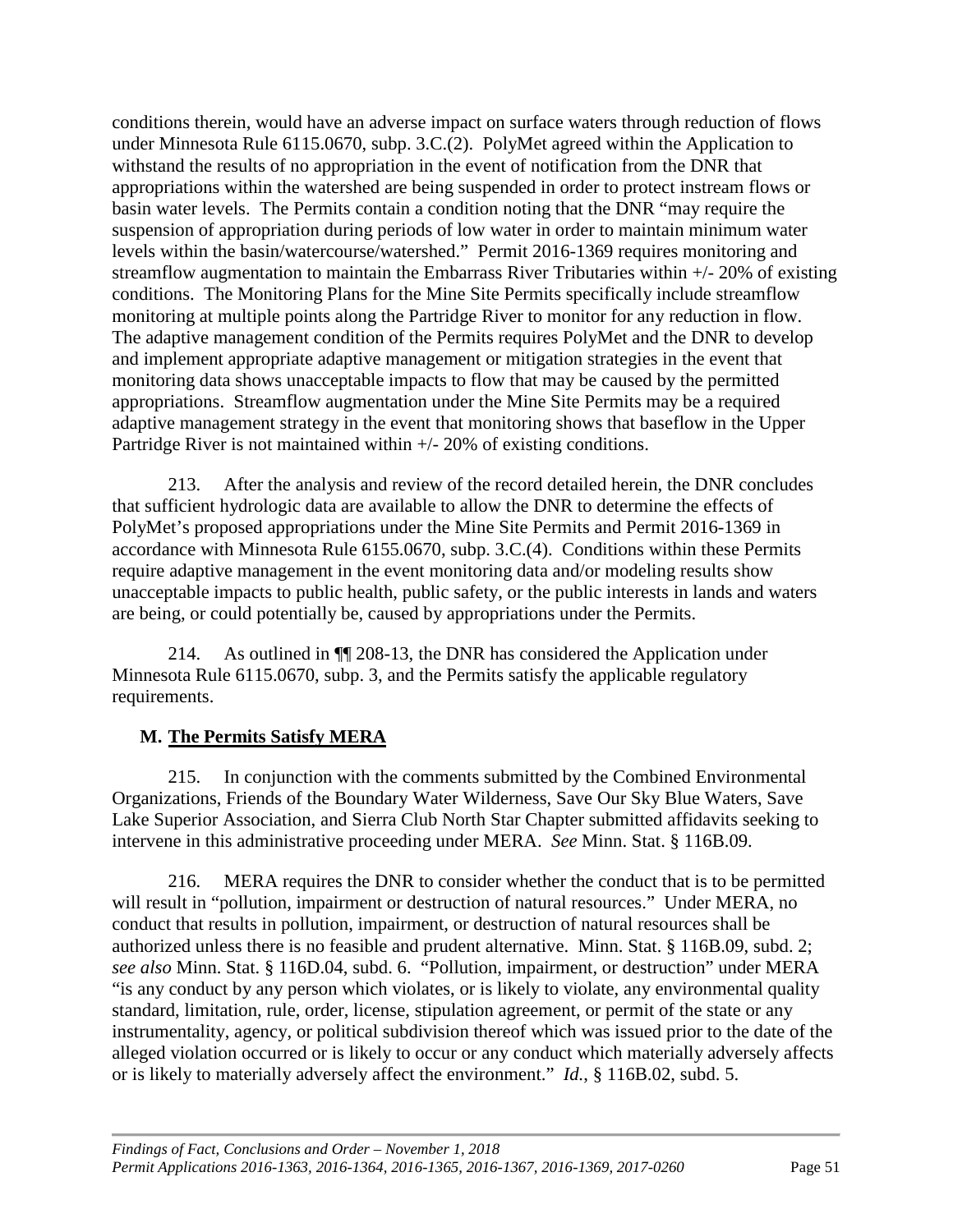217. In reviewing the administrative record, including the FEIS and the Application, the DNR considered the quality and severity of any adverse effects of the NorthMet Project on the natural resources that might be affected by PolyMet's proposed appropriations, including any potential long-term adverse effects to those resources, the types of resources at issue, the potential significant consequential effects of the proposed appropriations on other natural resources, and the direct and consequential impacts of the proposed appropriations on the affected resources. *See State ex rel Schaller v. County of Blue Earth*, 563 N.W.2d 260, 267 (Minn. 1997).

218. As detailed herein, including in Section  $V.A.-V.L$  $V.A.-V.L$  above, appropriations under the Permits, subject to the conditions therein, will comply with all applicable state and federal environmental protection standards, including the requirements of Minnesota Statutes chapter 103G and Minnesota Rules chapter 6115 governing water appropriations.

219. The potential effects on natural resources resulting from the NorthMet Project and project alternatives were comprehensively analyzed within the FEIS. The Permits require PolyMet to secure all required discharge authorizations and comply with all other applicable legal requirements. Comprehensive monitoring is required under the Permits. Conditions within the Permits require adaptive management in the event monitoring data and/or modeling results show unacceptable impacts to public health, public safety, or the public interests in lands and waters are being, or could potentially be, caused by appropriations under the Permits.

220. PolyMet's mining activities will be also subject to other state and federal requirements and must comply with all applicable environmental protection standards, including the requirements of the Permit to Mine and the requirements of an NPDES/SDS permit under the regulatory authority of the MPCA. Wetland mitigation for unavoidable wetland impacts will be required under an approved wetland replacement plan and under a federal wetlands permit issued by the USACE. Wetland monitoring will be required under these state and federal wetlands requirements. Water quality monitoring will be required by the MPCA.

221. Compliance with these regulatory requirements serves to ensure that the appropriation of waters under the Permits will not result in pollution, impairment, or destruction of natural resources.

222. As outlined in  $\P$ [215-21, the DNR has considered the proposed appropriations under the Permits in accordance with MERA, and determines that the Permits satisfy the applicable statutory requirements.

Based upon the above Findings of Fact, the DNR makes the following:

## **CONCLUSIONS**

<span id="page-55-0"></span>1. In order to "conserve and use water resources of the state in the best interests of its people and to promote the public health, safety, and welfare," it is the regulatory policy of the State to "control the appropriation and use of waters of the state." Minn. Stat. § 103A.201, subd. 1. The Legislature delegated the DNR the authority to develop a water resources conservation program for the state that includes the "conservation, allocation, and development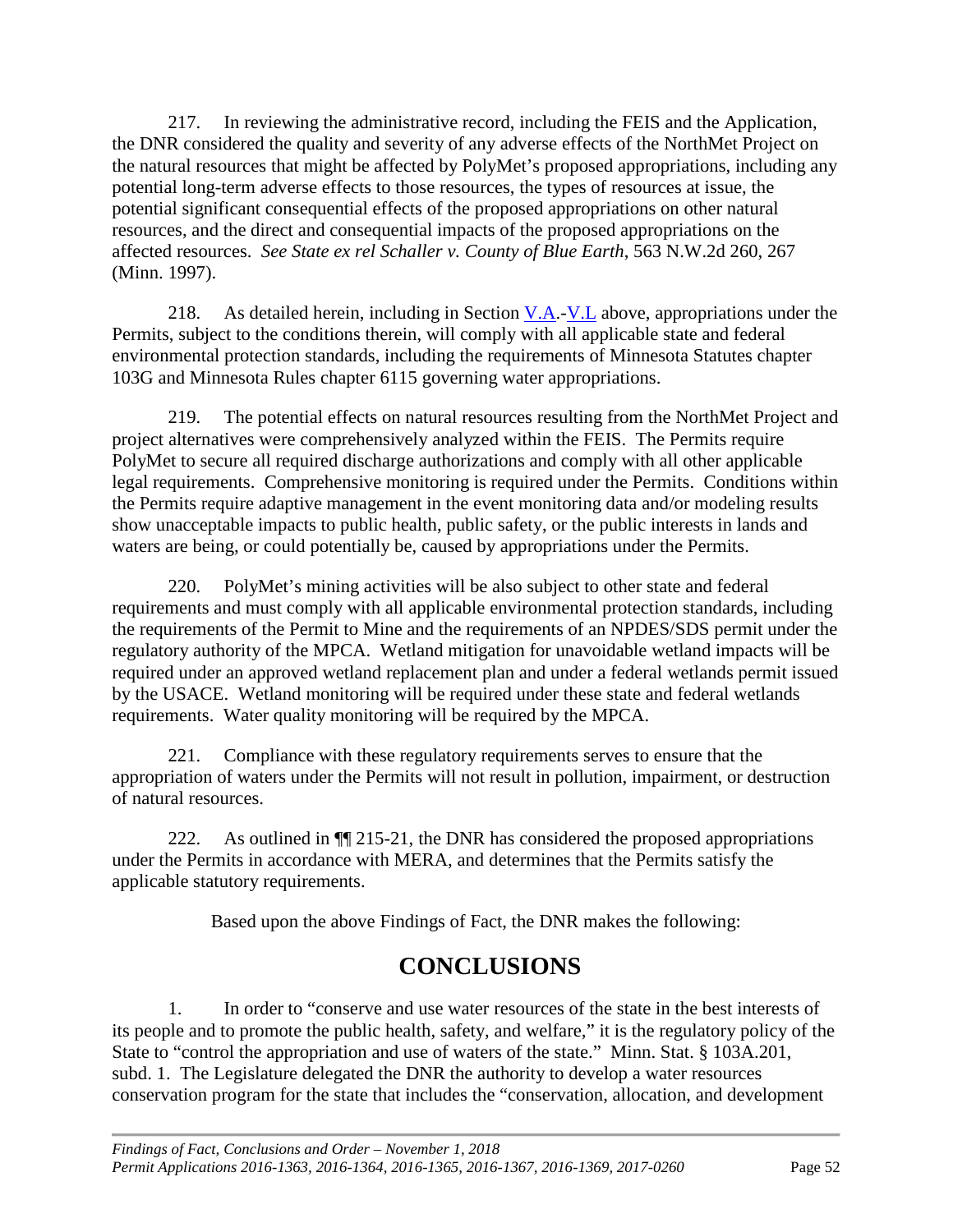of waters of the state for the best interests of the people." Minn. Stat. § 103G.101, subd. 1. Similarly, the Legislature directed the DNR to adopt rules for the allocation of waters based on statutory water allocation priorities. Minn. Stat. § 103G.261.

2. The DNR has the authority to issue water appropriation permits in accordance with its general authority to administer "the use, allocation, and control of waters of the state." See Minn. Stat. § 103G.255(1). In addition, the DNR "may issue water-use permits for the diversion, drainage, control, or use of waters of the state for mining iron ore, taconite, copper, copper-nickel, or nickel . . . ." Minn. Stat. § 103G.297, subd. 1. The application requirements and proceedings related to water use permits for mining projects are subject to the applicable provisions of Chapter 103G of the Minnesota Statutes and Chapter 6115 of the Minnesota Rules. *See* Minn. Stat. § 103G.297, subd. 2(b); Minn. R. 6115.0610.

3. The DNR has the discretion to waive a hearing on a water appropriation permit application and order a permit to be issued or denied without a hearing. Minn. Stat. § 103G.311, subd. 4.

4. Minnesota Statutes § 103G.315, subd. 2 requires that the DNR make findings of fact on issues necessary for determination of the applications considered. Orders by the DNR must be based upon findings of fact made on substantial evidence. *Id*.

5. PolyMet's proposed appropriations of waters of the state requires water appropriation permits. Minn. Stat. § 103G.271, subd. 1; Minn. R. 6115.0620.

6. The DNR has the authority to impose conditions on any water appropriation permits it issues. Minn. Stat. § 103G.315, subd. 1; Minn. R. 6115.0670, subp. 3; *see also* Minn. Stat. § 103G.297, subd. 6.

7. If the DNR concludes that the plans of an applicant for a water appropriation permit are reasonable, practical, and will adequately protect public safety and promote the public welfare, then the DNR must grant the permit. Minn. Stat. § 103G.315, subd. 3.

8. The Application is complete and PolyMet has provided all information required for review under applicable statutes and rules. *See* Minn. Stat. §§ 103G.285, subd. 6, 103G.287, subd. 1(a), 103G.301, subd. 1, Minn. R. 6115.0660, 6115.0720, subp. 2.

9. PolyMet's proposed appropriation and use of waters from differing sources requires separate applications. Minn. R. 6115.0660, subp. 1.

10. Any application information required under Minnesota Statutes § 103G.287, subd. 1 not discussed herein is waived on the grounds that the information provided with the Application is adequate to determine whether the proposed appropriation of water is sustainable and will protect ecosystems, water quality, and the ability of future generations to meet their own needs. *See* Minn. Stat. § 103G.287, subd. 1(b).

11. Any information required by Minnesota Rule 6115.0660 and Minnesota Rules 6115.0680 to 6115.0720 not discussed herein are waived as unnecessary or inapplicable. *See* Minn. R. 6115.0660, subp. 4.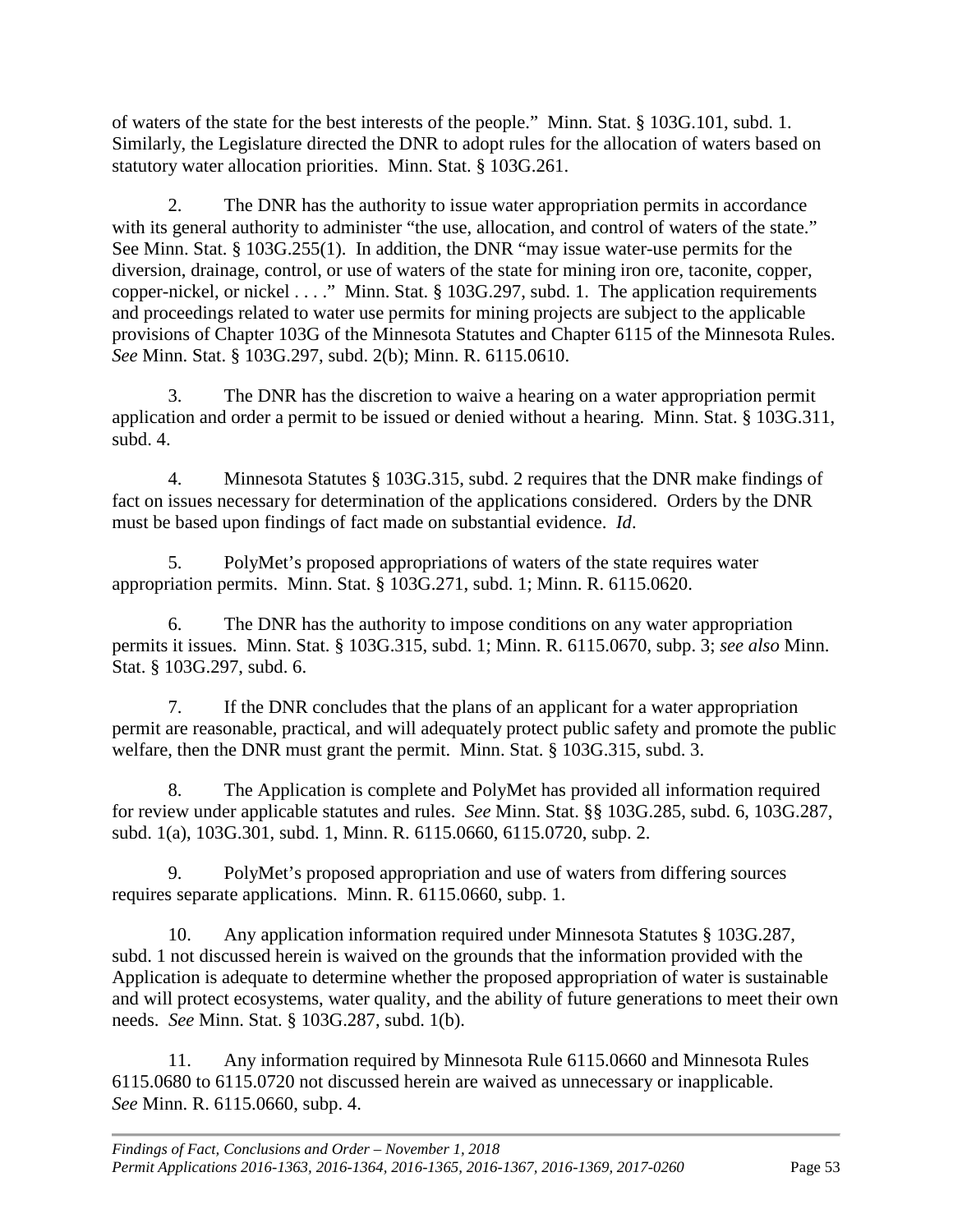12. As detailed in the factual findings above, the DNR has reviewed and analyzed the record before the agency in connection with its consideration of applicable factors. *See* Minn. R. 6115.0670, subp. 2.

13. In accordance with Minnesota Rule 6115.0670, subp. 3.B.(4)(a), appropriations from Colby Lake under Permit 2017-0260 are subject to a protective elevation of 1439 ft msl, below which no appropriation is permitted unless replaced with an equal volume of water from Whitewater Reservoir.

14. The requirements of Minnesota Statutes § 103G.285, subd. 3(a) and Minnesota Rule 6115.0670, subp. 3.B.(4)(b) that collective maximum annual withdrawals from Colby Lake not exceed a total volume of water amounting to one-half acre-foot per acre of surface water basin are waived as unnecessary and inapplicable given the background of the creation of the reservoir, the history of appropriations under Permit 1949-0135, and prior agency determinations that appropriations from Colby Lake, subject to the protective elevations and requirements included within Permit 2017-0260, are reasonable, practical, and in the public interest. *See* Minn. Stat. § 103G.285, subd. 1; Minn. R. 6115.00670, subp. 4.

15. To the maximum extent feasible and practical, the amounts and timing of the water appropriation under Permits 2016-1363, 2016-1364, 2016-1365, 2016-1367, and 2016-1369, subject to the conditions therein, are limited to the safe yield of the aquifer. Minn. R. 6115.0670, subp. 3.C.(1).

16. There is not substantial evidence before the Commissioner that a direct relationship of ground and surface waters exist such that there would be adverse impact on the surface waters through reduction of flows or levels below protected flows or protection elevations such that the amount and timing of the proposed groundwater appropriations must be limited under Minnesota Rule 6115.0730, subp. 3.C.(2).

17. Sufficient hydrologic data are available to allow the DNR to adequately determine the effects of the proposed appropriations of groundwater under Permits 2016-1363, 2016-1364, 2016-1365, 2016-1367, and 2016-1369. Minn. R. 6115.0670, subp. 3.C.(3).

18. Any provision of Minnesota Rule 6115.0670, subp. 3 not expressly discussed herein is determined to be unnecessary or inapplicable, and such provisions are hereby waived in accordance with Minn. R. 6115.0670, subp. 4.

19. The water remaining in the basin of origin after PolyMet's proposed appropriation and use of waters under the Mine and Plant Site Permits will be adequate to meet the basin's water resources needs during the life of the proposed appropriations and the proposed appropriations meet the groundwater sustainability standards of Minnesota Statutes § 103G.287, subd. 5. *See* Minn. Stat. § 103G.265, subd. 3.

20. The Permits are consistent with state, regional, and local water and related land resources management plans. *See* Minn. Stat. § 103G.271, subd. 2; Minn. R. 6115.0670, subp. 3.A.(4).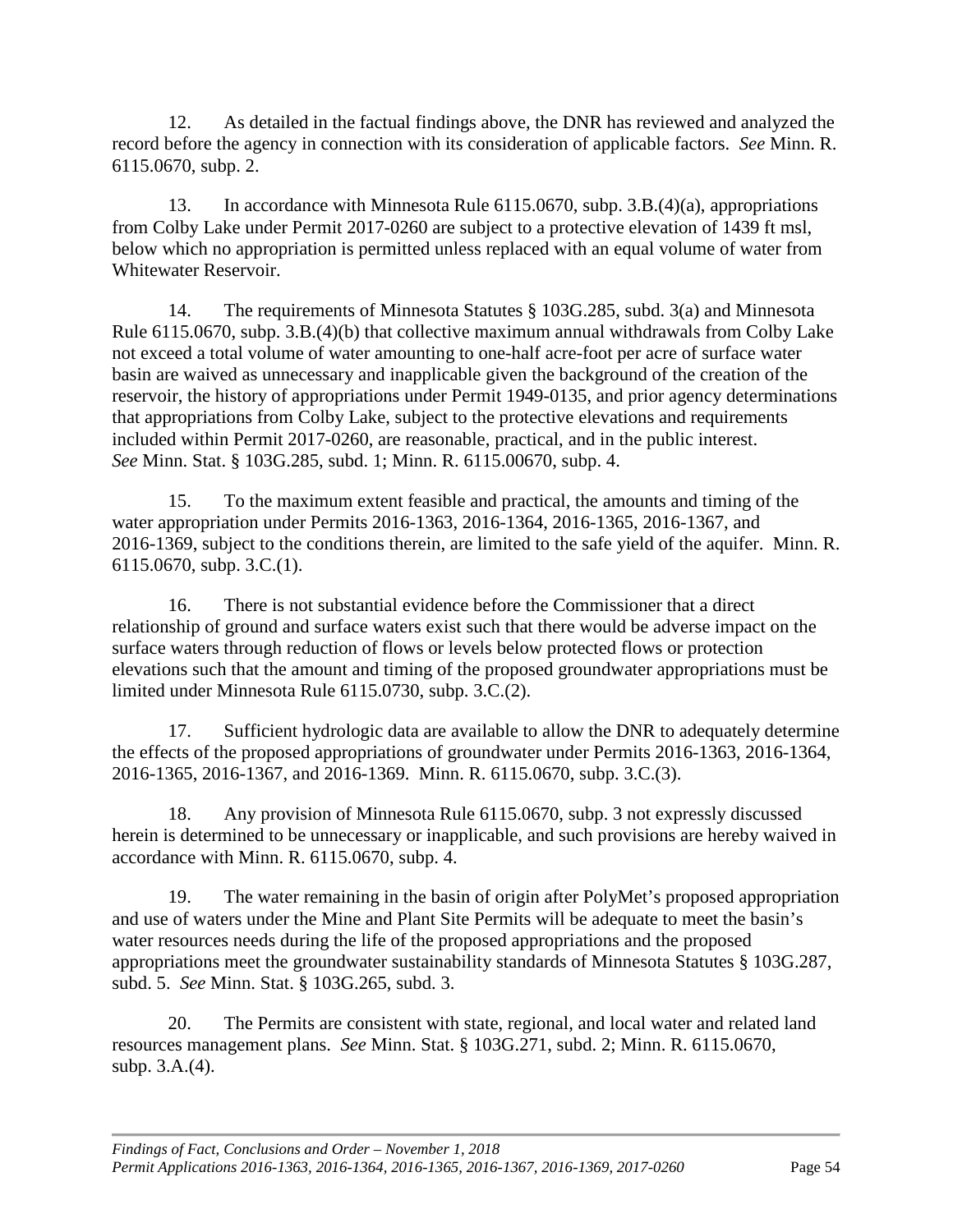21. The Permits are conditioned upon adherence to the applicable Monitoring Plans and the QAPP, and contain monitoring, measuring, and water-use reporting requirements consistent with applicable Minnesota law. *See* Minn. Stat. §§ 103G.275, subd. 2, 103G.281, subds. 1-3, 103G.282, subds. 1-3, Minn. R. 6115.0750, subps. 3, 4.

22. The Permits properly contain conditions authorizing the DNR to inspect any installation that appropriates or uses water in accordance with Minnesota Statutes § 103G.275, subd. 3.

23. Permit 2017-0260 is limited so that consumptive appropriations are not made from Colby Lake during periods of specified low flows. These limits safeguard water availability for in-stream uses and for downstream higher priority users located reasonably near the site of appropriation. *See* Minn. Stat. § 103G.285, subd. 2.

24. The streamflow monitoring and adaptive management requirements of the Permits serve to limit the possibility that any groundwater appropriations will adversely impact nearby surface waters and protect water availability for in-stream uses and for downstream higher priority users located reasonably near the site of appropriation. *See* Minn. Stat. §§ 103G.285, subd. 2, 103G.287, subd. 2.

25. PolyMet agreed in the Application to withstand the results of not being able to appropriate water under the Permits, and, thus, the requested appropriations satisfy Minnesota Statutes § 103G.287, subd. 6.

26. PolyMet's contingency plan for Permit 2017-0260 describes the alternatives PolyMet will use in the event that further appropriation under that Permit is restricted due to the flow of the stream or the level of a water basin. This contingency plan satisfies the requirements of Minnesota Statutes § 103G.287, subd. 6.

27. As detailed herein, PolyMet's proposed groundwater use is sustainable to supply the needs of future generations and is subject to all applicable permitting and regulatory requirements, including but not limited to the NPDES/SDS permit requirements under the MPCA's regulatory jurisdiction and the requirements of any Permit to Mine issued for the NorthMet Project. Any wetland impacts resulting from mining operations undertaken under the Permit to Mine, including impacts associated with the appropriation and use of water under the Permits, must be mitigated in accordance with the mining and reclamation plan approved by the DNR under the Permit to Mine. *See* Minn. Stat. § 103G.222, subd. 1. When appropriated and discharged in accordance with these requirements, and in compliance with the conditions of the Permits, the proposed appropriations will not harm ecosystems, degrade water, or reduce water levels beyond the reach of public water supply and private domestic wells. *See* Minn. Stat. § 103G.287, subd. 5.

28. The Permits contain "conditions on water appropriation consistent with the drought response plan" established in accordance with Minnesota Statutes § 103G.293.

29. Issuing the Permits, as conditioned upon ongoing monitoring in accordance with the applicable Monitoring Plans and the QAPP, is consistent with Minnesota Statutes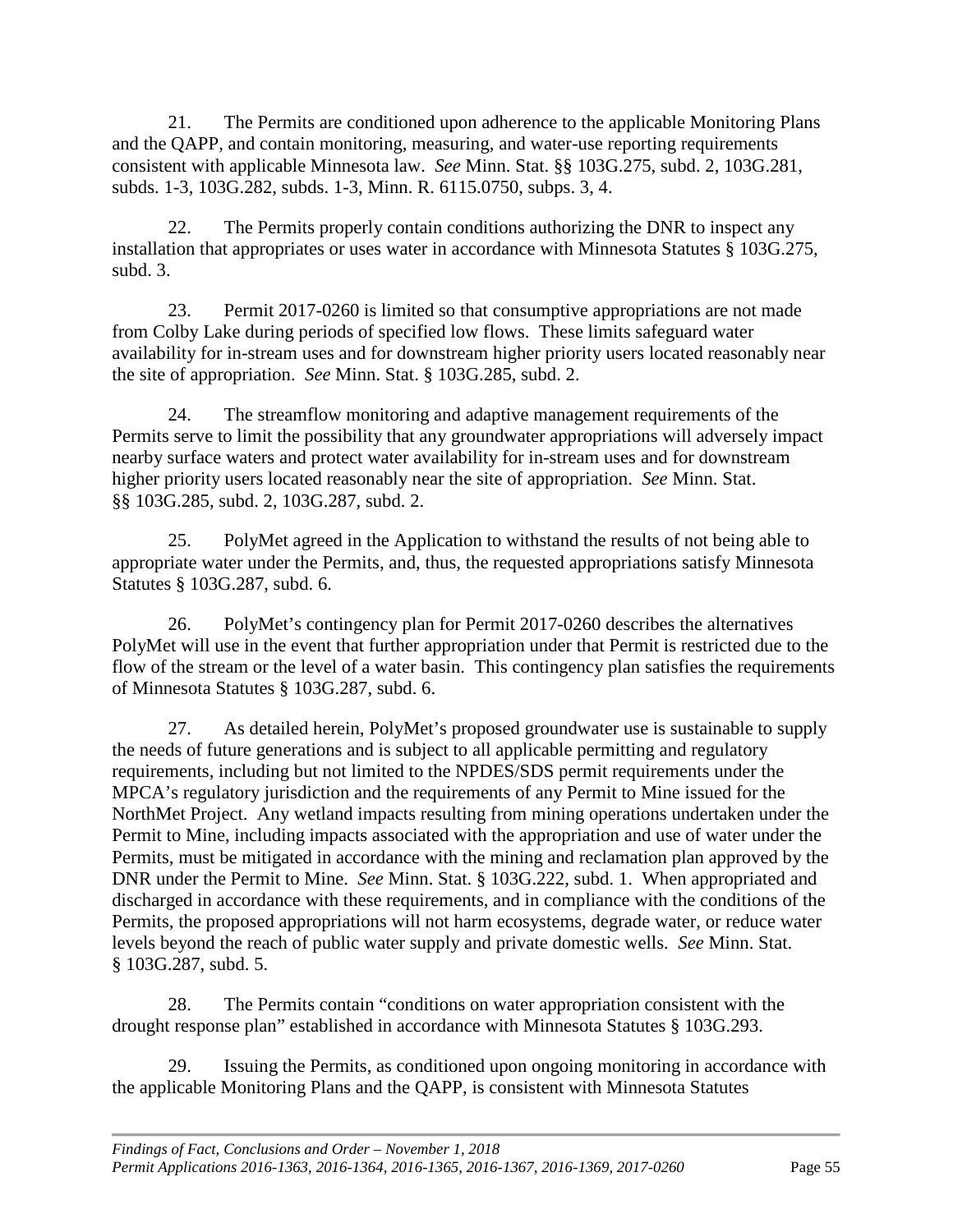§ 103G.265, subd. 1, which requires the DNR to manage the state's water resources in a manner that assures "an adequate supply to meet long-range seasonal requirements for domestic, municipal, industrial, agricultural, fish and wildlife, recreational, power, navigation, and quality control purposes."

30. The Permits are granted in connection with a project that involves the mining, production, or beneficiation of copper, copper-nickel, and nickel, so are irrevocable for the term of the Permits, except for breach or nonperformance of any condition of the Permits by the PolyMet. Minn. Stat. § 103G.315, subd. 14.In accordance with the authority granted by Minnesota Statutes § 103G.315, subd. 14(b), the Permits impose a limitation to their term in the event that PolyMet fails to appropriate and use water for a continuous period of ten years absent a showing of good cause. *See also* Minn. Stat. § 103G.297, subd. 6.

31. The Application indicates that the Permits may involve the consumptive appropriation of more than a 2 MGD average in a 30-day period. After review of the Application and consideration of the record, the DNR concludes that the water remaining in the basin of origin will be adequate to meet the basin's water resources needs during the term of Permits 2016-1363, 2016-1365, 2016-1367, and 2017-0260. *See* Minn. Stat. § 103G.265, subd. 3.

32. The appropriation of waters under the Permits is necessary for the mining of substantial deposits of copper, copper-nickel, or nickel, and another feasible and economical method of mining is not reasonably available. *See* Minn. Stat. § 103G.297, subd. 3(1).

33. The proposed appropriation of waters under the Permits will not substantially impair the interests of the public in lands or waters or the substantial beneficial public use of lands or waters except as expressly authorized in the Permits and will not endanger public health and safety. *See* Minn. Stat. § 103G.297, subd. 3(2).

34. The proposed mining operations will be in the public interest and the resulting public benefits warrant the proposed appropriations of waters as conditioned by the Permits. Minn. Stat. § 103G.297, subd. 3(3).

35. The Permit includes conditions the DNR has deemed "necessary to protect the public health, safety, and welfare." Minn. Stat. § 103G.297, subd. 7.

36. PolyMet has shown that there is a reasonable necessity for dewatering under Permits 2016-1363, 2016-1364, 2016-1365, 2016-1367, and 2016-1369 and that its dewatering proposals are practical. Minn. R. 6115.0710.A. PolyMet has shown that the excess water can be discharged without adversely affecting the public interest in the receiving waters, and that the carrying capacity of the outlet to which waters are discharged is adequate. Minn. R. 6115.0710.B. The proposed dewatering under the Permits, in accordance with the conditions contained therein, is not prohibited by any existing law. See Minn. R. 6115.0710.C.

37. PolyMet has met its burden of proving by substantial evidence that the proposed project is reasonable, practical, and will adequately protect public safety and promote the public welfare. Minn. Stat. § 103G.315, subds. 2, 6(a).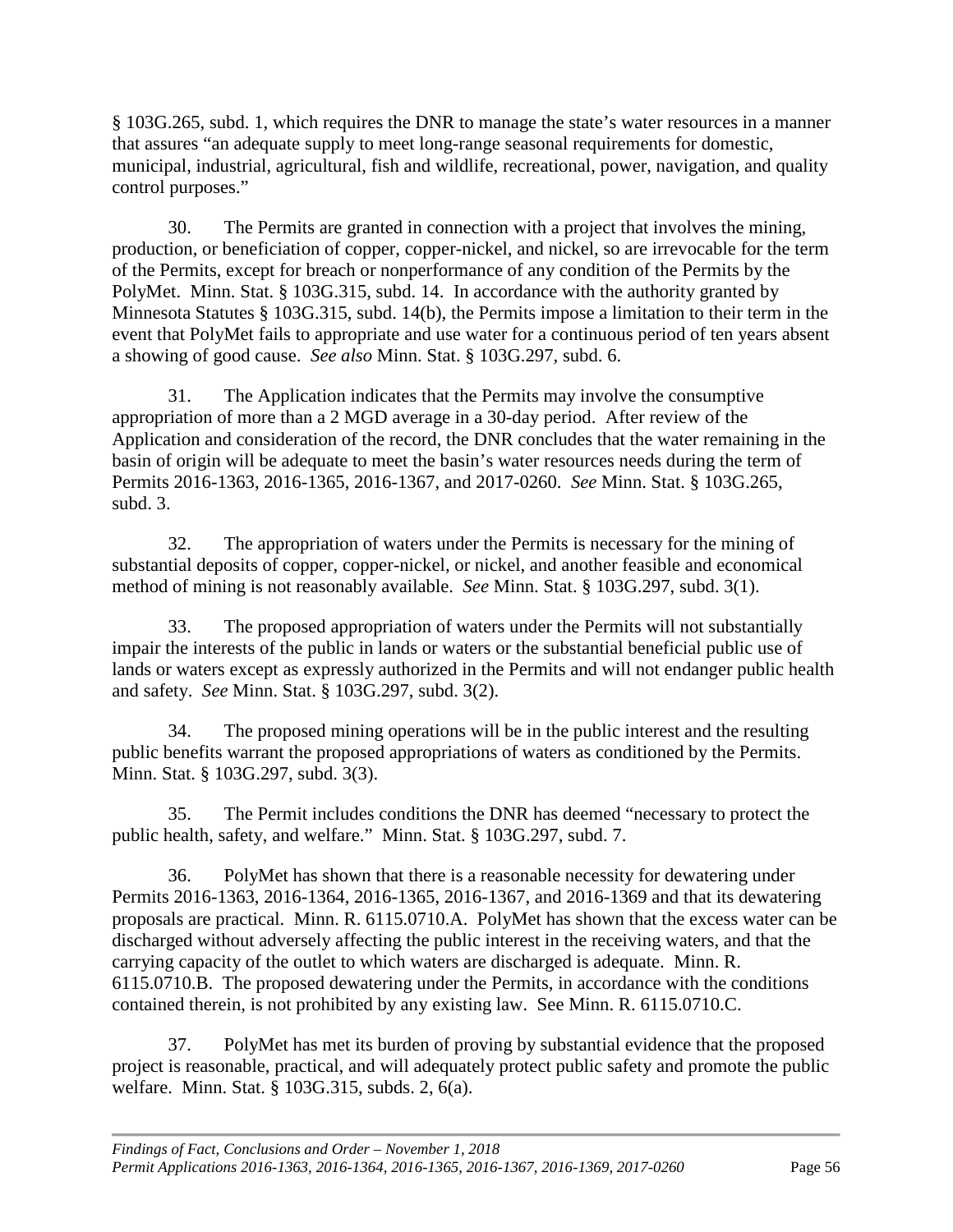38. The DNR concludes that the appropriation and use of water under the Permits, subject to the conditions contained therein, is reasonable, practical, and will adequately protect public safety and promote the public welfare. *See* Minn. R. 6115.0670, subp.3.A.(1). Accordingly, the application for the Permit must be granted. *See* Minn. Stat. § 103G.315, subds. 3, 5. The conditions, terms, and reservations included in the Permit are reasonably necessary for the safety and welfare of the people of the state. *Id.*, subd. 6(a).

39. Appropriations under the Permits, subject to the terms and conditions therein, will not result in pollution, impairment, or destruction of natural resources. *See* Minn. Stat. § 116B.02, subd. 5.

40. Any Findings of Fact that might properly be termed Conclusions and any Conclusions that might properly be termed Findings of Fact are hereby adopted as such.

Based upon the foregoing Findings of Fact and Conclusions, the DNR now enters the following:

## **ORDER**

<span id="page-60-0"></span>1. The DNR hereby waives any public hearing on the Application pursuant to Minnesota Statutes § 103G.311, subd. 4.

2. Based upon all the files, records, and proceedings in this matter and upon the DNR's Findings of Fact and Conclusions, Water Appropriation Permits 2016-1363, 2016-1364, 2016- 1365, 2016-1367, 2016-1369 and 2017-0260 are hereby issued to Poly Met Mining, Inc. subject to the conditions set forth in the Permits and in the applicable Monitoring Plans and Quality Assurance Project Plan.

3. Pursuant to Minnesota Statute § 103G.311, subd. 6 and Minnesota Rule 6115.0670, subp. 3, PolyMet, the Board of Supervisors of the North St. Louis County Soil and Water Conservation District, or the governing bodies of the City of Hoyt Lakes and the City of Babbitt may file a demand for a hearing on the Application within 30 days after receiving mailed notice of this Order.

Approved and adopted this \_1st\_\_ day of \_\_November\_\_\_, 2018

STATE OF MINNESOTA DEPARTMENT OF NATURAL RESOURCES

/s/ Tom Landwehr TOM LANDWEHR Commissioner Minnesota Department of Natural Resources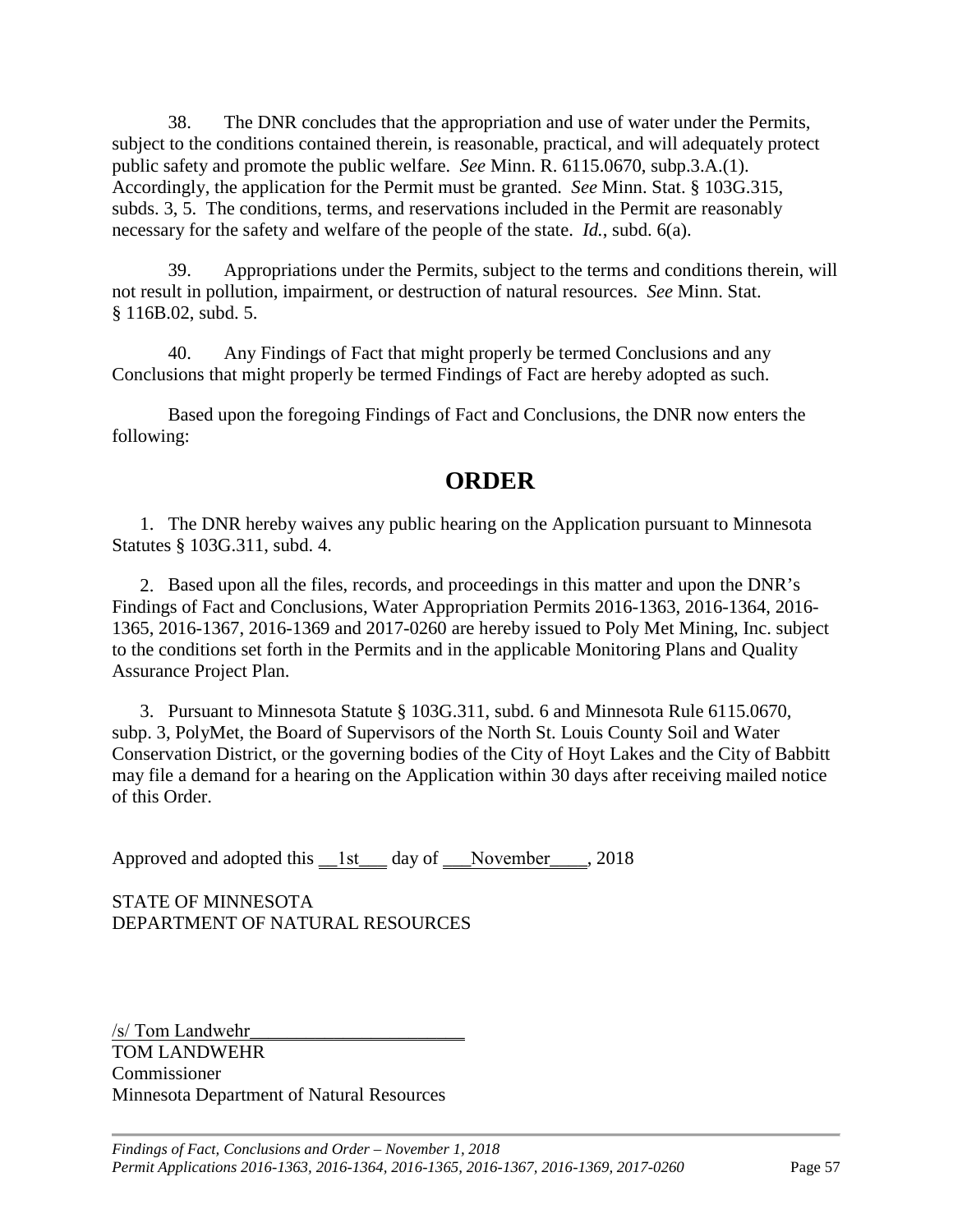## <span id="page-61-0"></span>**EXHIBIT 1 - CONSIDERATION OF PUBLIC COMMENTS**

#### <span id="page-61-1"></span>**A. Project-Based Concerns - Support or Opposition**

**Theme Statement:** General statements in opposition or in support of the Proposed NorthMet Project without any reference to water appropriation, the draft Permits, the proposed Monitoring Plans, or the proposed QAPP. General statements in opposition to issuing water appropriation permits for a project involving a foreign-based corporation. General opposition to the project due to broad environmental concerns such as "pollution."

**Consideration:** The DNR acknowledges these commenters' support of and / or opposition to the Proposed NorthMet Project. Neither generalized support nor generalized opposition to a proposed project provide any basis under applicable statutes or rules to either deny or issue water appropriation permits. All discharges will meet applicable water quality standards and no water appropriation is authorized under the Permits until all required discharge authorizations are in place.

#### <span id="page-61-2"></span>**B. Boundary Waters Canoe Area Wilderness**

**Theme Statement**: Concerns or objections on the basis of a belief that the NorthMet Project is either located in, or would negatively impact the Boundary Waters Canoe Area Wilderness. Concerns related to northward flow from the Mine Site.

**Consideration**: Both the Plant Site and Mine Site are located in the St. Louis River Watershed, within the Great Lakes Basin, and all water within the basin drains to Lake Superior. Surface water and surficial groundwater at the Mine Site flow to the Partridge River, while flows at the Plant Site drain to the Embarrass River, with the exception of Second Creek which is part of the Partridge River watershed. PolyMet will conduct monitoring to determine if there is northward groundwater flow from the Mine Site. The Permit to Mine requires adaptive management or mitigation in the event that the DNR determines northward flow is possible.

#### <span id="page-61-3"></span>**C. Wetlands**

**Theme Statement:** Concerns relating to the potential impacts to wetlands and the ability of PolyMet to replace wetlands impacted by the proposed NorthMet Project.

**Consideration:** Wetland impacts associated with the proposed NorthMet Project will be regulated in accordance with the requirements of the Minnesota Wetland Conservation Act and Section 404 of the Clean Water Act. Wetland monitoring will occur and PolyMet will be required to mitigate any wetland impacts occurring at the Mine Site or the Plant Site in accordance with applicable state and federal law. PolyMet's proposed wetland replacement plan has been submitted to the DNR in conjunction with its application for a Permit to Mine. The United States Army Corps of Engineers is currently considering whether to issue a Section 404 Permit to PolyMet for the NorthMet Project.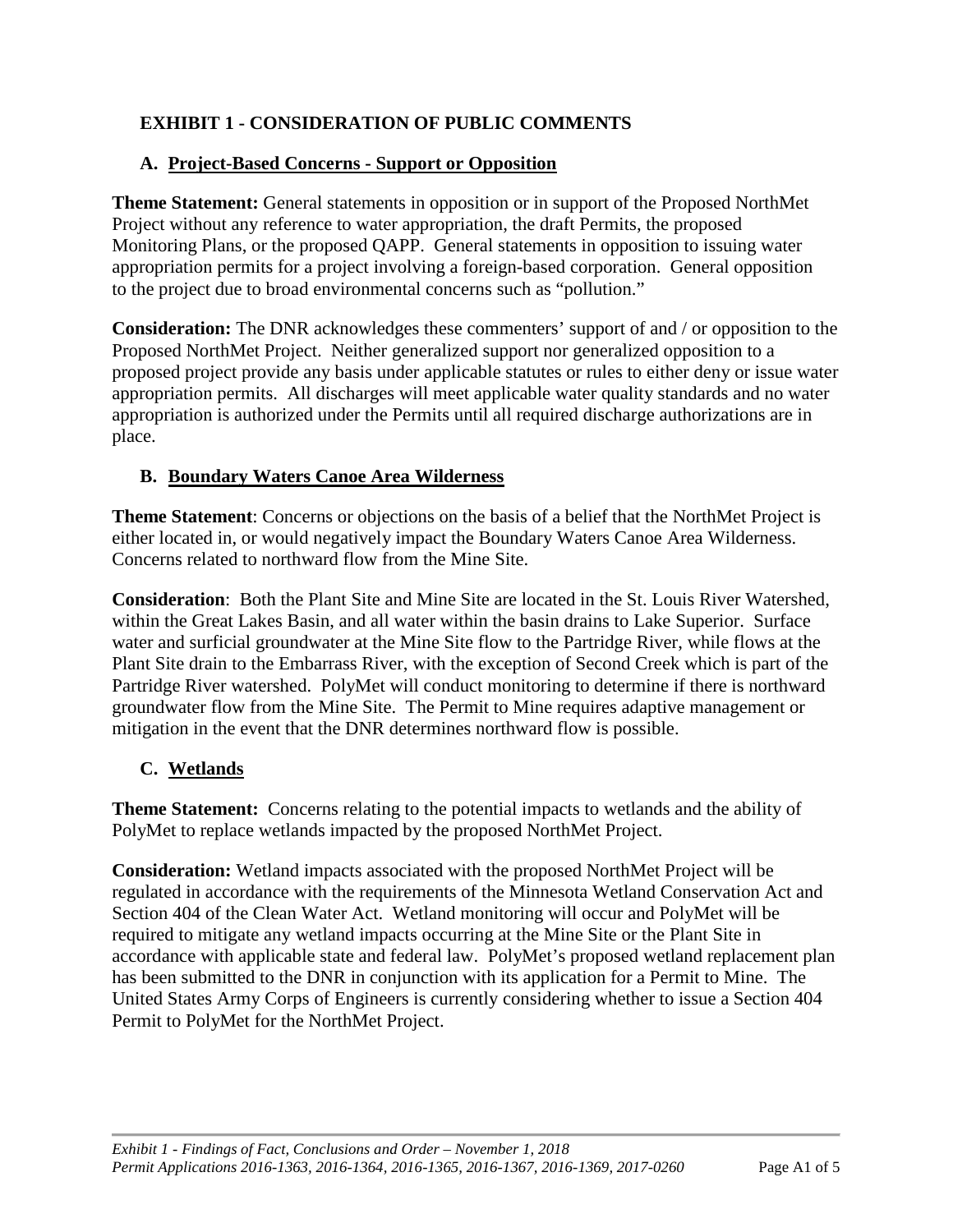#### <span id="page-62-0"></span>**D. Wildlife Impacts**

**Theme Statement:** General concerns that the NorthMet Project may have an adverse impact on wildlife resources without specific reference to potential impacts arising from water appropriations. Concern that appropriations might have major effects on streamflow in the Embarrass River and adversely impact nesting wood turtles.

**Consideration:** The FEIS analyzed and assessed the potential environmental consequences of the NorthMet Project on the affected environment, including direct and indirect effects on wildlife and potential cumulative impacts. *See* FEIS §§ 5.2.5, 6.2.5. Permit 2016-1369 includes a condition requiring PolyMet to maintain the mean annual streamflow in the Embarrass River tributaries of Trimble Creek, Unnamed Creek, Second Creek, and Unnamed (Mud Lake) Creek in each stream within +/-20% of existing conditions so as to maintain habitat and minimize impacts. The Mine Site Permits require streamflow monitoring and adaptive management, including streamflow augmentation, may be required if monitoring shows adverse impacts to flows within the Upper Partridge River.

## <span id="page-62-1"></span>**E. Financial Burden / Financial Assurance**

**Theme Statement:** Questions regarding whether taxpayer funds might be required for environmental mitigation or remediation of the Project site in the future. Concerns that any financial assurance required for the NorthMet Project would be insufficient.

**Consideration:** These concerns were not specifically addressed to proposed water appropriations under the draft Permits, but rather to the NorthMet Project as a whole. Any Permit to Mine issued to PolyMet will require posting of financial assurance. *See* Minn. Stat. § 93.49, Minn. R. 6132.1200. Potential environmental impacts associated with the NorthMet Project would be managed through engineering controls, monitoring, mitigation, and adaptive management under applicable permits, including the Permit to Mine (for mining and reclamation activities), the NDPES/SDS permit (for water quality and water discharges), dam safety permits (for stability of the FTB and HRF). These statutory and regulatory requirements serve to protect against taxpayer liability in the future. The DNR had a 60-day public comment period on PolyMet's application for a Permit to Mine and draft special conditions, including those related to financial assurance.

## <span id="page-62-2"></span>**F. Dam Safety**

**Theme Statement:** Concerns related to long-term stability of the dams at the Plant Site.

**Consideration:** These concerns were not addressed specifically to the proposed water appropriations or to the draft Permits, but rather to the dam safety permits associated with the NorthMet Project. The DNR had a separate 30-day public comment period on draft dam safety permits to review public concerns. Any dam safety permits issued to PolyMet will have to meet applicable legal requirements.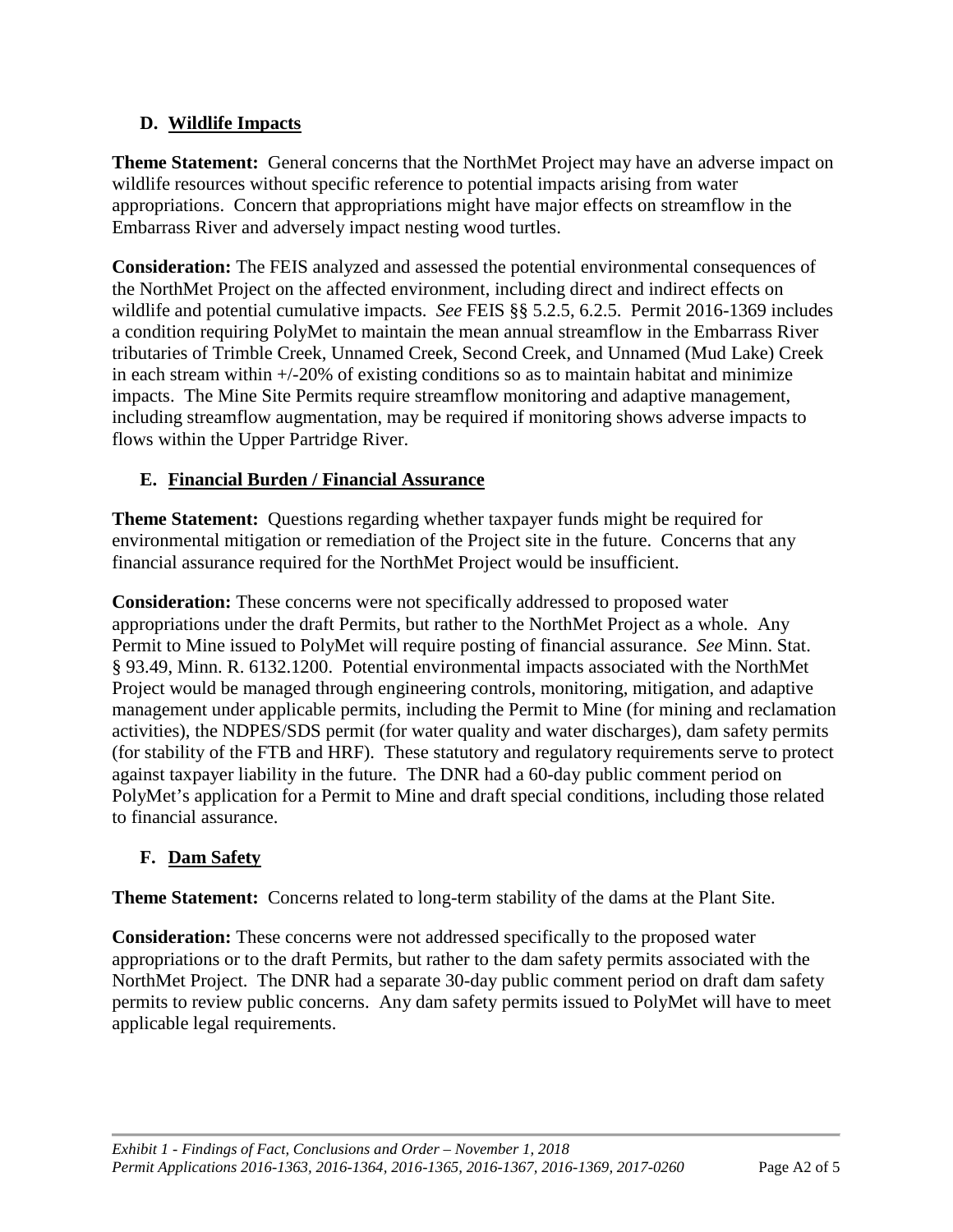#### <span id="page-63-0"></span>**G. Jobs vs. the Environment**

**Theme Statement:** Concerns that the NorthMet Project would have short-term economic benefits but generate long-term environmental issues. Concerns that the NorthMet Project would negatively impact the recreation-based economy of Northeastern Minnesota.

**Consideration:** The FEIS discussed the socioeconomic impacts of the NorthMet Project, including the number of jobs potentially created by the Project. FEIS § 5.2.10.2.2. Environmental impacts would be managed through engineering controls, monitoring, mitigation, and adaptive management under applicable permits, including the Permit to Mine (for mining and reclamation activities), the NDPES/SDS permit (for water quality and water discharges), dam safety permits (for stability of the FTB and HRF). Conditions within the Permits require adaptive management in the event monitoring data and/or modeling results show unacceptable impacts to public health, public safety, or the public interests in lands and waters are being, or could potentially be, caused by appropriations under the Permits. In addition, appropriations "must cease immediately" in the event of a confirmed water-use conflict. Appropriations under the Permits may be suspended during period of low water in order to maintain minimum water levels in the basin, watercourse, or watershed.

#### <span id="page-63-1"></span>**H. Water Use Fees**

**Theme Statement:** Concerns related to the water use fees associated with appropriations under the Permits given the water volumes at issue.

**Consideration:** Applicable water-use permit processing fees are prescribed by statute. *See*  Minn. Stat. § 103G.271, subd. 6(a) ("[A] water-use permit processing fee must be prescribed by the commissioner in accordance with the schedule of fees in this subdivision for each water-use permit in force at any time during the year."). The applicable fees are "payable based on the amount of water appropriated during the year . . . ." *Id.*, subd. 6(c). In addition, for entities holding more than five permits, fees are set at a maximum of \$300,000 per year. *Id.*, subd. 6(d). The DNR lacks the statutory authority to impose fees other than those permitted by statute. *See*  Minn. Stat. § 16A.1283(a).

#### <span id="page-63-2"></span>**I. Great Lakes Compact**

**Theme Statement:** Concerns that granting the Permits to PolyMet is inconsistent with the state's responsibility to provide notice to other states as it relates to waters appropriated from the Lake Superior Basin within the Great Lakes.

**Consideration:** PolyMet's proposed appropriations require separate applications for each water source, which is why PolyMet sought multiple water appropriation permits for the NorthMet Project. *See* Minn. R. 6115.0660, subp. 1. The proposed appropriations do not constitute a "consumptive use" in excess of 5,000,000 gallons per day under the Great Lakes Compact, and, thus, do not trigger any obligation under the Compact, which superseded the notice provisions of prior Minnesota law. *See* Minn. Stat. § 103G.801, § 9.1. The DNR nonetheless provided a courtesy notification of the Application to members of the Great-Lakes-St. Lawrence River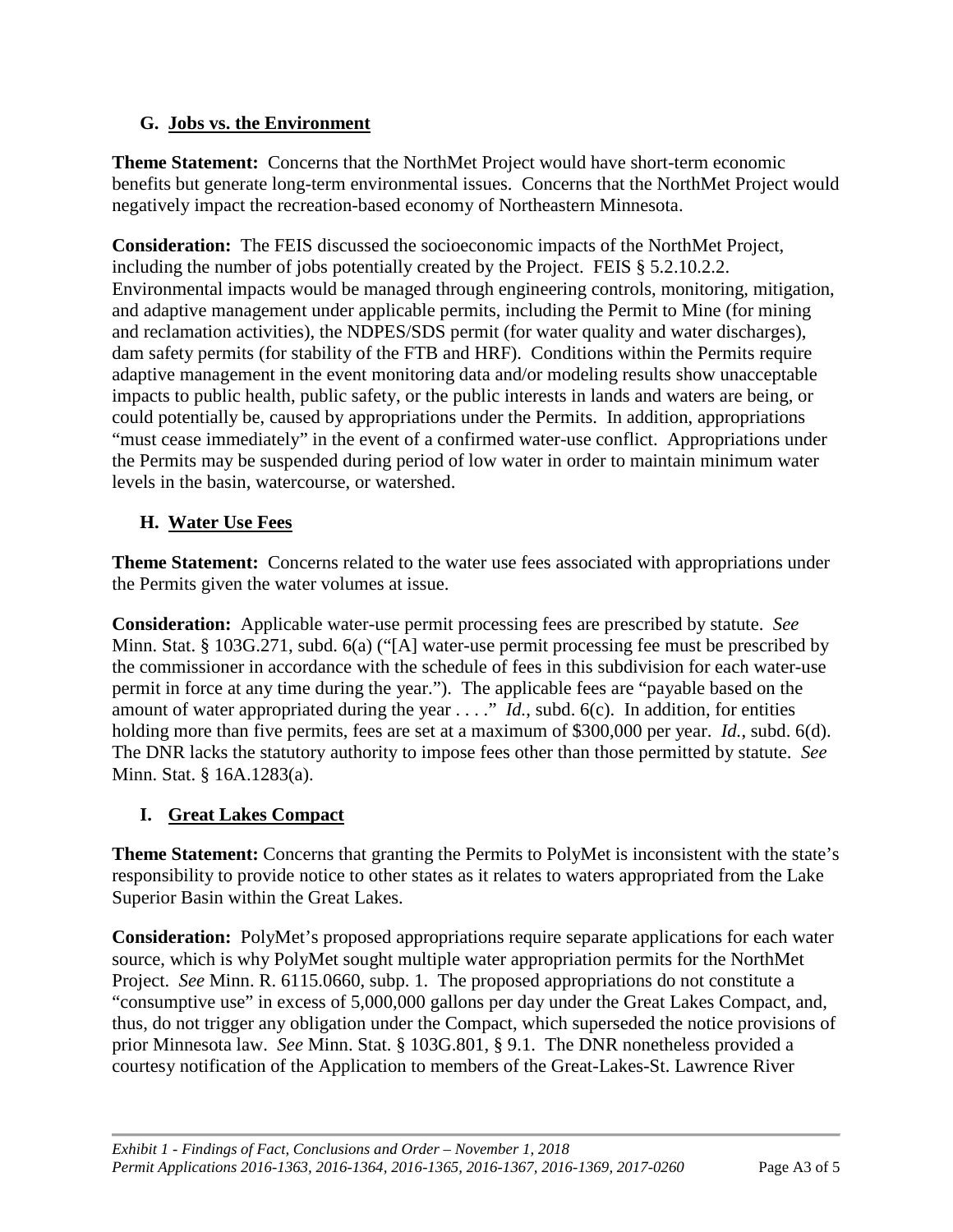Basin Compact Council. No state or province provided any substantive comments or objections to the Application.

#### <span id="page-64-0"></span>**J. Environmental Review Based Concerns**

**Theme Statement:** Questions of whether the proposed NorthMet Project had undergone environmental review. Concerns that the substance of the analysis and determinations previously made during the course of environmental review were inadequate or erroneous.

**Consideration:** The proposed NorthMet Project underwent joint federal-state environmental review as detailed in the DNR's findings of fact. Environmental review documentation remains available to the public online at:

[https://www.dnr.state.mn.us/input/environmentalreview/polymet/index.html.](https://www.dnr.state.mn.us/input/environmentalreview/polymet/index.html) The DNR issued a Record of Decision deeming the FEIS adequate in March 2016. No one challenged the DNR's adequacy determination, and, thus, it is final under Minn. Stat. § 116D.04, subd. 10.

## <span id="page-64-1"></span>**K. Potential Inconsistency with Environmental Review**

**Theme Statement:** Concerns that the Project generally is inconsistent with the analysis set forth in the FEIS. Concerns that the proposed water appropriation volumes and sources were inconsistent with what was previously analyzed during the environmental review of the proposed NorthMet Project. Additional concerns relating to the elimination of the WWTF at the Mine Site and transportation of untreated water from the Mine Site via the Transportation and Utility Corridor between the Mine and Plant Sites. Similar concerns related to the modification of the Project to eliminate the CDSM Zone and increased buttressing for the Cell 2E North Dam at the Plant Site.

**Consideration:** In March and April 2017, the DNR reviewed the potential changes and determined that these changes did not appear to generate significant environmental effects that were not considered in the FEIS or affect the availability of prudent and feasible alternatives with lesser environmental effects. The DNR concluded that preparation of a SEIS was not warranted as a result of these changes.

#### <span id="page-64-2"></span>**L. Monitoring**

**Theme Statement:** Concerns that rigorous monitoring be required in order to avoid potential negative impacts to the groundwater, surface water, and ecological resources. Concerns that the required monitoring should be more frequent or continuous. Concerns about the location of monitoring sites. Suggestions that the Permits should be subject to immediate termination or suspension in the event required for safety. Suggestions that the Permits should require water quality monitoring and reporting to the DNR. .

**Consideration:** Each Permit has an associated Monitoring Plan that requires adherence to the standards of the QAPP. The Monitoring Plans include monitoring of groundwater levels, pit and lake levels, streamflow, macroinvertebrate surveys, and fish communities. Adaptive management or mitigation is required in the event monitoring indicates unacceptable impacts to public health, public safety, or public interests in lands and waters are being, or could potentially